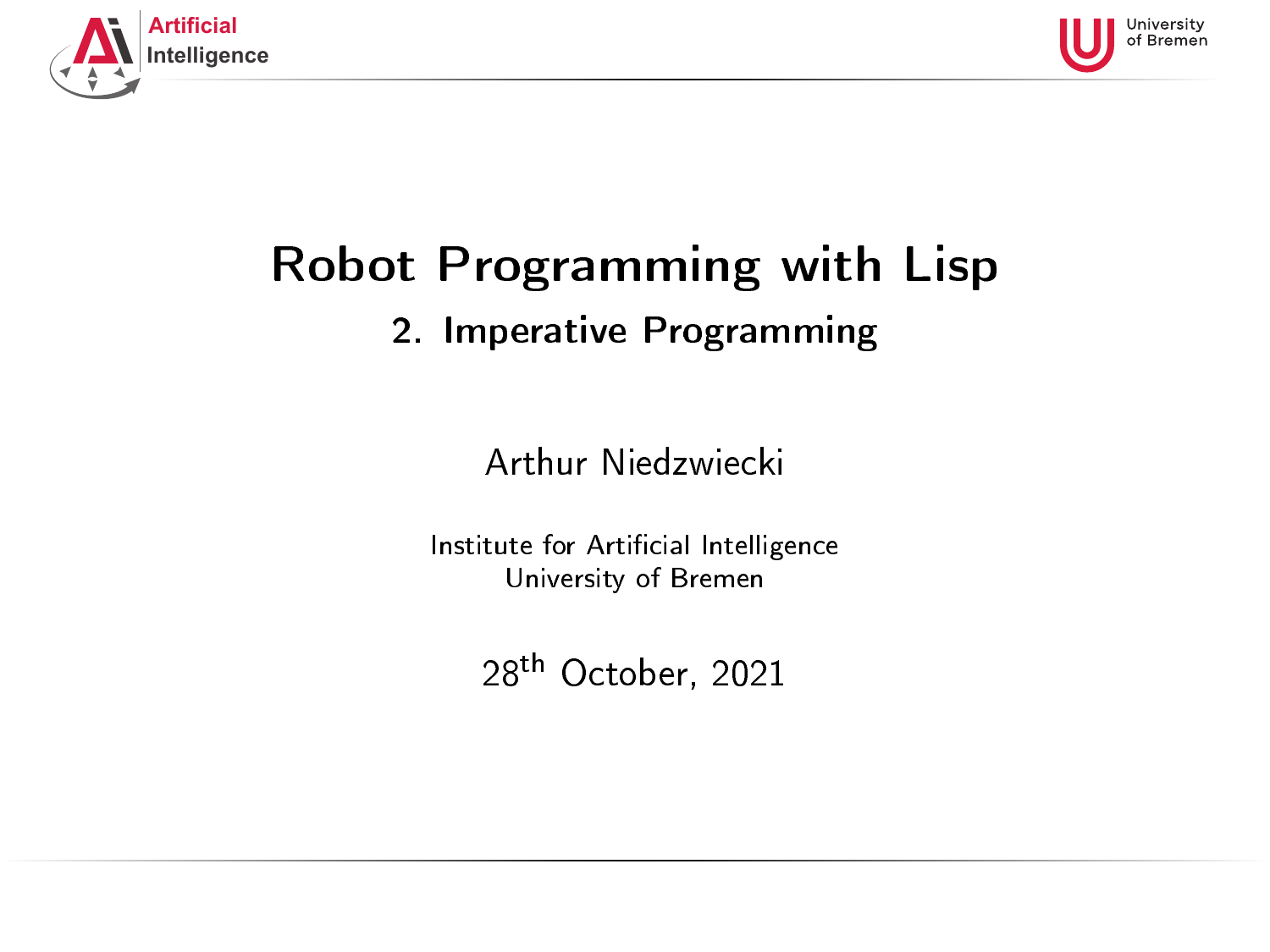<span id="page-1-0"></span>



# Lisp the Language

#### $LISP \leftrightarrow LIST$  Processing language

Arthur Niedzwiecki 28th October, 2021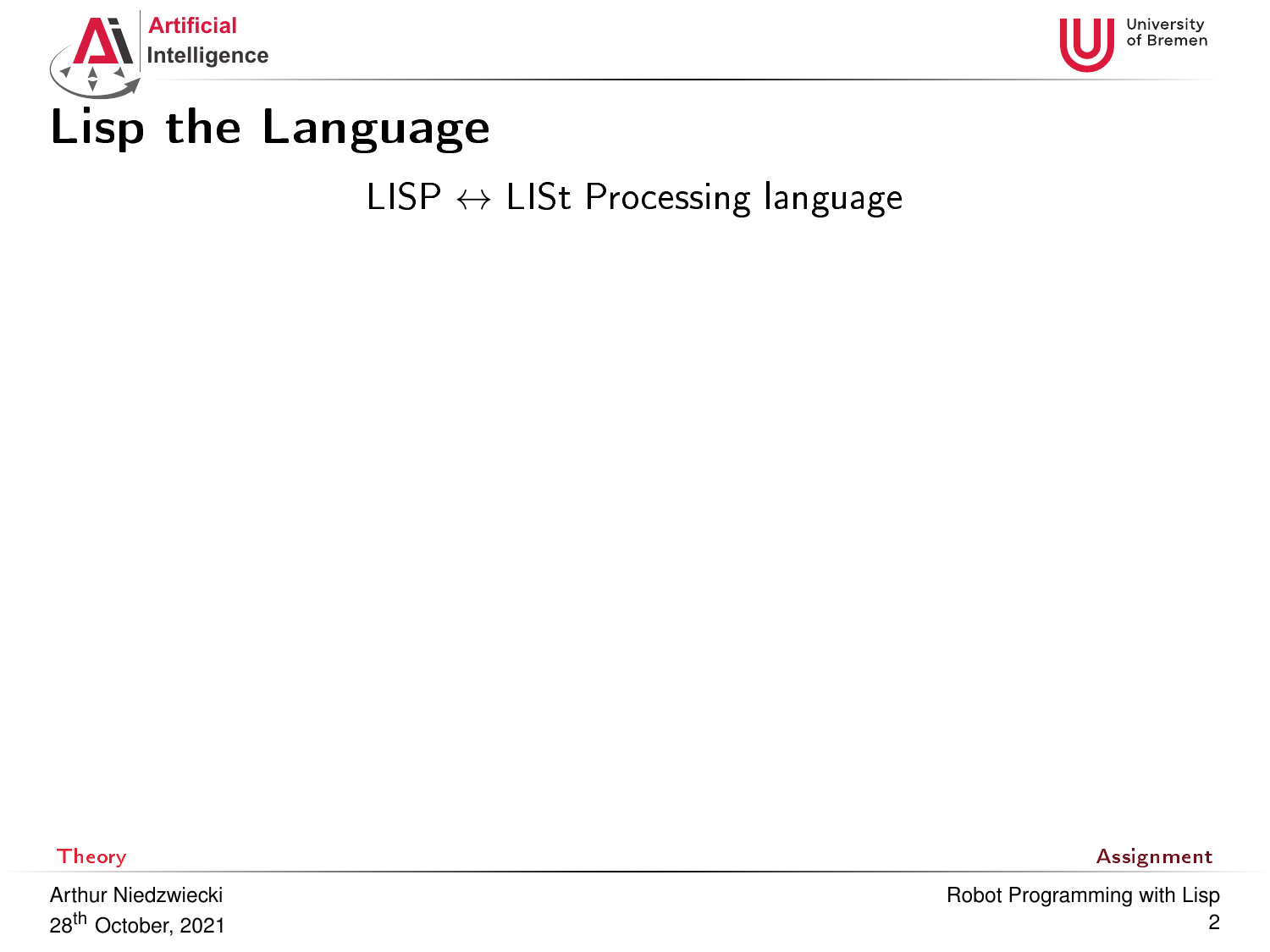<span id="page-2-0"></span>



# Lisp the Language

## $LISP \leftrightarrow LIST$  Processing language

### (LISP  $\leftrightarrow$  Lots of Irritating Superfluous Parenthesis)



#### Copyright: XKCD

[Theory](#page-1-0) [Assignment](#page-59-0)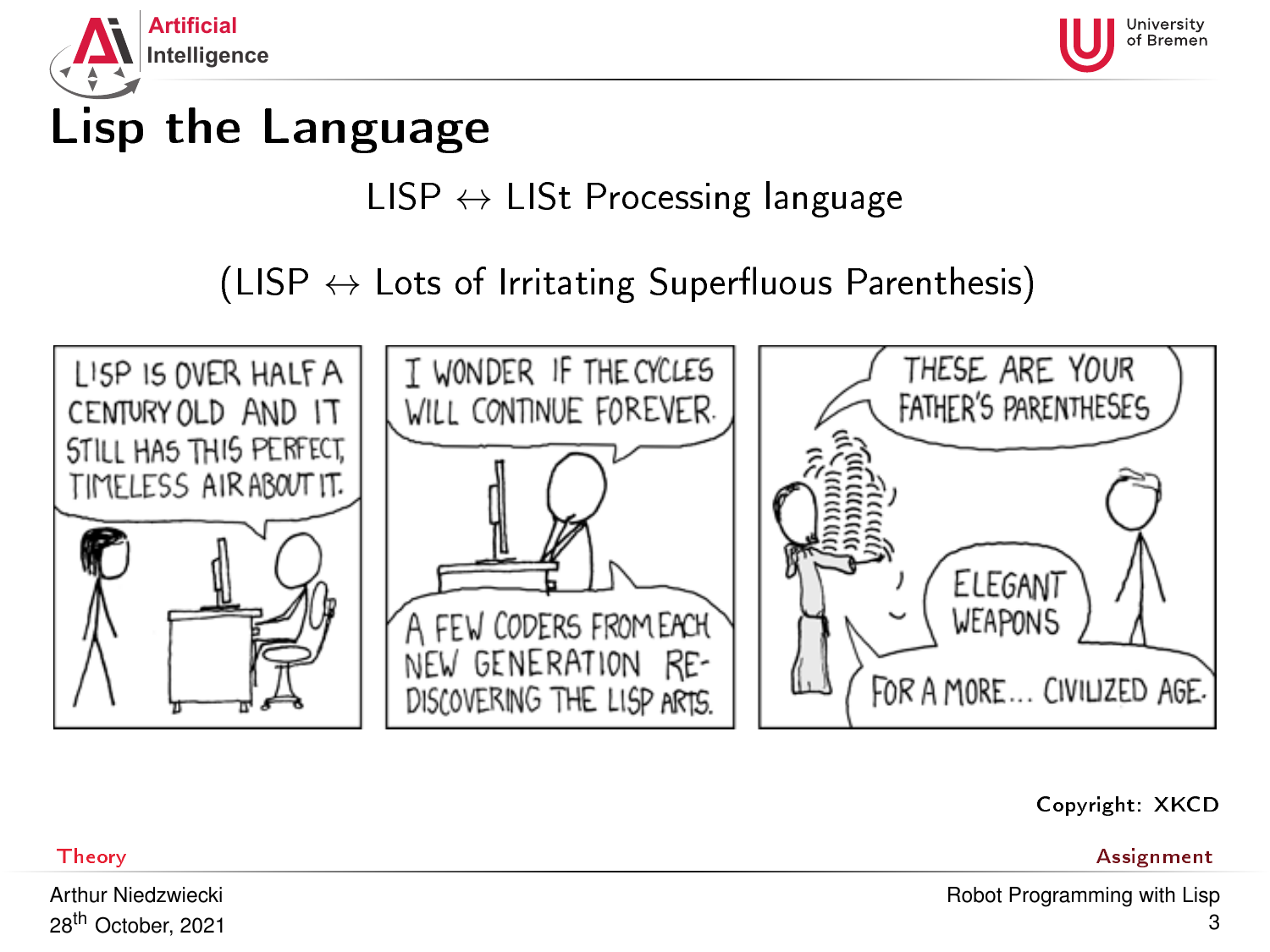<span id="page-3-0"></span>



• Dynamic typing: specifying the type of a variable is optional

Arthur Niedzwiecki 28th October, 2021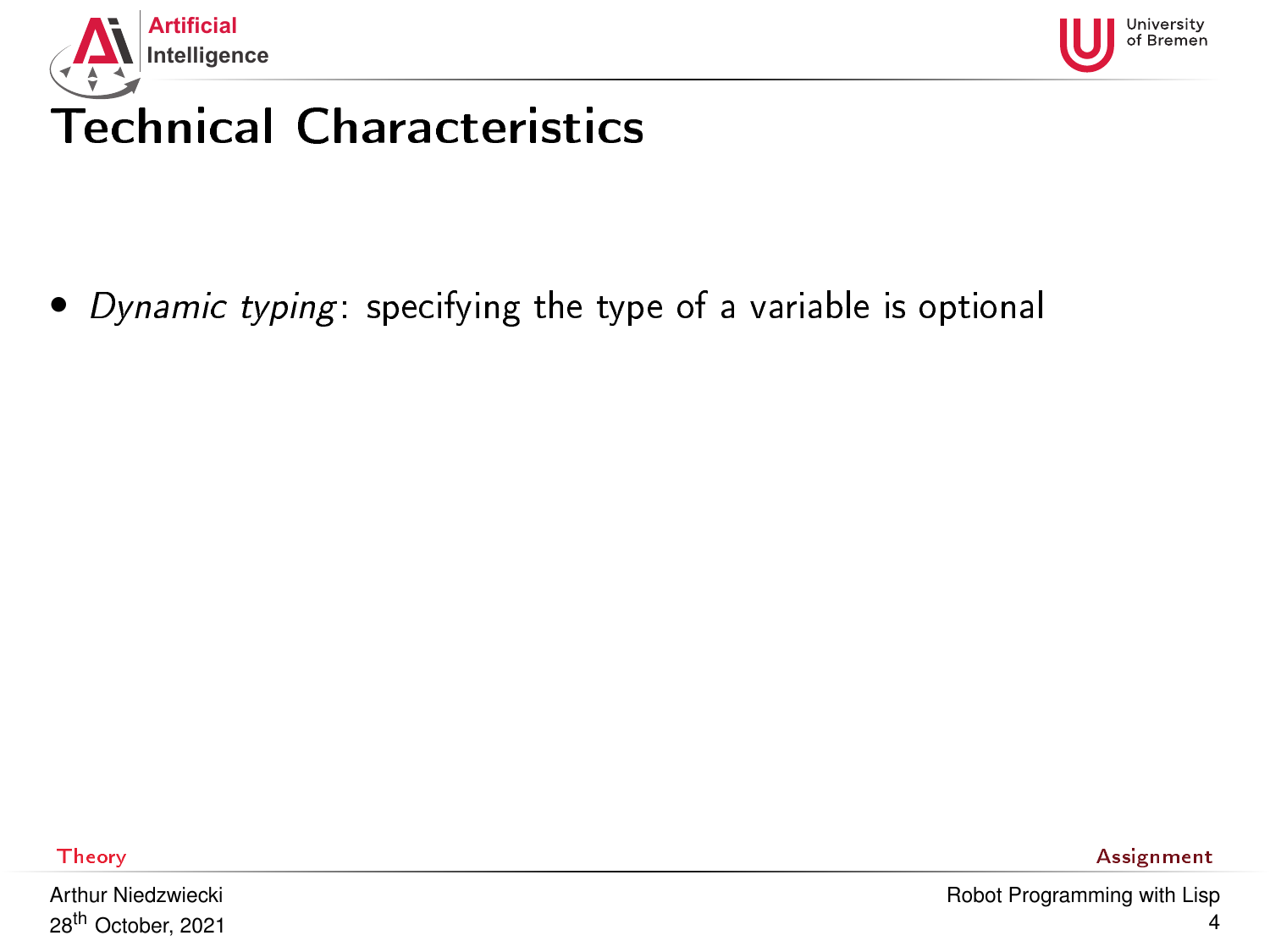



- Dynamic typing: specifying the type of a variable is optional
- Garbage collection: first language to have an automated GC

Arthur Niedzwiecki 28th October, 2021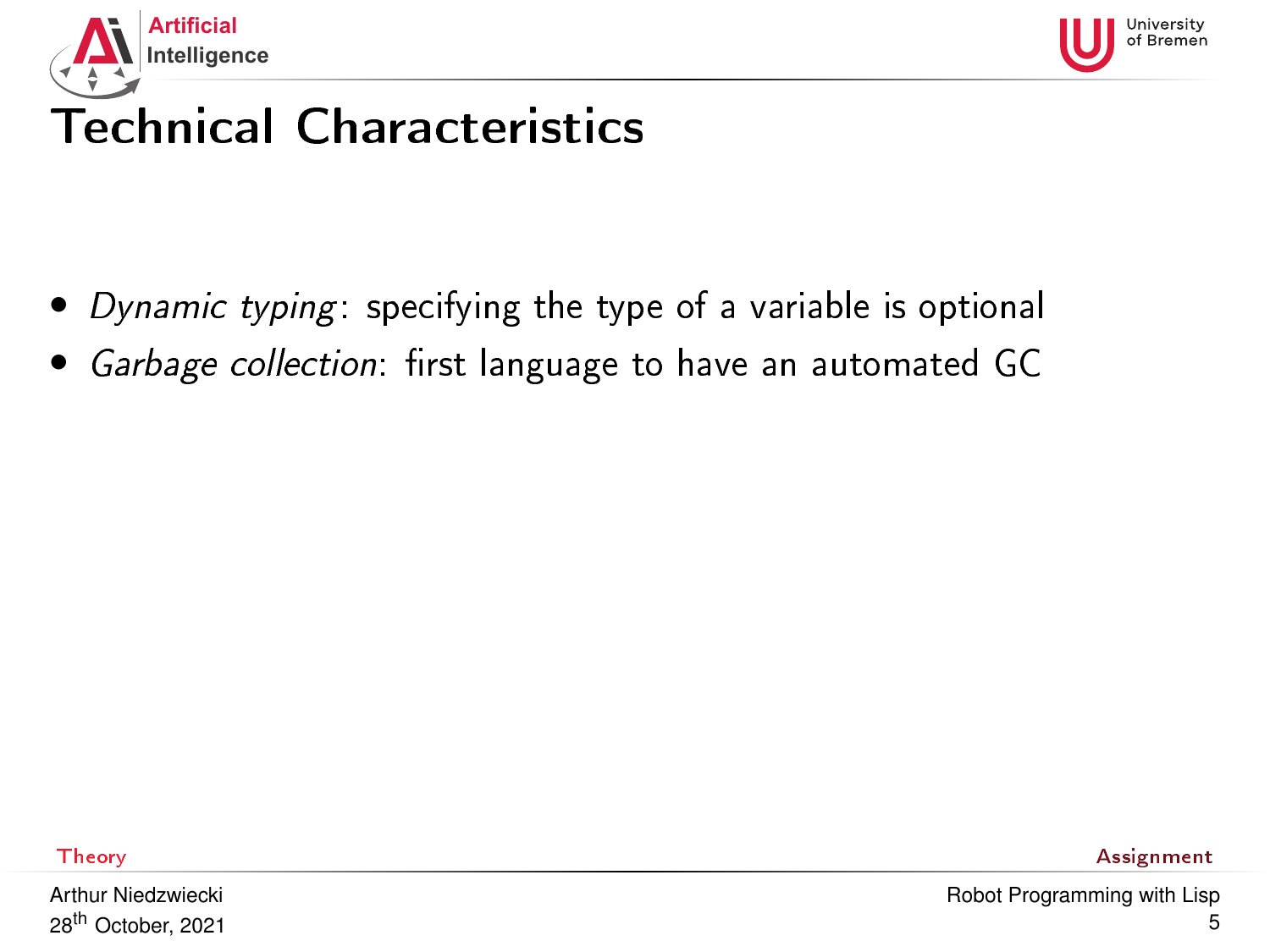



- Dynamic typing: specifying the type of a variable is optional
- Garbage collection: first language to have an automated GC
- Functions as first-class citizens (e.g. callbacks)

Arthur Niedzwiecki 28th October, 2021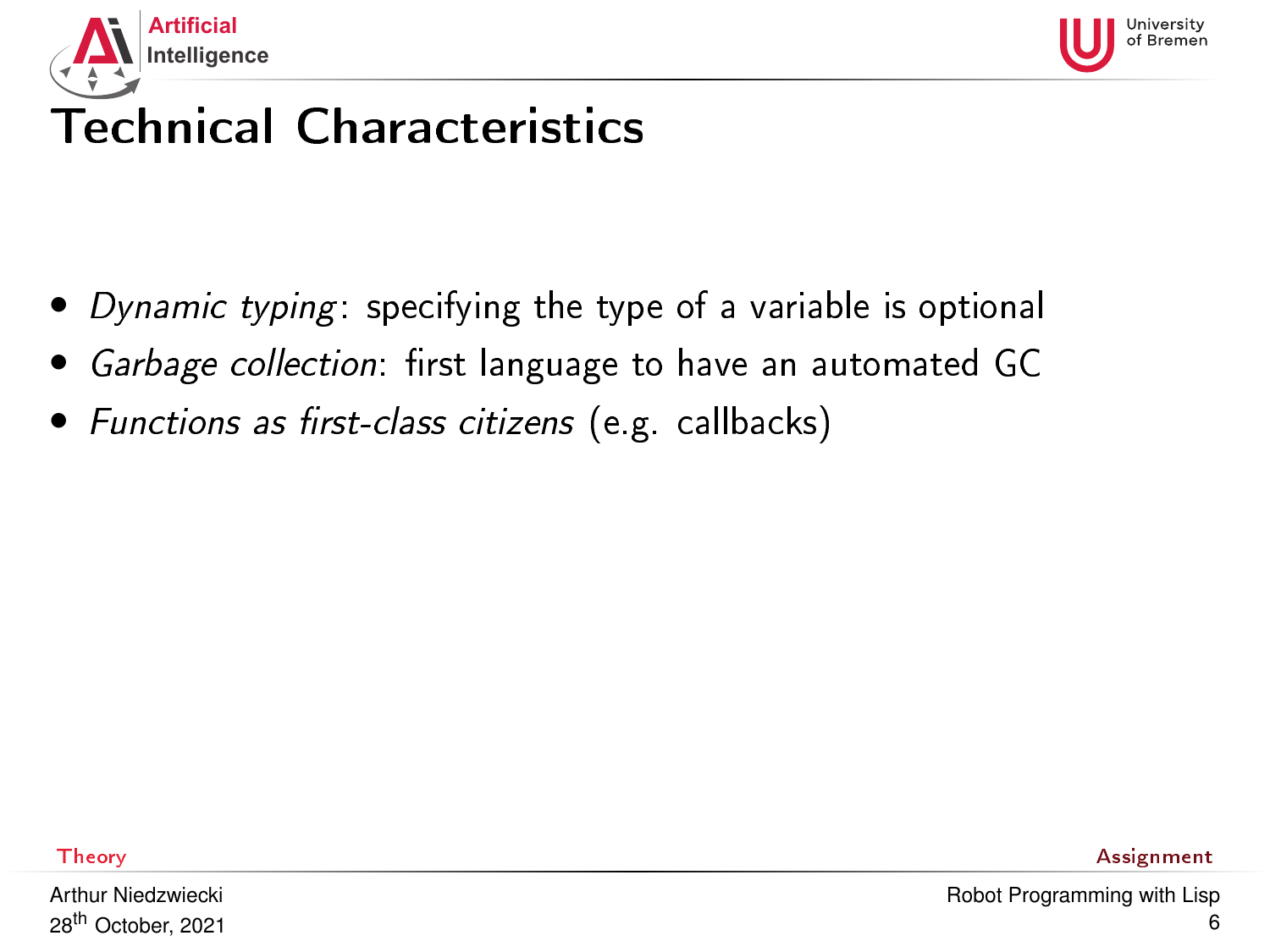



- Dynamic typing: specifying the type of a variable is optional
- Garbage collection: first language to have an automated GC
- Functions as first-class citizens (e.g. callbacks)
- Anonymous functions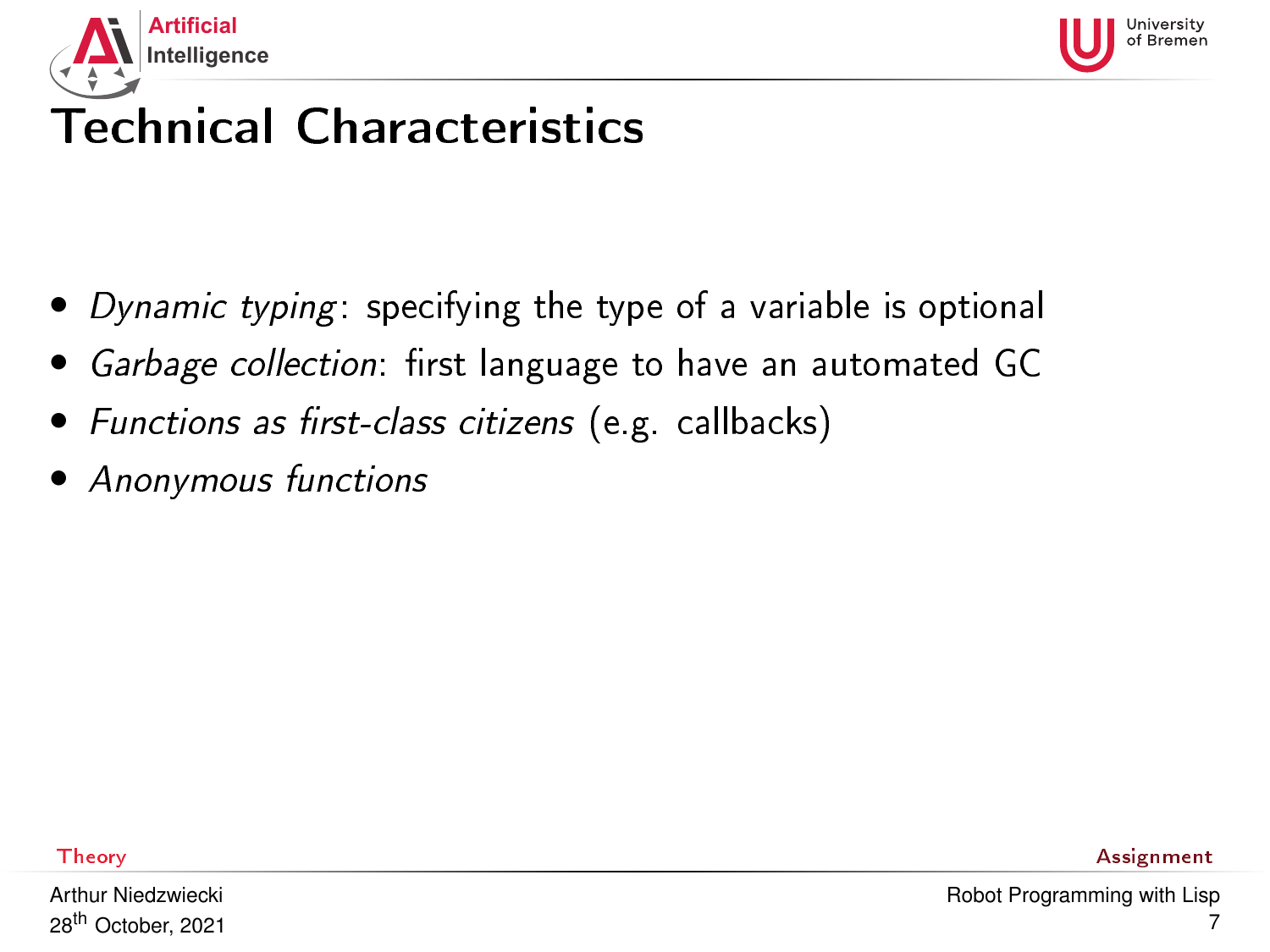



- Dynamic typing: specifying the type of a variable is optional
- Garbage collection: first language to have an automated GC
- Functions as first-class citizens (e.g. callbacks)
- Anonymous functions
- Side-effects are allowed, not purely functional as, e.g., Haskell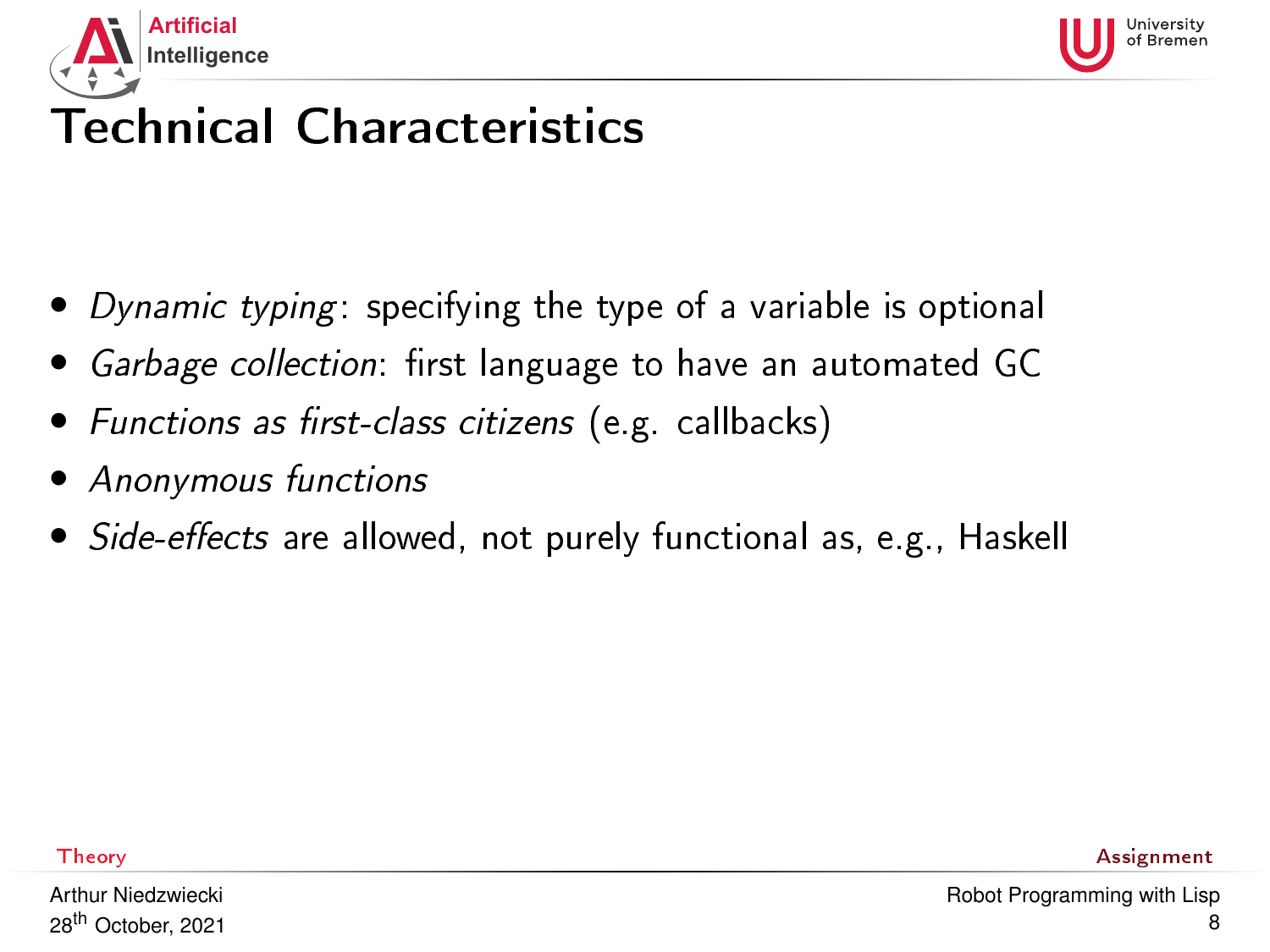



- Dynamic typing: specifying the type of a variable is optional
- Garbage collection: first language to have an automated GC
- Functions as first-class citizens (e.g. callbacks)
- Anonymous functions
- Side-effects are allowed, not purely functional as, e.g., Haskell
- Run-time code generation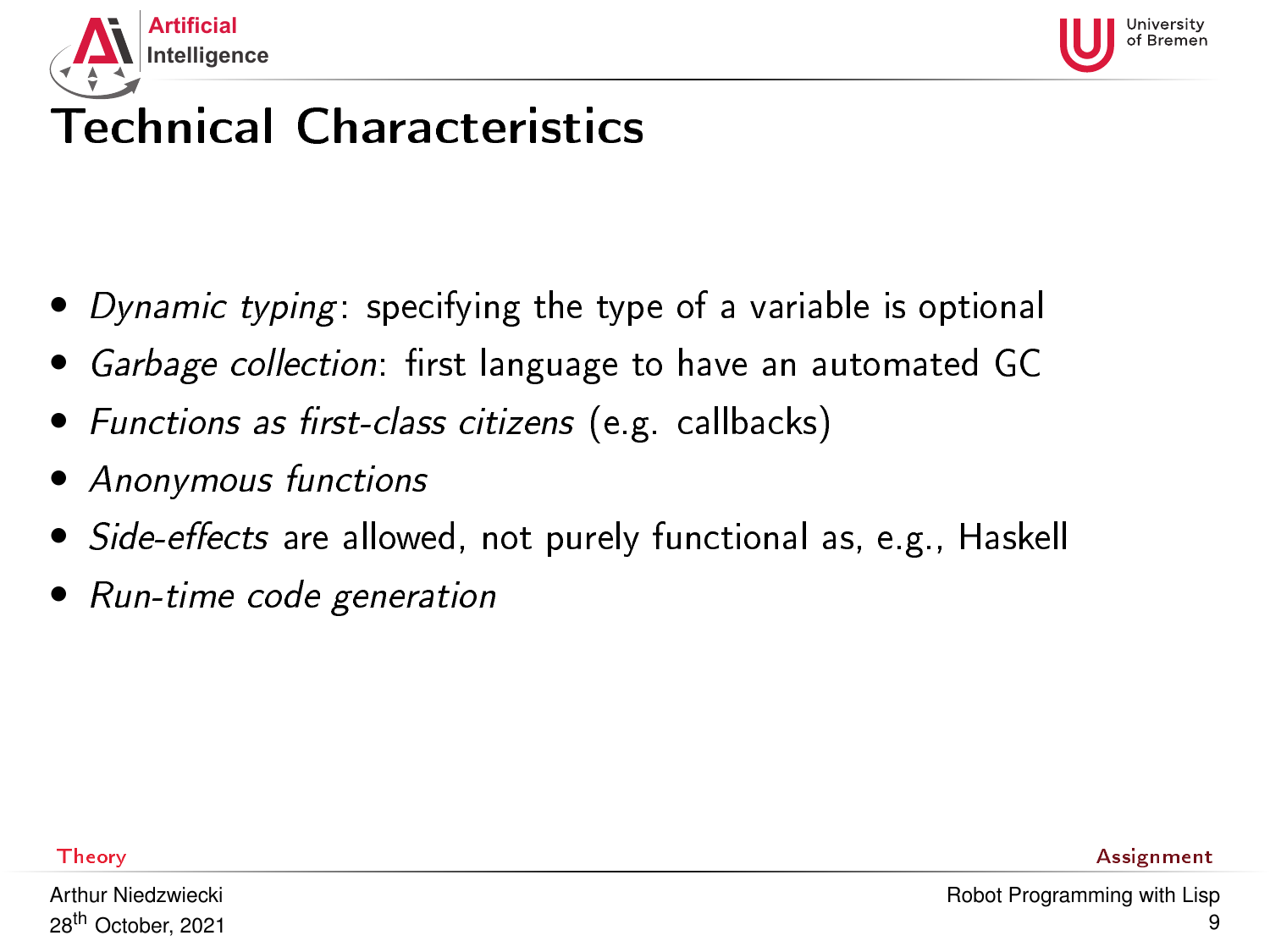<span id="page-9-0"></span>



- Dynamic typing: specifying the type of a variable is optional
- Garbage collection: first language to have an automated GC
- Functions as first-class citizens (e.g. callbacks)
- Anonymous functions
- Side-effects are allowed, not purely functional as, e.g., Haskell
- Run-time code generation
- Easily-expandable through the powerful macros mechanism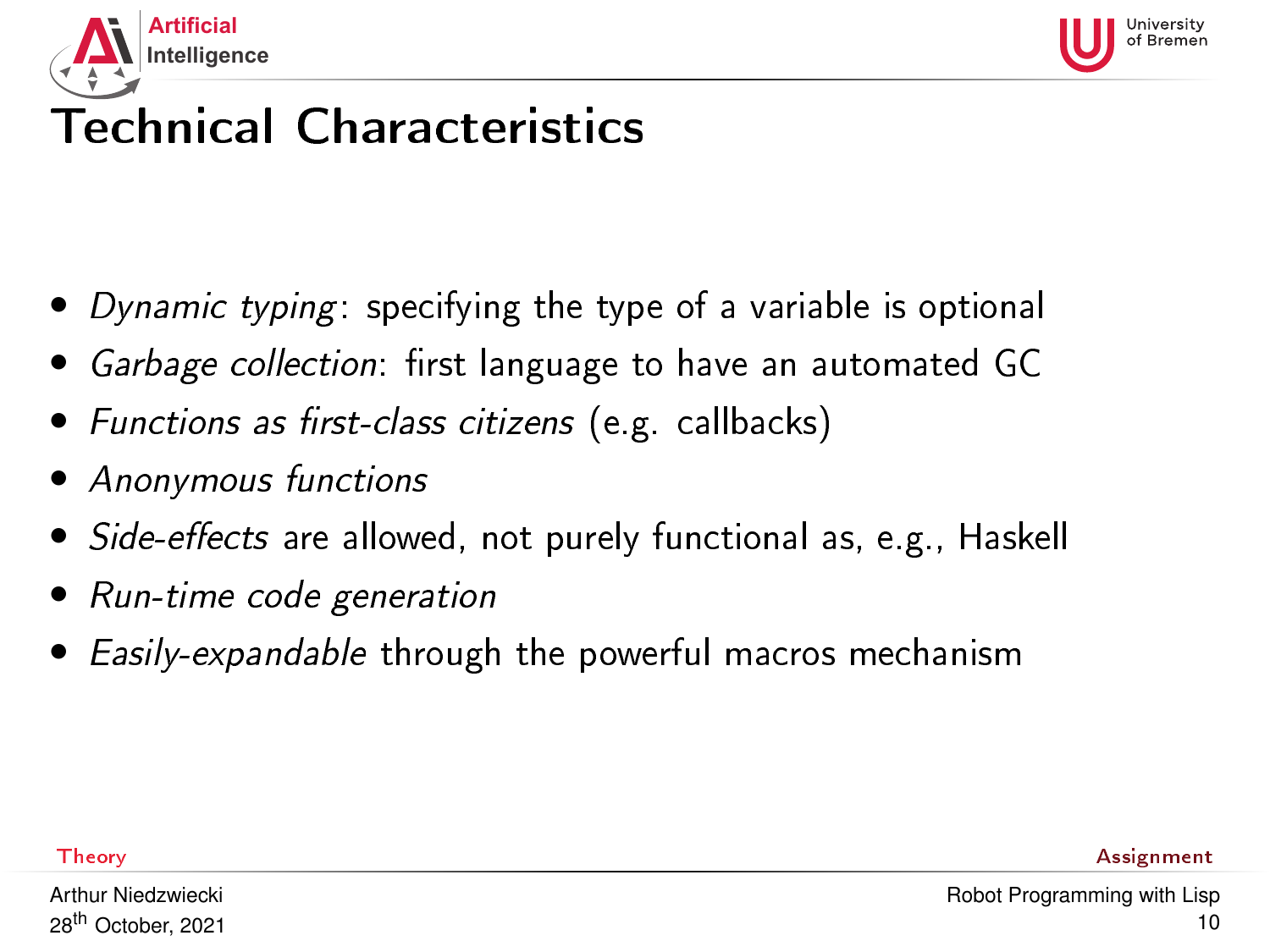<span id="page-10-0"></span>



### • 1958: Lisp as a theoretical language designed by John McCarthy (MIT)

Arthur Niedzwiecki 28th October, 2021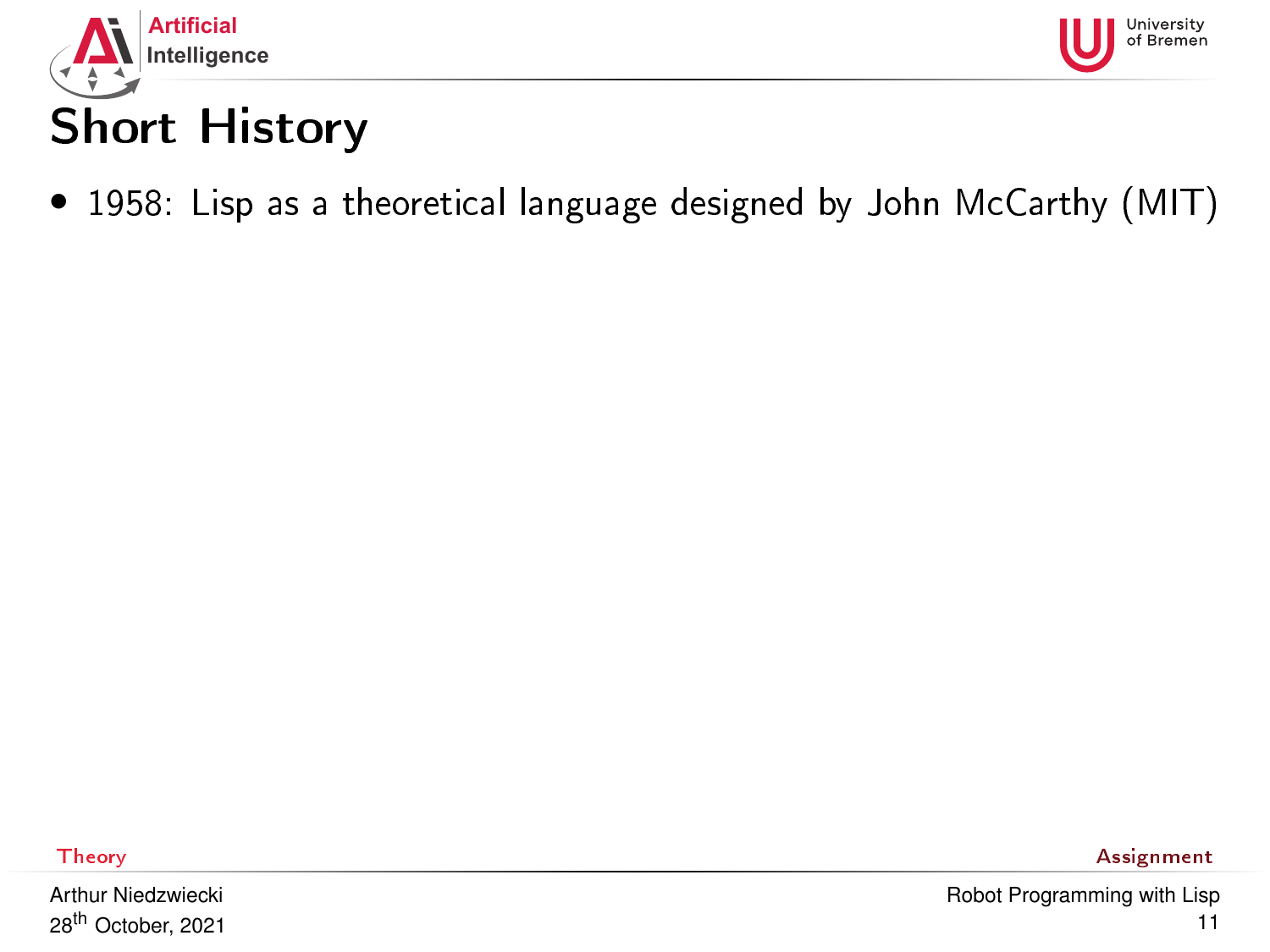



- 1958: Lisp as a theoretical language designed by John McCarthy (MIT)
- 1958: First Lisp interpreter implementation by Steve Russel (MIT)

Arthur Niedzwiecki 28th October, 2021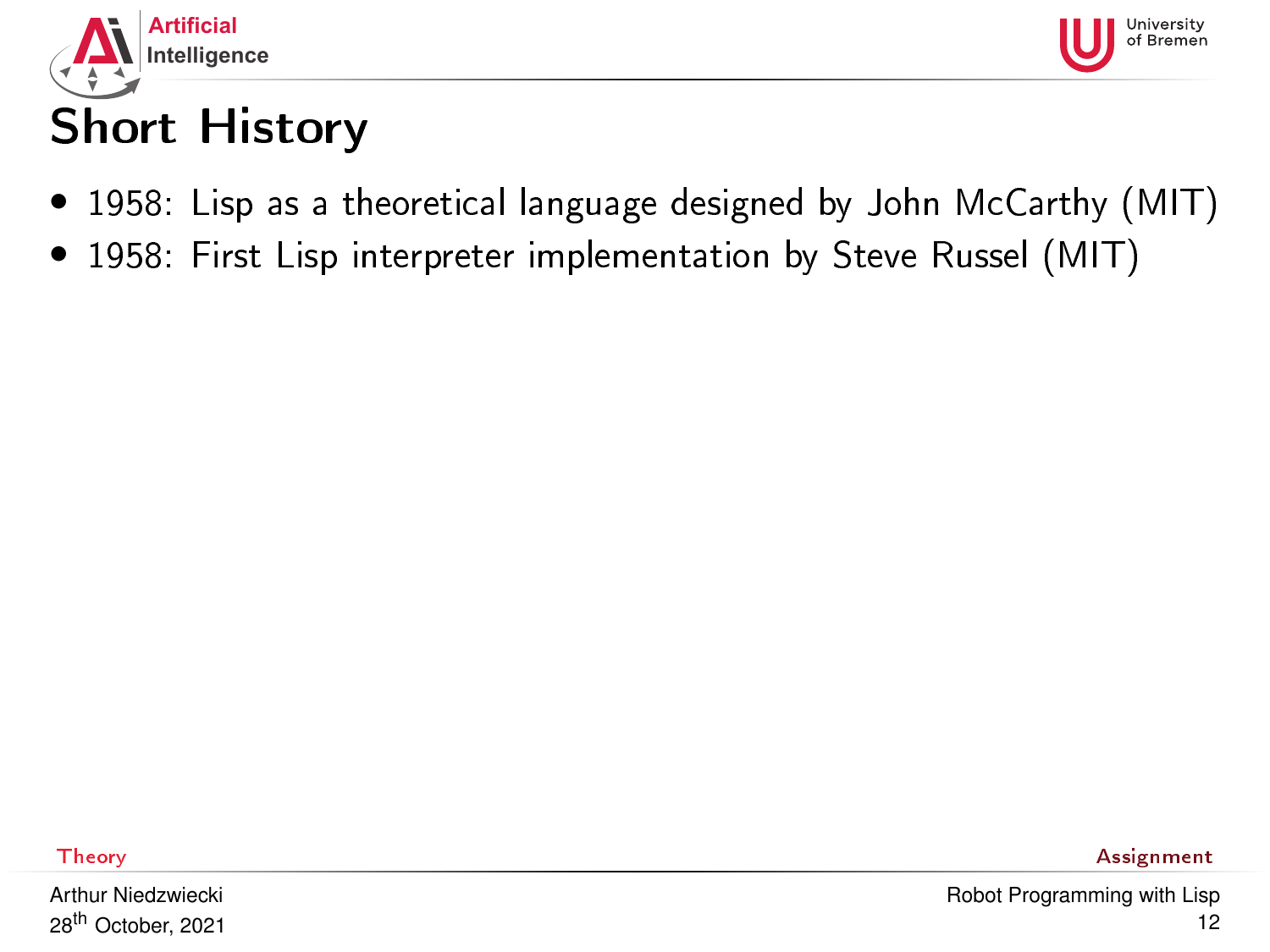



- 1958: Lisp as a theoretical language designed by John McCarthy (MIT)
- 1958: First Lisp interpreter implementation by Steve Russel (MIT)
- 1962: First Lisp compiler by Tim Hart and Mike Levin (MIT)

Arthur Niedzwiecki 28th October, 2021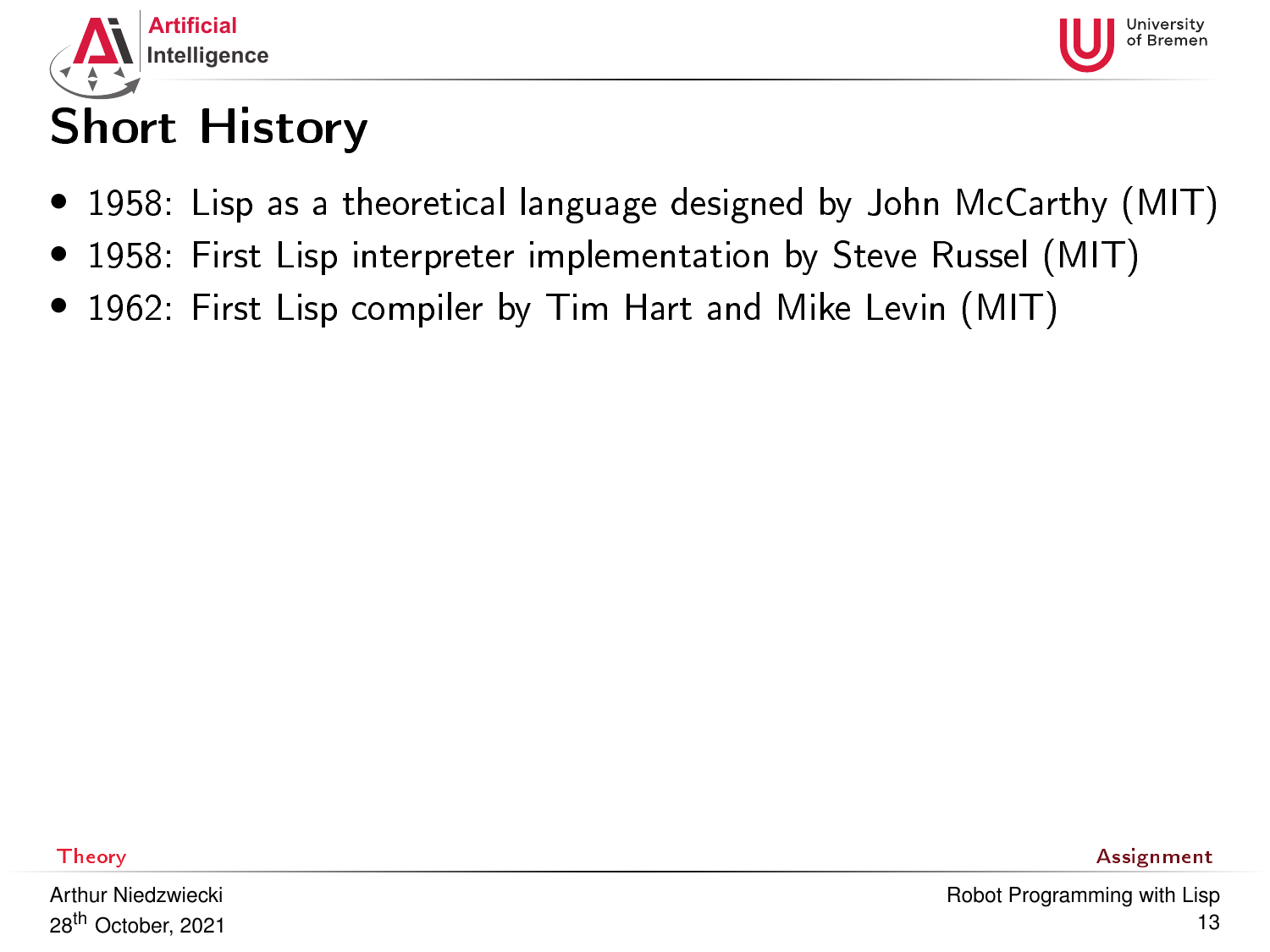



- 1958: Lisp as a theoretical language designed by John McCarthy (MIT)
- 1958: First Lisp interpreter implementation by Steve Russel (MIT)
- 1962: First Lisp compiler by Tim Hart and Mike Levin (MIT)
- End of 1960s: MacLisp (MIT), Interlisp (Xerox, Stanford, DARPA)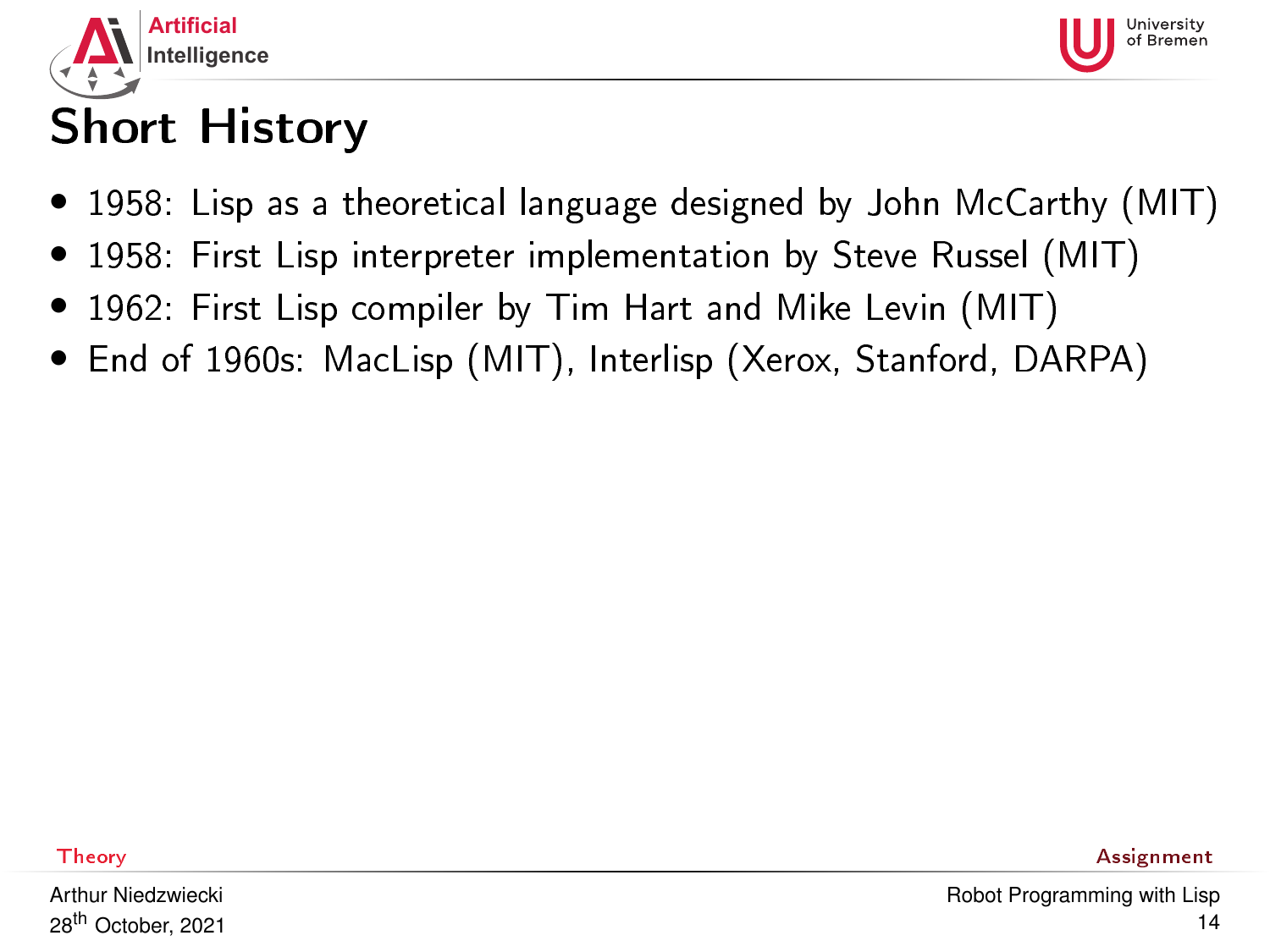



- 1958: Lisp as a theoretical language designed by John McCarthy (MIT)
- 1958: First Lisp interpreter implementation by Steve Russel (MIT)
- 1962: First Lisp compiler by Tim Hart and Mike Levin (MIT)
- End of 1960s: MacLisp (MIT), Interlisp (Xerox, Stanford, DARPA)
- 1975: Scheme (MIT)

Arthur Niedzwiecki 28th October, 2021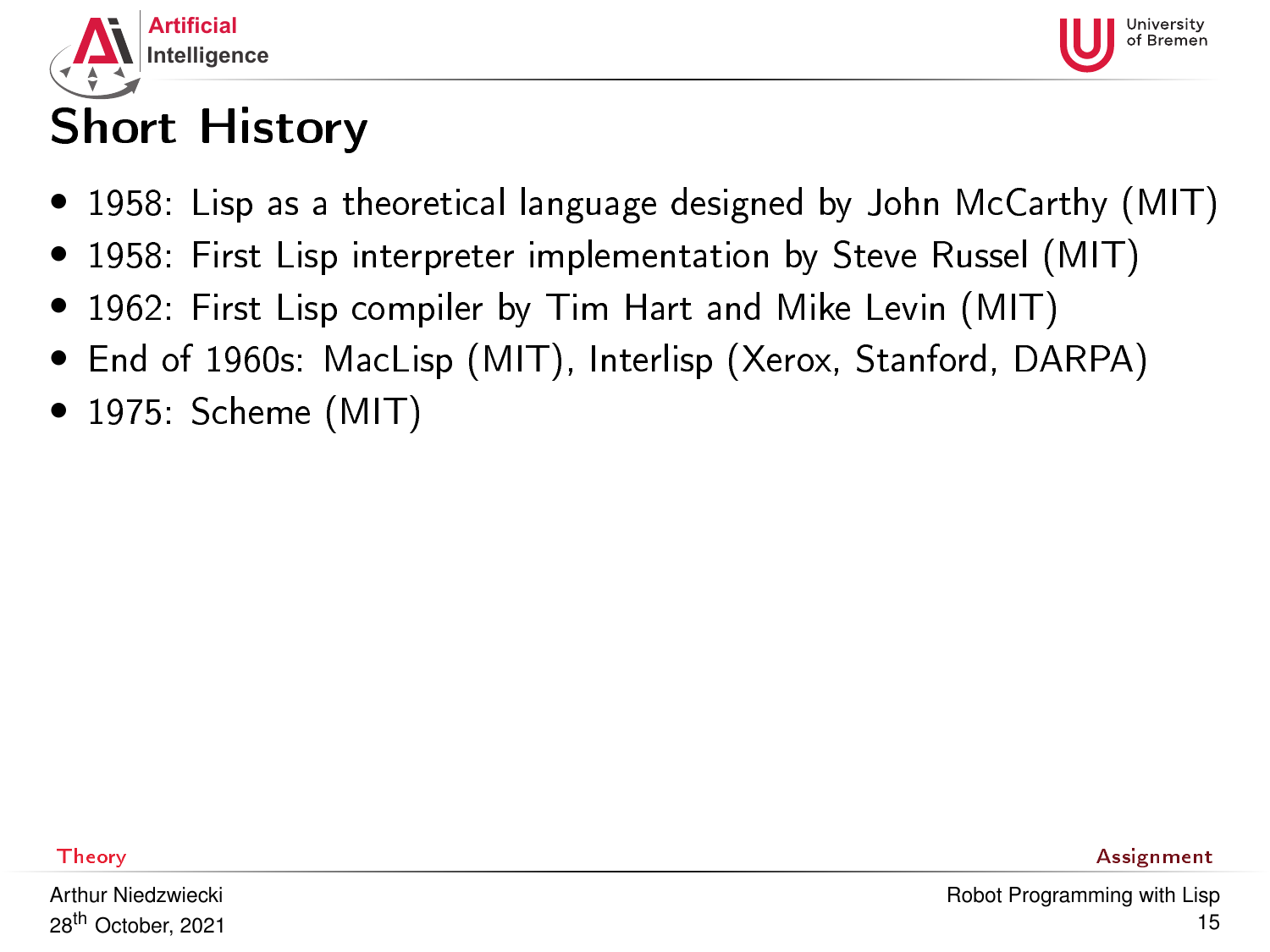



- 1958: Lisp as a theoretical language designed by John McCarthy (MIT)
- 1958: First Lisp interpreter implementation by Steve Russel (MIT)
- 1962: First Lisp compiler by Tim Hart and Mike Levin (MIT)
- End of 1960s: MacLisp (MIT), Interlisp (Xerox, Stanford, DARPA)
- 1975: Scheme (MIT)
- 1976: Emacs and EmacsLisp by Richard Stallman and Guy Steele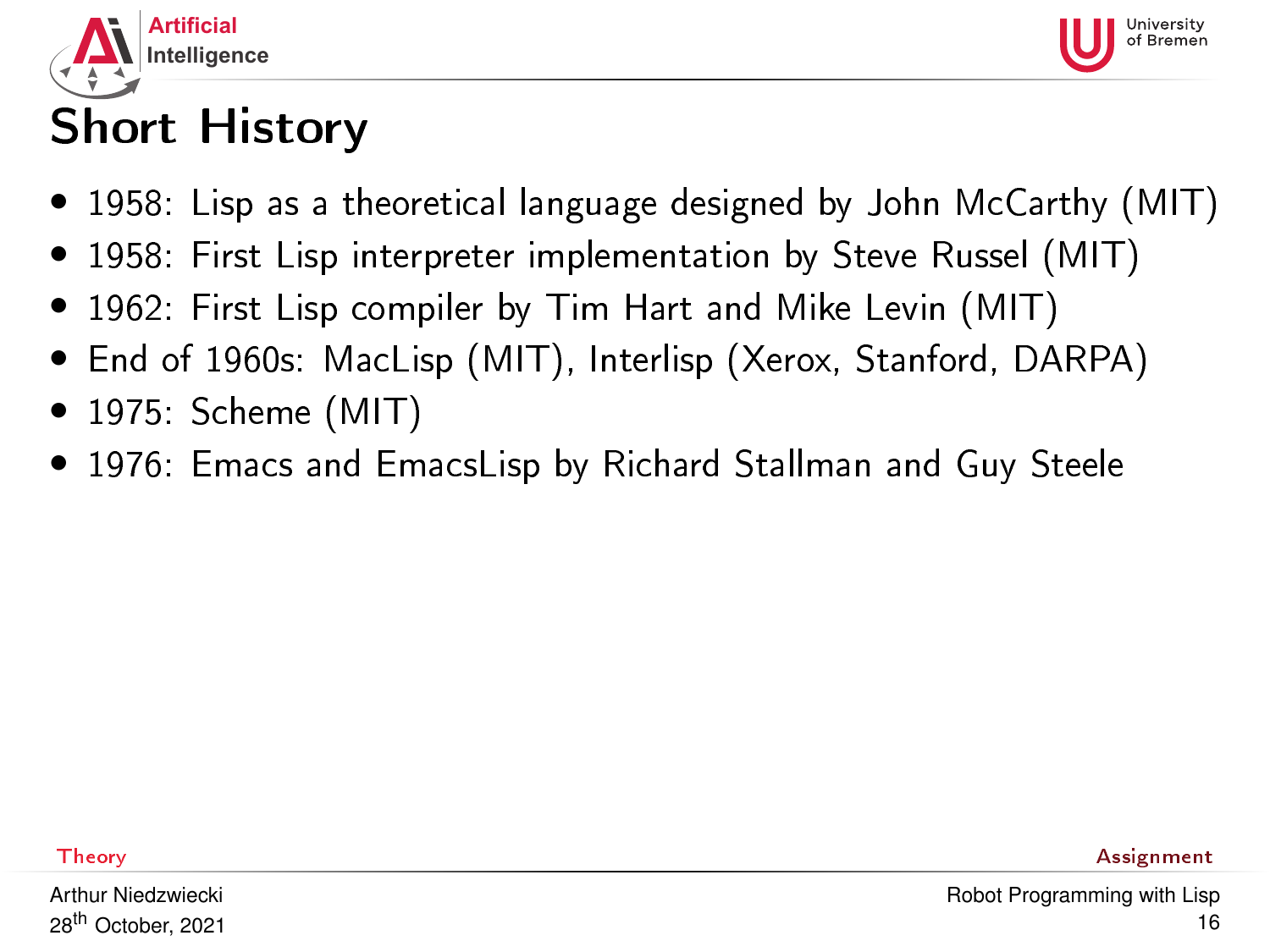



- 1958: Lisp as a theoretical language designed by John McCarthy (MIT)
- 1958: First Lisp interpreter implementation by Steve Russel (MIT)
- 1962: First Lisp compiler by Tim Hart and Mike Levin (MIT)
- End of 1960s: MacLisp (MIT), Interlisp (Xerox, Stanford, DARPA)
- 1975: Scheme (MIT)
- 1976: Emacs and EmacsLisp by Richard Stallman and Guy Steele
- 1970s 2000s: Franz Lisp (UC Berkeley), NIL (MIT, Yale), AutoLISP (AutoCAD), Le Lisp (INRIA), PSL (Utah), CMUCL (CMU), T (Yale), Racket, SKILL, LFE (Lisp Flavoured Erlang), ISLISP (ISO standard), ...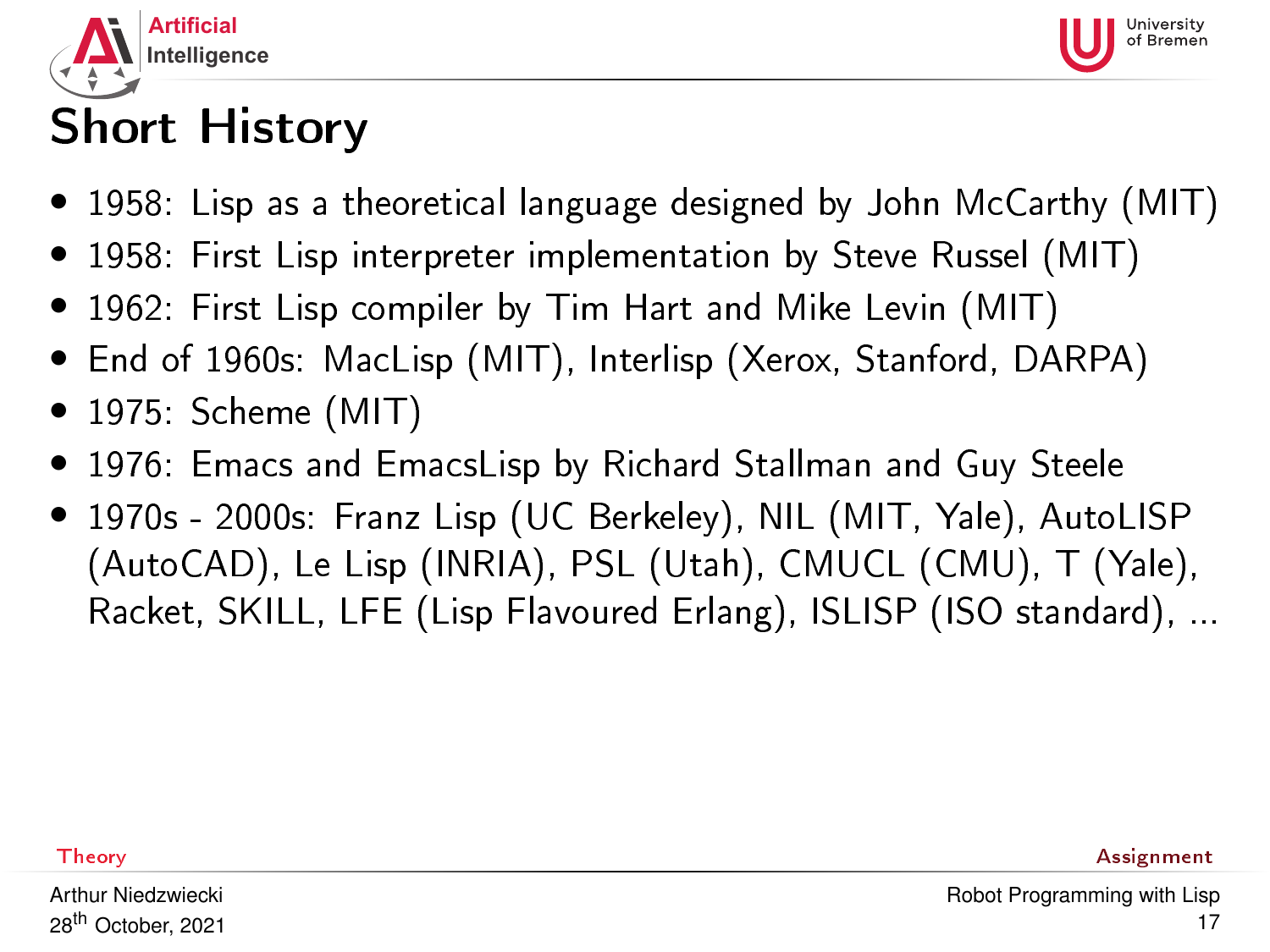



- 1958: Lisp as a theoretical language designed by John McCarthy (MIT)
- 1958: First Lisp interpreter implementation by Steve Russel (MIT)
- 1962: First Lisp compiler by Tim Hart and Mike Levin (MIT)
- End of 1960s: MacLisp (MIT), Interlisp (Xerox, Stanford, DARPA)
- 1975: Scheme (MIT)
- 1976: Emacs and EmacsLisp by Richard Stallman and Guy Steele
- 1970s 2000s: Franz Lisp (UC Berkeley), NIL (MIT, Yale), AutoLISP (AutoCAD), Le Lisp (INRIA), PSL (Utah), CMUCL (CMU), T (Yale), Racket, SKILL, LFE (Lisp Flavoured Erlang), ISLISP (ISO standard), ...
- 1984: Common Lisp by Guy Steele, 1999: SBCL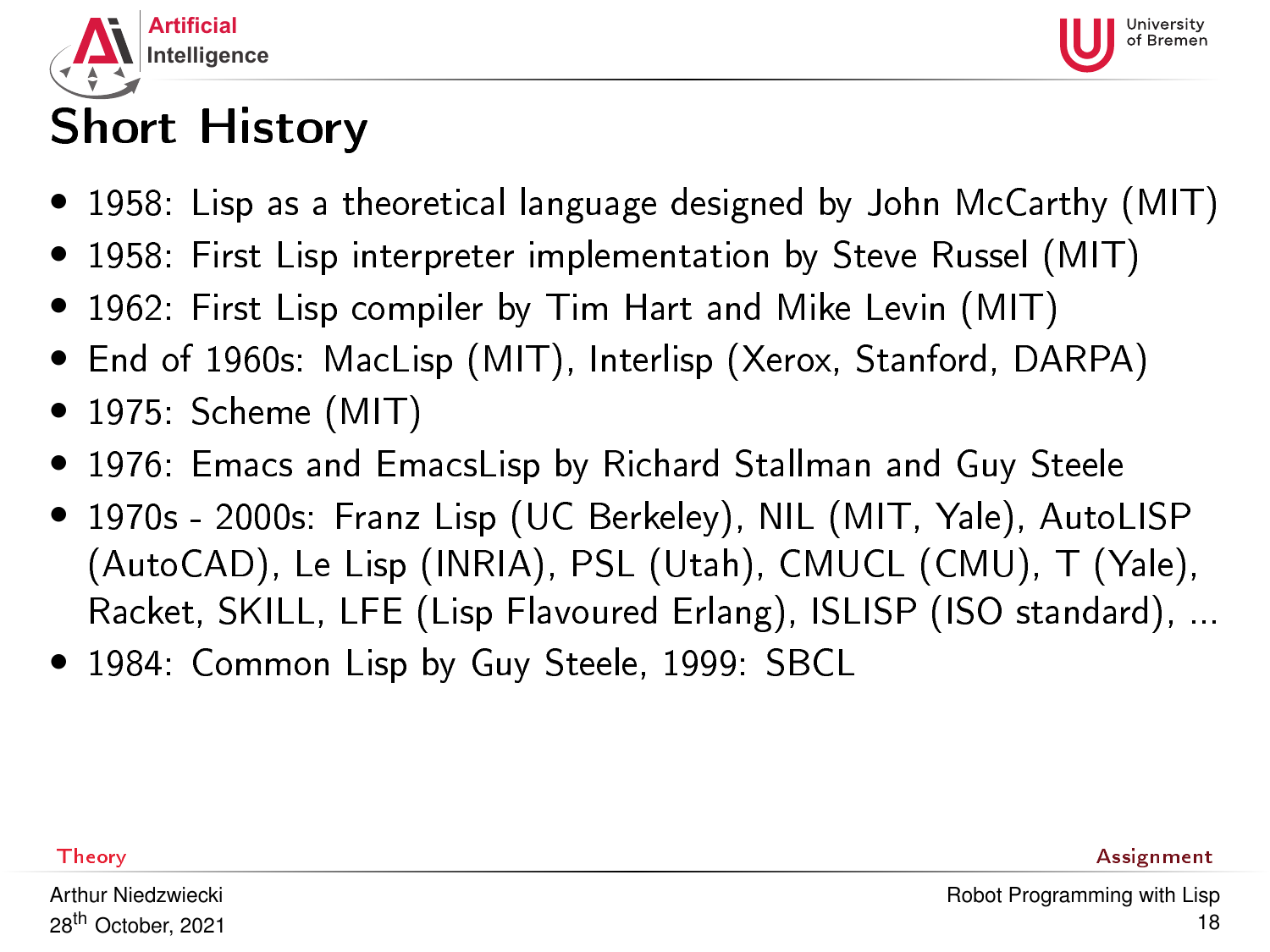



- 1958: Lisp as a theoretical language designed by John McCarthy (MIT)
- 1958: First Lisp interpreter implementation by Steve Russel (MIT)
- 1962: First Lisp compiler by Tim Hart and Mike Levin (MIT)
- End of 1960s: MacLisp (MIT), Interlisp (Xerox, Stanford, DARPA)
- 1975: Scheme (MIT)
- 1976: Emacs and EmacsLisp by Richard Stallman and Guy Steele
- 1970s 2000s: Franz Lisp (UC Berkeley), NIL (MIT, Yale), AutoLISP (AutoCAD), Le Lisp (INRIA), PSL (Utah), CMUCL (CMU), T (Yale), Racket, SKILL, LFE (Lisp Flavoured Erlang), ISLISP (ISO standard), ...
- 1984: Common Lisp by Guy Steele, 1999: SBCL
- $\bullet$  1990: Haskell, 1998 the first standard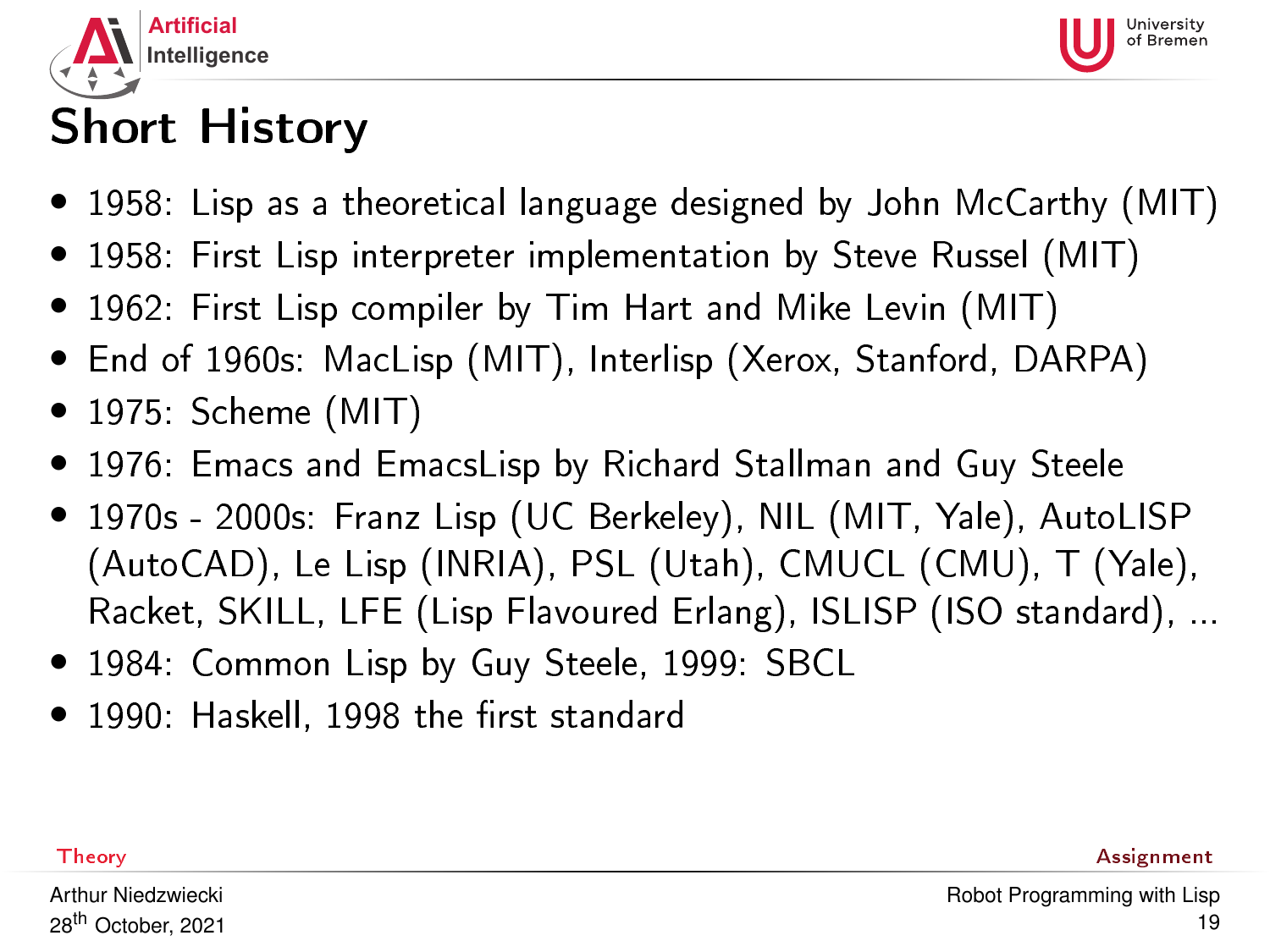



- 1958: Lisp as a theoretical language designed by John McCarthy (MIT)
- 1958: First Lisp interpreter implementation by Steve Russel (MIT)
- 1962: First Lisp compiler by Tim Hart and Mike Levin (MIT)
- End of 1960s: MacLisp (MIT), Interlisp (Xerox, Stanford, DARPA)
- 1975: Scheme (MIT)
- 1976: Emacs and EmacsLisp by Richard Stallman and Guy Steele
- 1970s 2000s: Franz Lisp (UC Berkeley), NIL (MIT, Yale), AutoLISP (AutoCAD), Le Lisp (INRIA), PSL (Utah), CMUCL (CMU), T (Yale), Racket, SKILL, LFE (Lisp Flavoured Erlang), ISLISP (ISO standard), ...
- 1984: Common Lisp by Guy Steele, 1999: SBCL
- $\bullet$  1990: Haskell, 1998 the first standard
- 2004: ANSI Common Lisp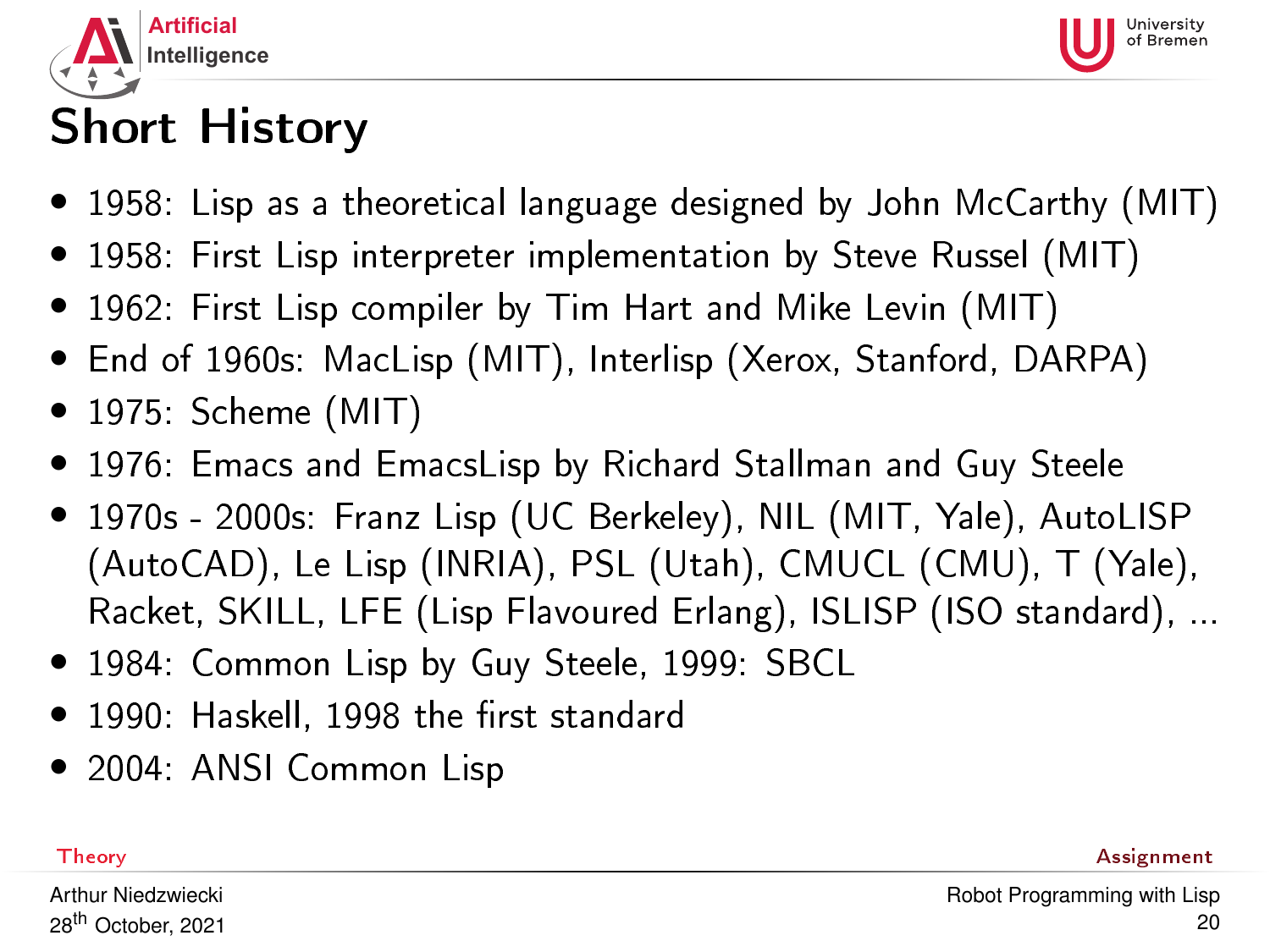<span id="page-20-0"></span>



- 1958: Lisp as a theoretical language designed by John McCarthy (MIT)
- 1958: First Lisp interpreter implementation by Steve Russel (MIT)
- 1962: First Lisp compiler by Tim Hart and Mike Levin (MIT)
- End of 1960s: MacLisp (MIT), Interlisp (Xerox, Stanford, DARPA)
- 1975: Scheme (MIT)
- 1976: Emacs and EmacsLisp by Richard Stallman and Guy Steele
- 1970s 2000s: Franz Lisp (UC Berkeley), NIL (MIT, Yale), AutoLISP (AutoCAD), Le Lisp (INRIA), PSL (Utah), CMUCL (CMU), T (Yale), Racket, SKILL, LFE (Lisp Flavoured Erlang), ISLISP (ISO standard), ...
- 1984: Common Lisp by Guy Steele, 1999: SBCL
- $\bullet$  1990: Haskell, 1998 the first standard
- 2004: ANSI Common Lisp
- 2007: Clojure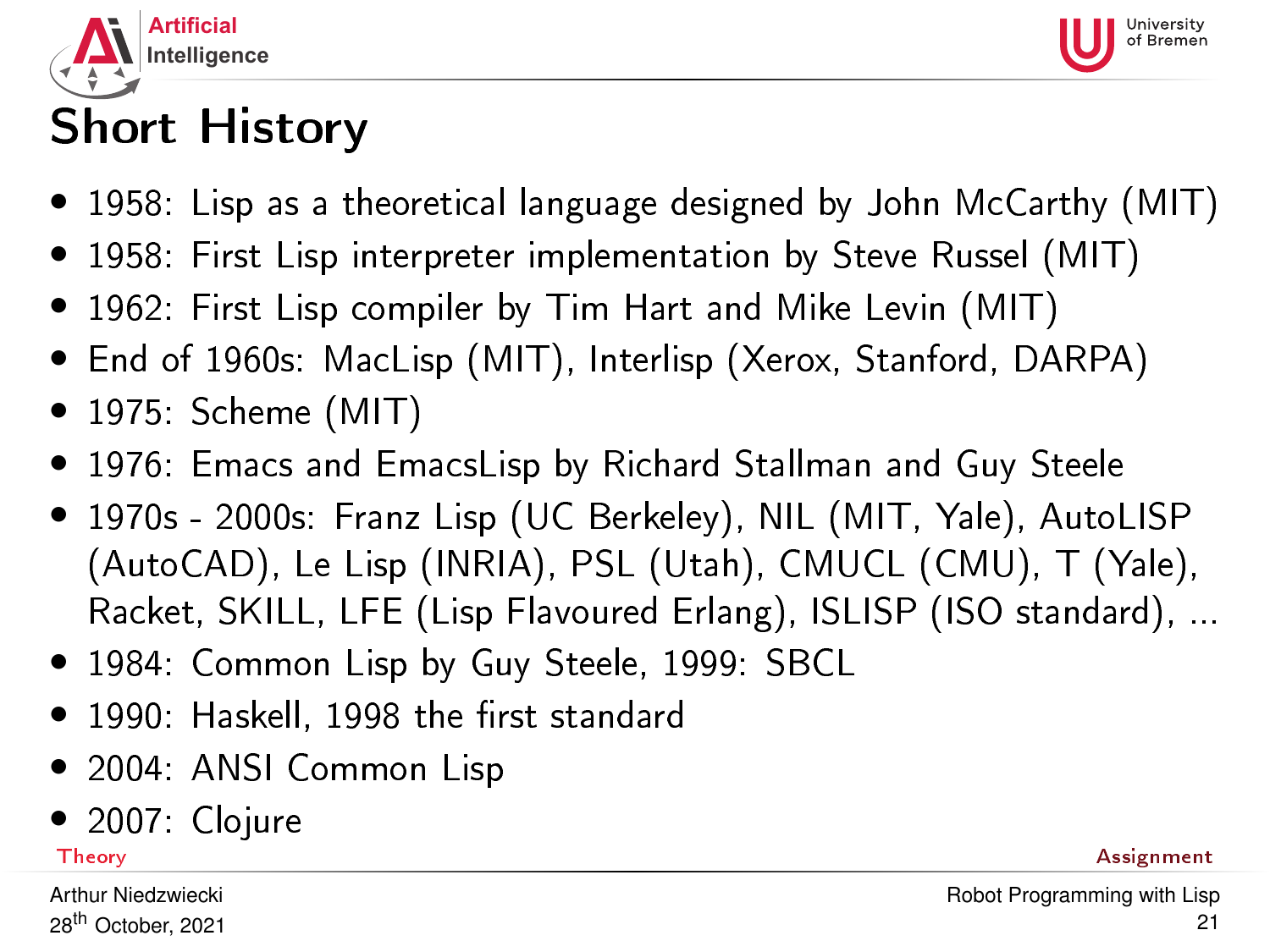<span id="page-21-0"></span>



Arthur Niedzwiecki 28th October, 2021

[Theory](#page-1-0) **[Assignment](#page-59-0)** Assignment **Assignment Assignment**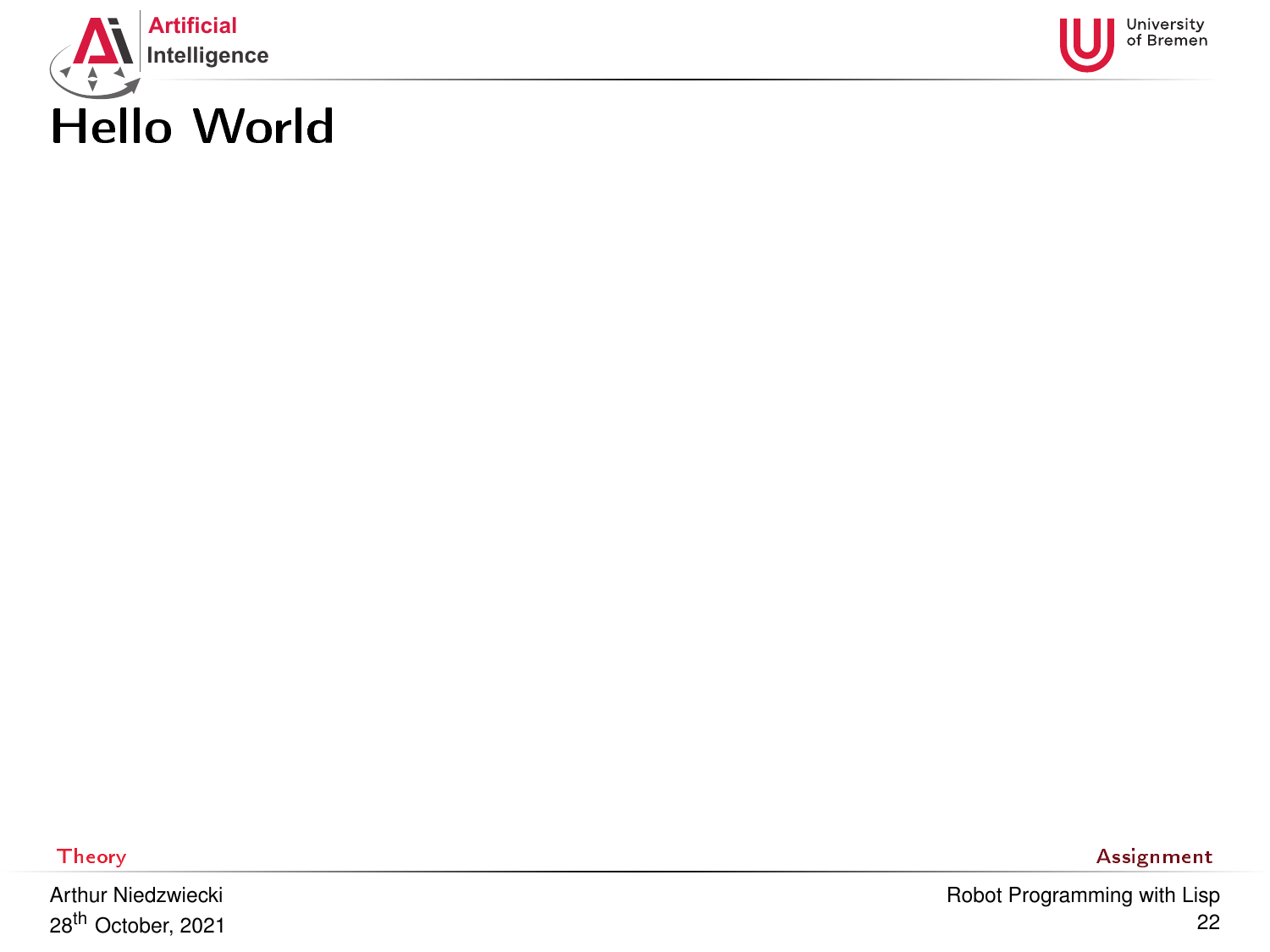



#### Java "Hello World"

```
public class HelloWorld {
 public static void main(String[ ] args) {
    System.out.println("Hello World!");
  }
}
```
Arthur Niedzwiecki 28th October, 2021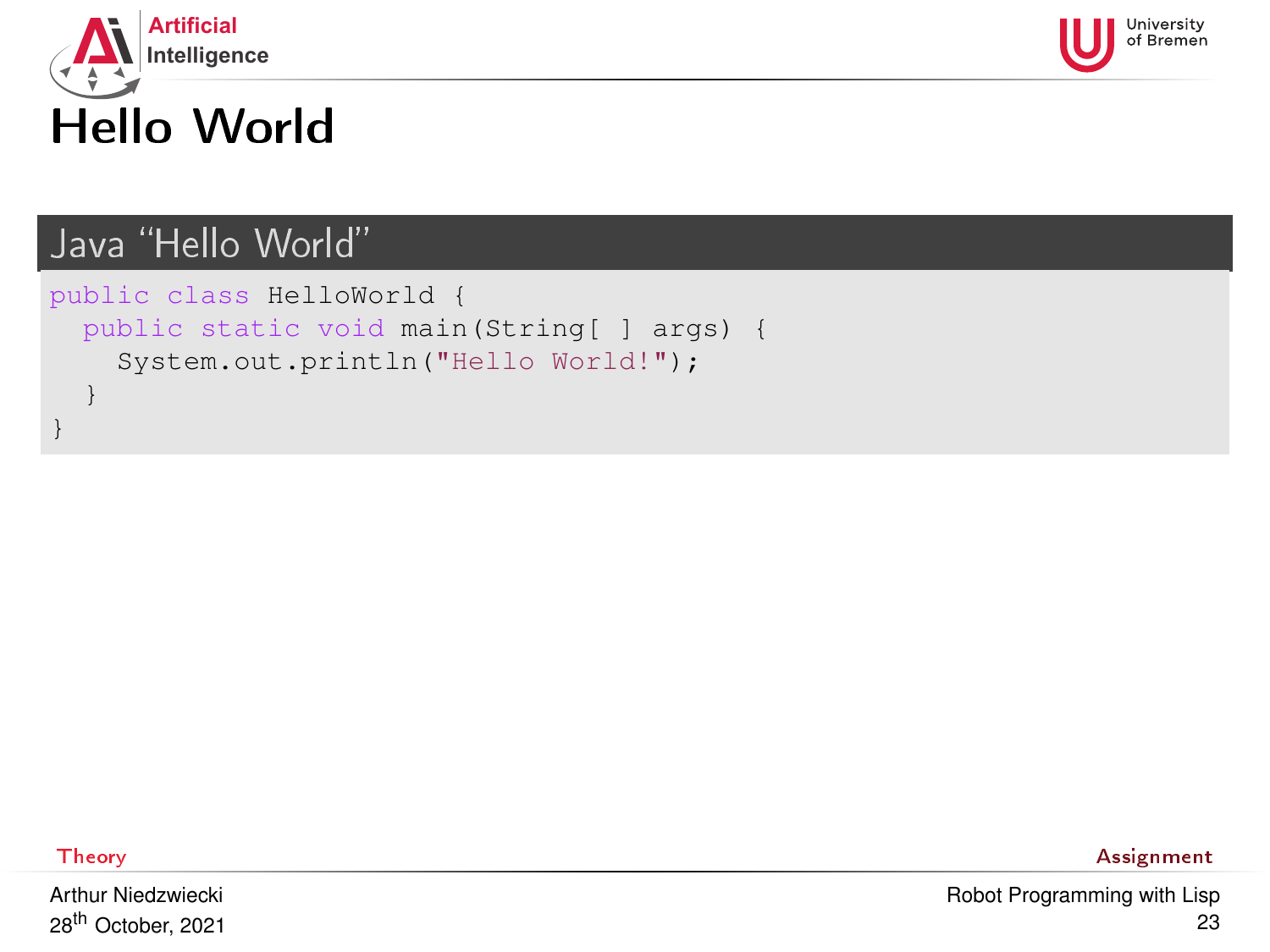



#### Java "Hello World"

```
public class HelloWorld {
 public static void main(String[ ] args) {
    System.out.println("Hello World!");
  }
}
```
#### Lisp "Hello World"

"Hello World!"

Arthur Niedzwiecki 28th October, 2021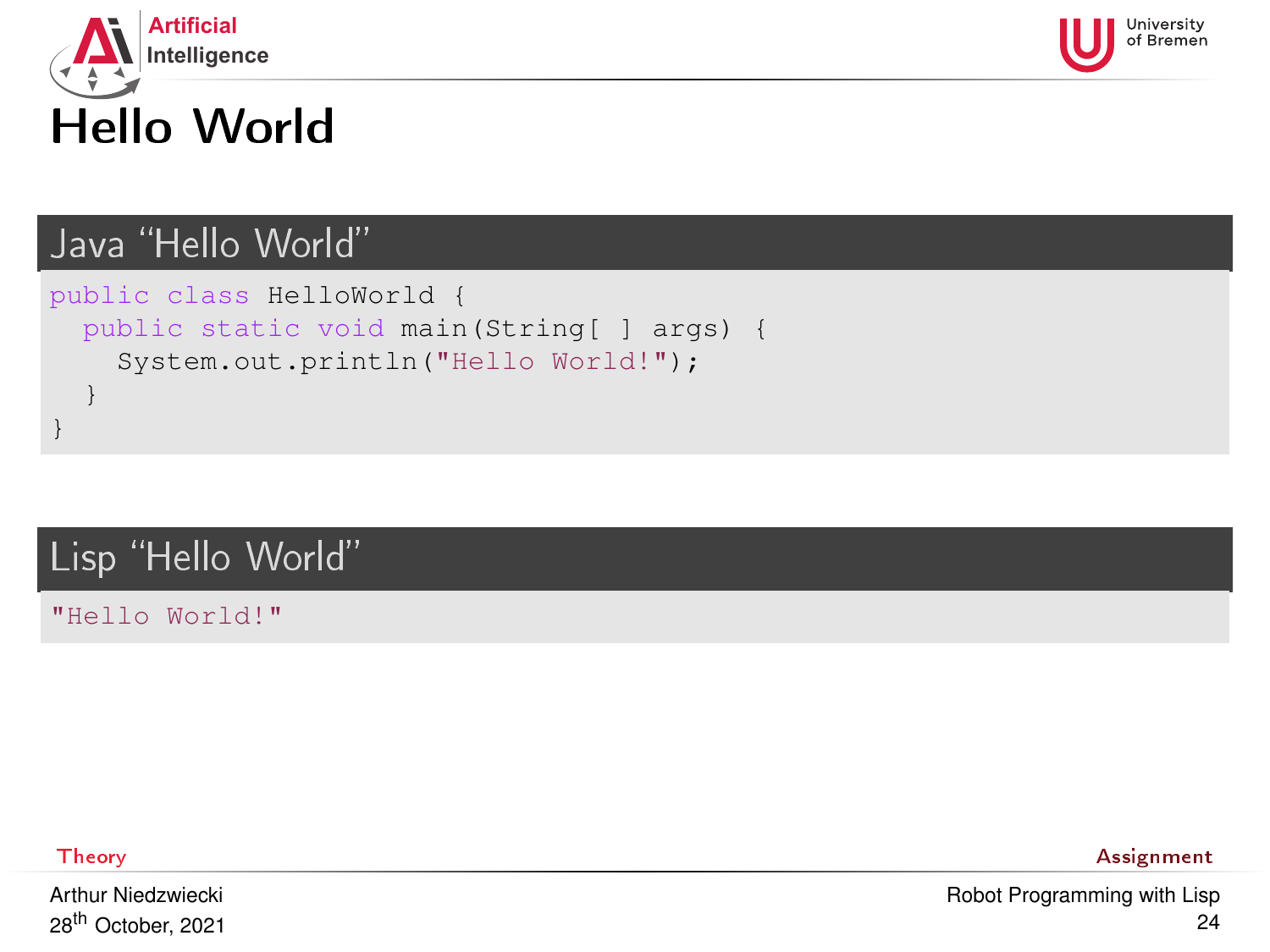<span id="page-24-0"></span>



#### Java "Hello World"

```
public class HelloWorld {
 public static void main(String[ ] args) {
    System.out.println("Hello World!");
  }
}
```
#### Lisp "Hello World"

"Hello World!"

- Rapid prototyping
- Read-Eval-Print Loop (Lisp shell)

[Theory](#page-1-0) [Assignment](#page-59-0)

Arthur Niedzwiecki 28th October, 2021 [Robot Programming with Lisp](#page-0-0) 25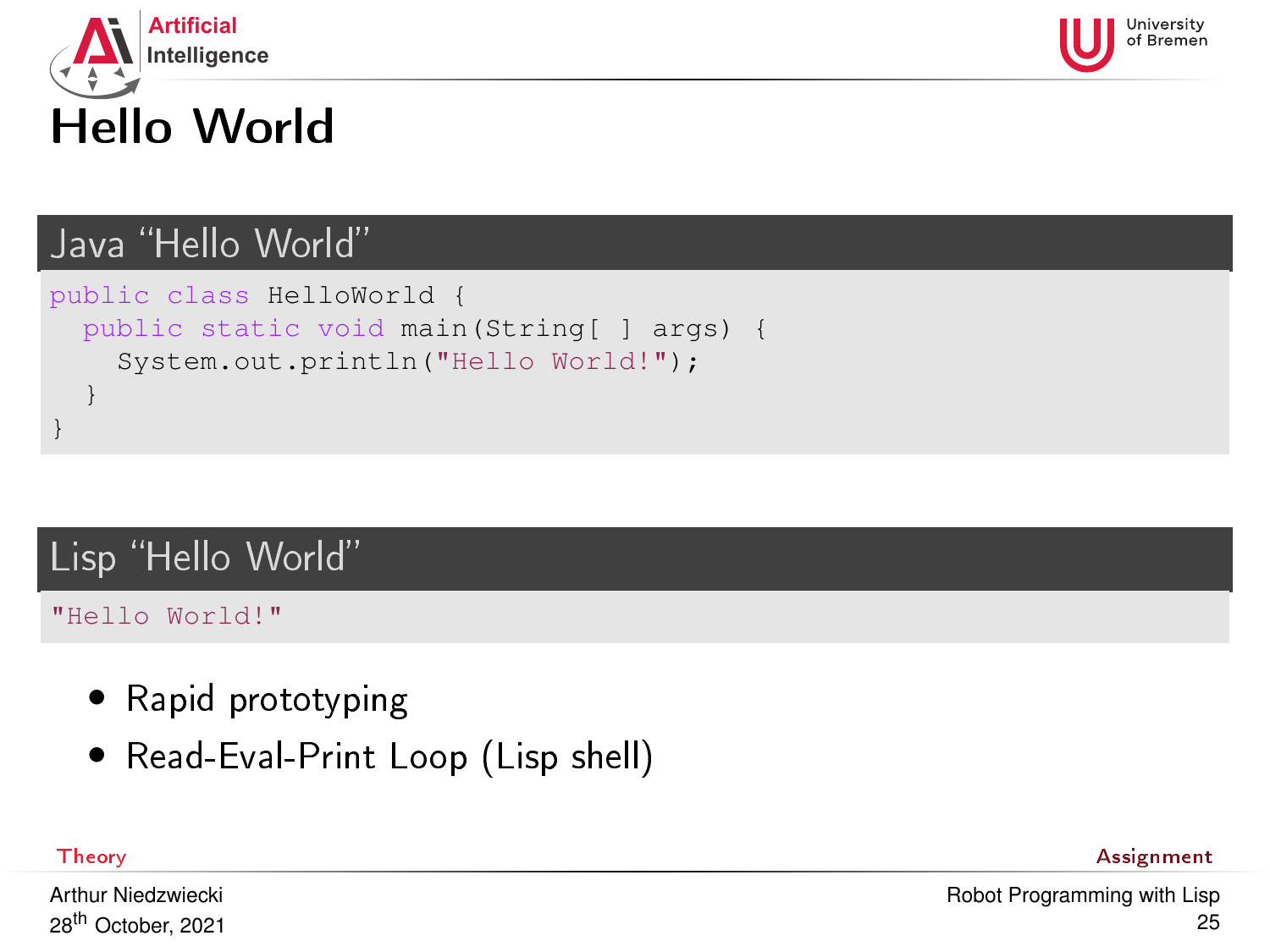<span id="page-25-0"></span>



# Polish Notation

Also known as prefix notation.

| <b>Examples</b>                    |
|------------------------------------|
| $(+ 1 2 3 4)$                      |
| (sin 3.14)                         |
| $( /$ (+ 4 2) 3)                   |
| (list 1 2 3)                       |
| (defun return-my-arg (arg)<br>arg) |
| (return-my-arg 302)                |

### S-expressions (S for symbolic)

Arthur Niedzwiecki 28th October, 2021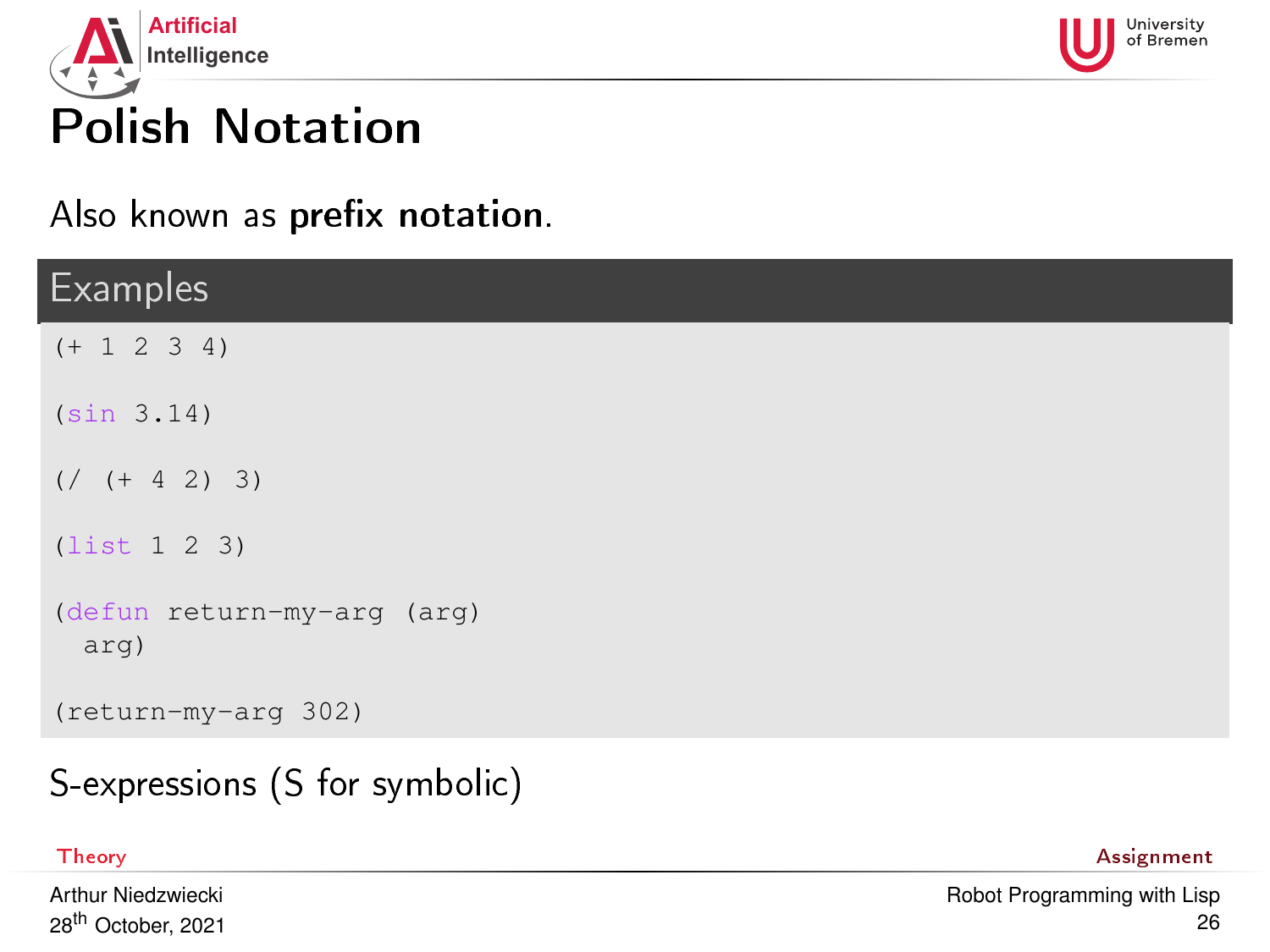<span id="page-26-0"></span>

# Numbers

#### Integer

```
CL-USER> (describe 1)
1
  [fixnum]
```
#### Float

```
CL-USER> (describe 1.0)
          (describe 1f0)
1.0
  [single-float]
CL-USER> 1f3
1000.0
```
### Double

```
CL-USER> (describe 1d0)
1.0d0
 [double-float]
Theory Assignment
```
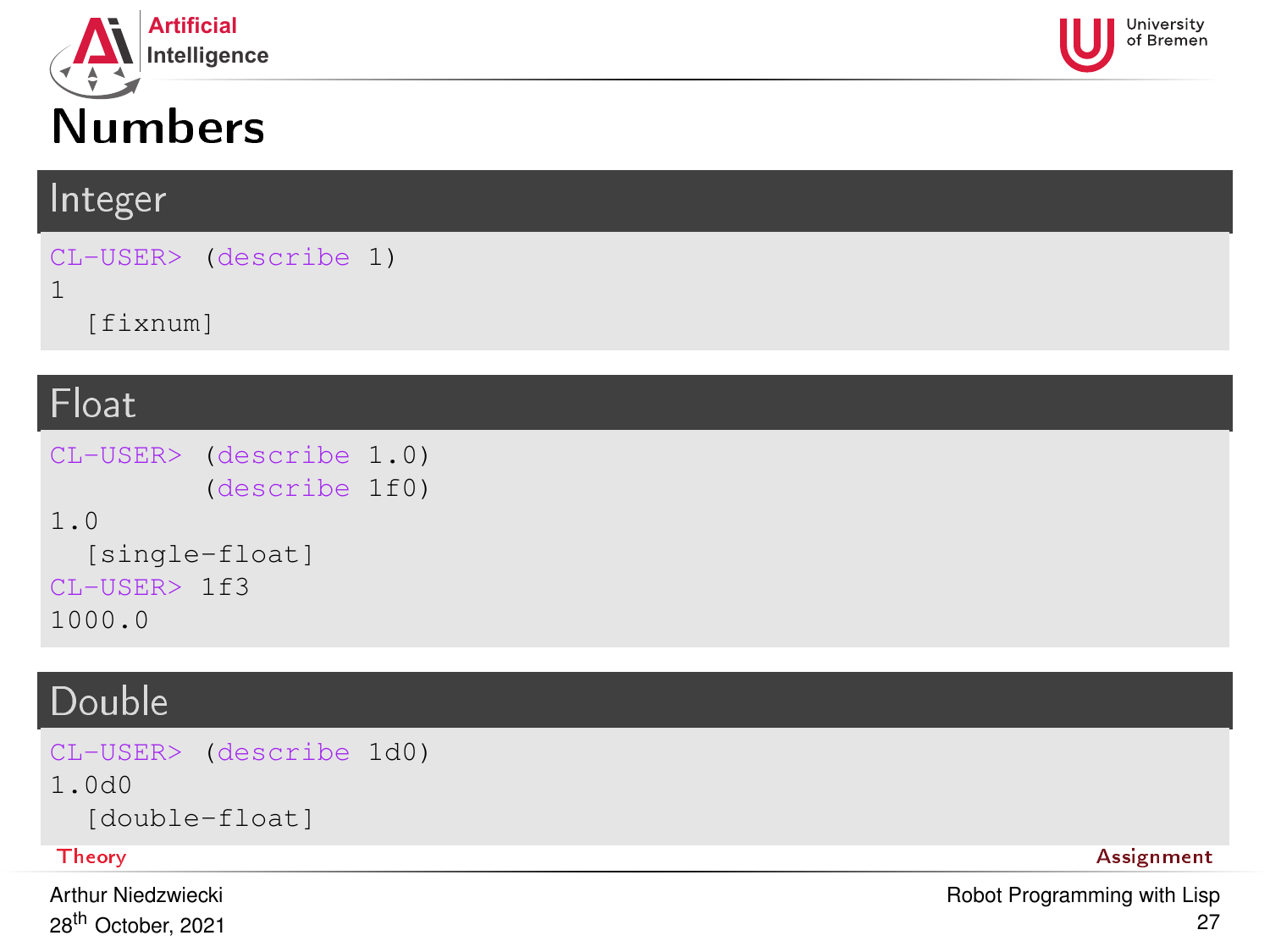<span id="page-27-0"></span>



# More Numbers

#### Ratio

```
CI-USER> (/ 1 3)
1/3
CL-USER> (describe 1/3)
1/3
  [ratio]
CL-USER> (describe (/ 1.0 3))
0.33333334
  [single-float]
```
### Numeral Systems

CL-USER> #xFF 255

CL-USER> #b1111

15

Arthur Niedzwiecki 28th October, 2021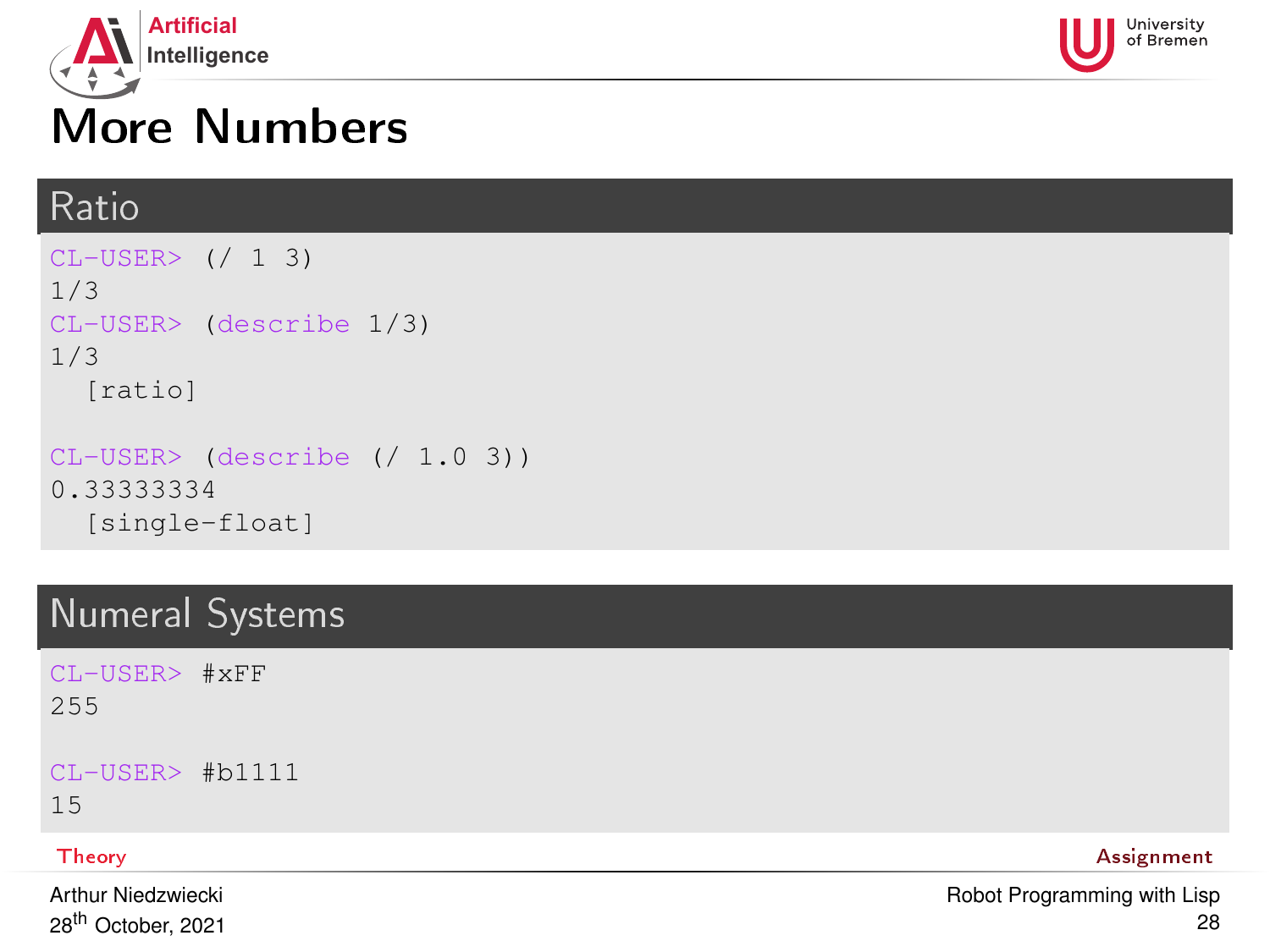<span id="page-28-0"></span>



# Chars and Strings

### Char

```
CL-USER> (describe #\Z)
# \setminus Z[standard-char]
: Char-code: 90
:_Char-name: LATIN_CAPITAL_LETTER_Z
CL-USER> (describe #\Ö)
#\LATIN_CAPITAL_LETTER_O_WITH_DIAERESIS
  [character]
:_Char-code: 214
:_Char-name: LATIN_CAPITAL_LETTER_O_WITH_DIAERESIS
```
### String

```
CL-USER> (describe "hello")
"hello"
  [simple-string]
```
#### [Theory](#page-1-0) [Assignment](#page-59-0)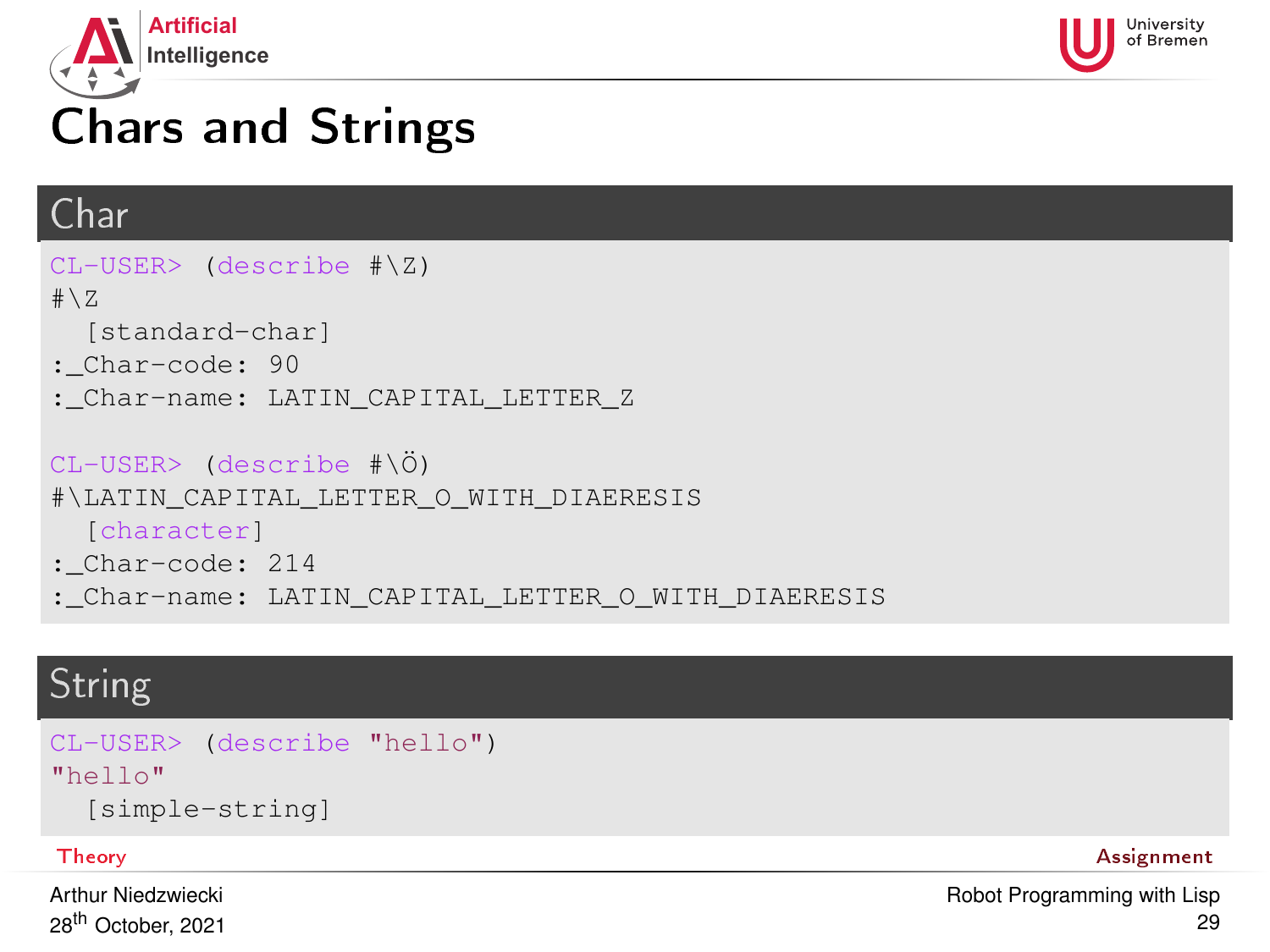<span id="page-29-0"></span>



# Variables and Symbols

#### Variable

CL-USER> x

The variable X is unbound.

#### Symbol

```
CL-USER> (describe 'x)
COMMON-LISP-USER::X
  [symbol]
```
### Keyword

```
CL-USER> (describe :x)
          (describe ':x)
:X
  [symbol]
X names a constant variable:
  Value: :X
```
Arthur Niedzwiecki 28<sup>th</sup> October, 2021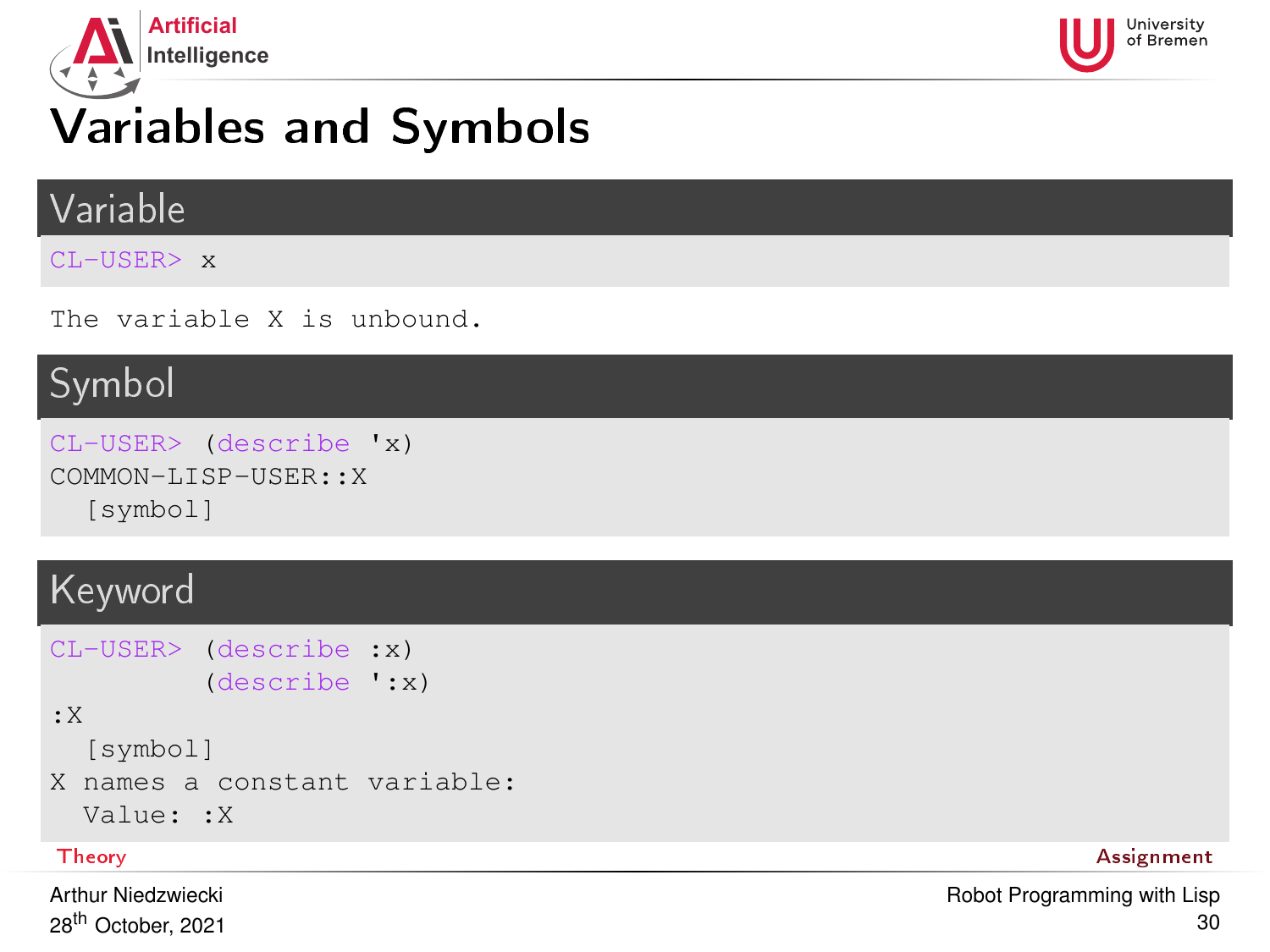<span id="page-30-0"></span>

# Booleans

#### False

CL-USER> (describe NIL) COMMON-LISP:NIL [null] NIL names a constant variable: Value: NIL NIL names a primitive type-specifier

#### **True**

```
CL-USER> (describe T)
COMMON-LISP:T
  [symbol]
T names a constant variable:
 Value: T
T names the built-in-class #<BUILT-IN-CLASS T>:
  ...
T names a primitive type-specifier
```
[Theory](#page-1-0) **[Assignment](#page-59-0)** and the contract of the contract of the contract of the contract of the contract of the contract of the contract of the contract of the contract of the contract of the contract of the contract of the co

University

Arthur Niedzwiecki 28th October, 2021 [Robot Programming with Lisp](#page-0-0) 31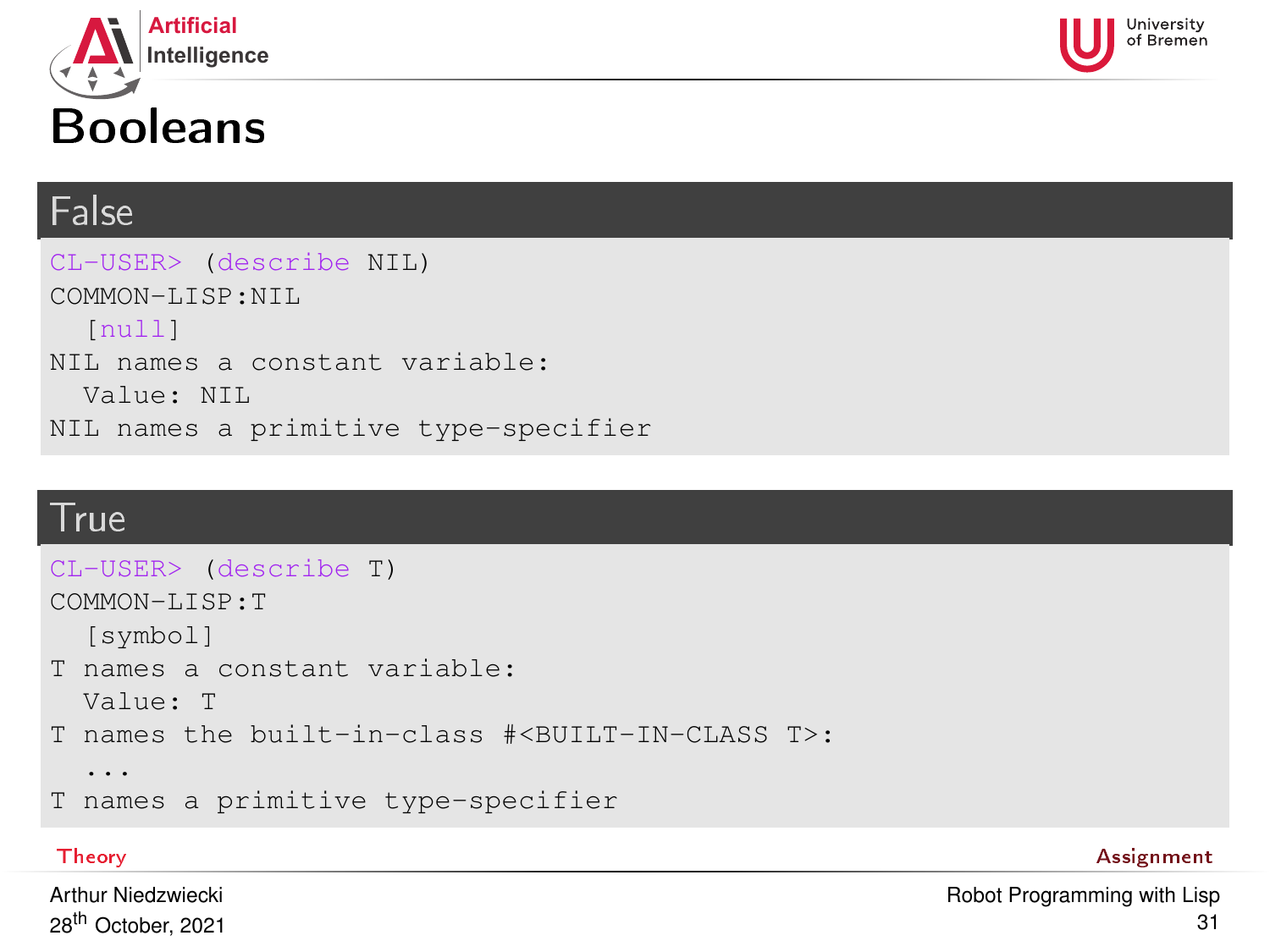<span id="page-31-0"></span>



## List

| $CL-USER$ (list 1 2 3)<br>$(1 \t2 \t3)$                                                                              |
|----------------------------------------------------------------------------------------------------------------------|
| $CL-USER>$ *<br>$(1 \t2 \t3)$                                                                                        |
| $CL-USER>$ (describe $\star$ )<br>$(1 \t2 \t3)$<br>[list]                                                            |
| $CL-USER>$ (1 2 3)<br>$(1 \t2 \t3)$                                                                                  |
| $CL-USER>$ $((1.1 1.2) (2.1 2.2) (some more stuff) (+ 1 3))$<br>$((1.1 1.2) (2.1 2.2)$ (SOME MORE STUFF) $(+ 1 3)$ ) |

[Theory](#page-1-0) **[Assignment](#page-59-0)** Assignment **Assignment Assignment** 

Arthur Niedzwiecki 28th October, 2021 [Robot Programming with Lisp](#page-0-0) 32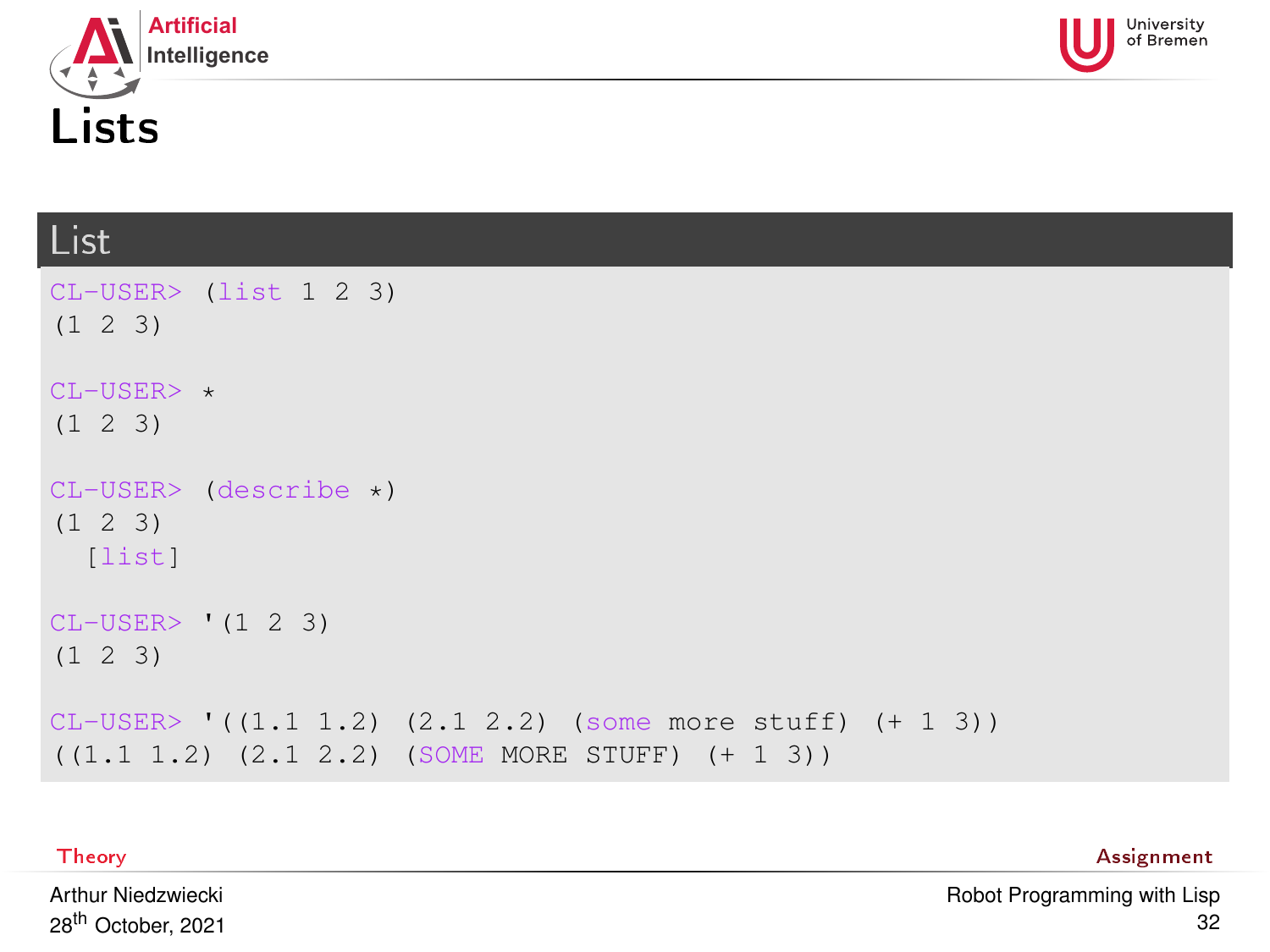<span id="page-32-0"></span>



# Lists Explained



It's a linked list where each element has only 2 slots: value and next-elem. next-elem of the last element is NIL. The elements are called cons cells or cons pairs.

### List and NIL

```
CL-USER> '()
NTT.
CL-USER> (list )
NTT.
CL-USER> (type-of '(1 1 1))
CONS
CL-USER> (listp '(1 1 1))
T
CL-USER> (listp '())
T
```
[Theory](#page-1-0) [Assignment](#page-59-0)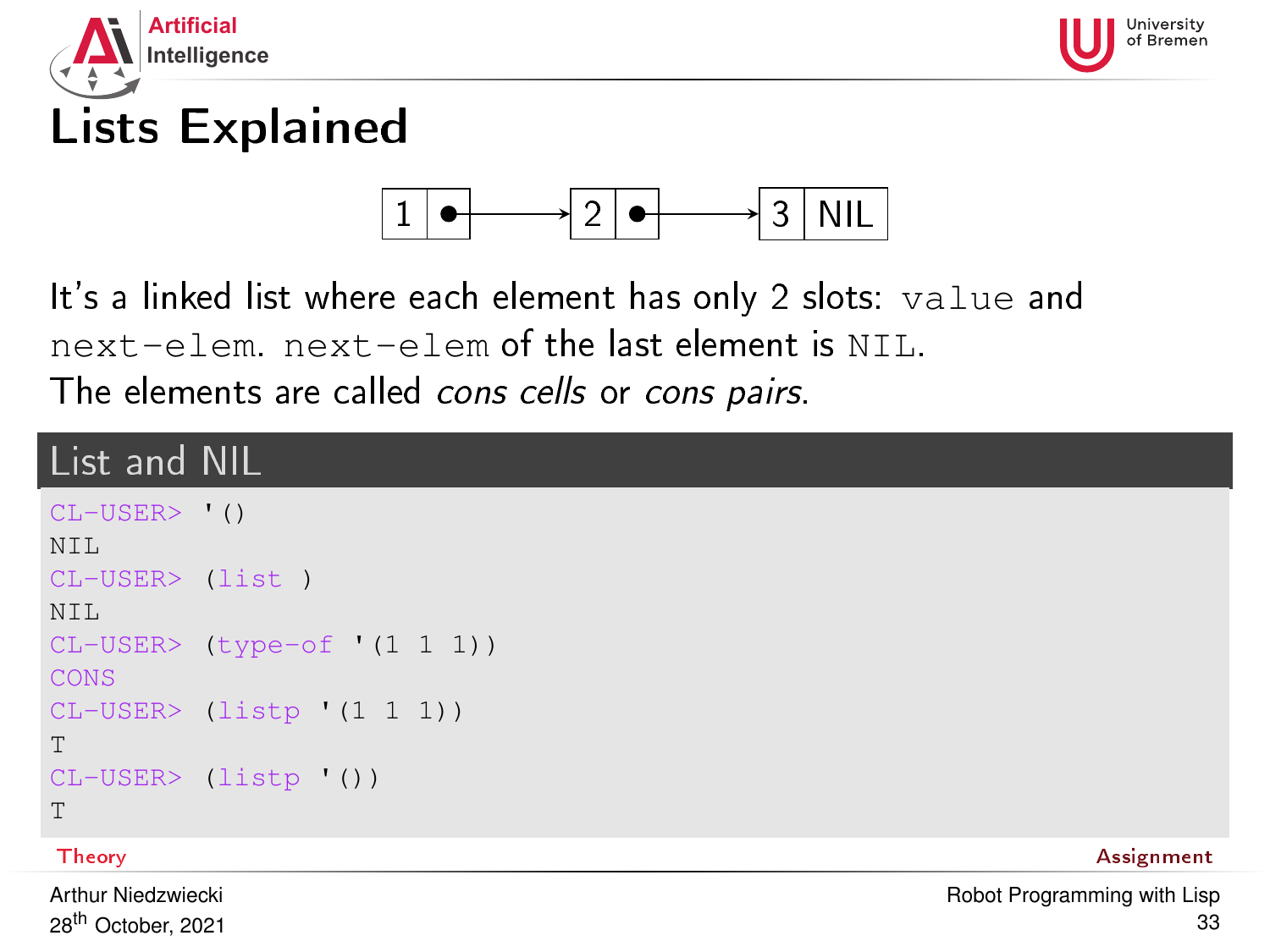<span id="page-33-0"></span>



## Association Lists



It's a list where the first element of each cons cell is itself a cons cell.



[Theory](#page-1-0) [Assignment](#page-59-0)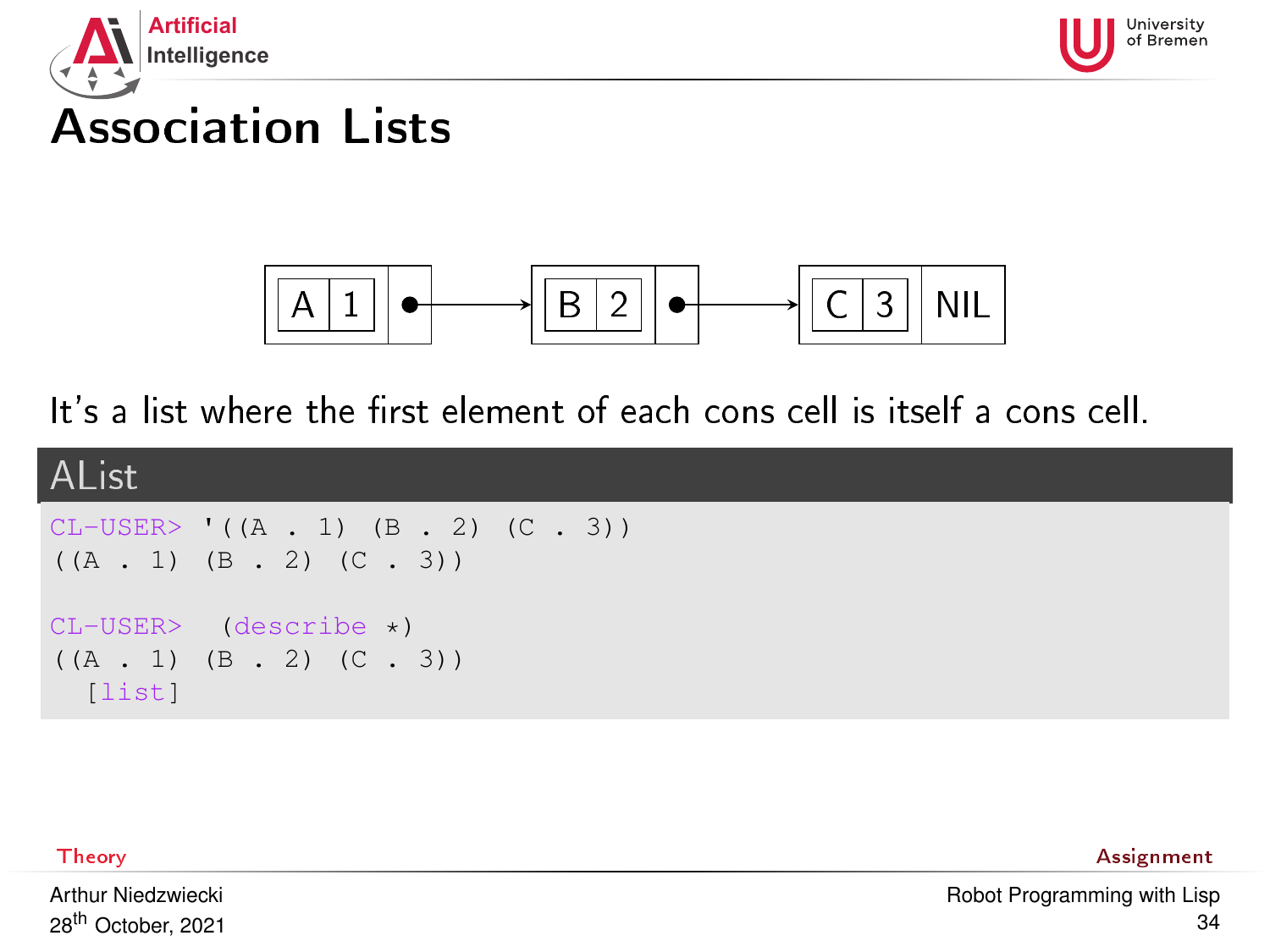<span id="page-34-0"></span>



# Arrays

#### Vector

CL-USER> #(1 2 3) #(1 2 3)

#### **Matrix**

 $CL-USER> #2A((1 2) (3 4))$  $#2A((1 2) (3 4))$ 

### Mutli-dimensional array

```
CL-USER> (make-array '(4 2 3)
            :initial-contents
            '((a b c) (1 2 3))((d e f) (3 1 2))
              ((g h i) (2 3 1))
              ((i k 1) (0 0 0)))#3A(((A B C) (1 2 3)) ((D E F) (3 1 2)) ((G H I) (2 3 1)) ((J K L)
(0 0 0)))
```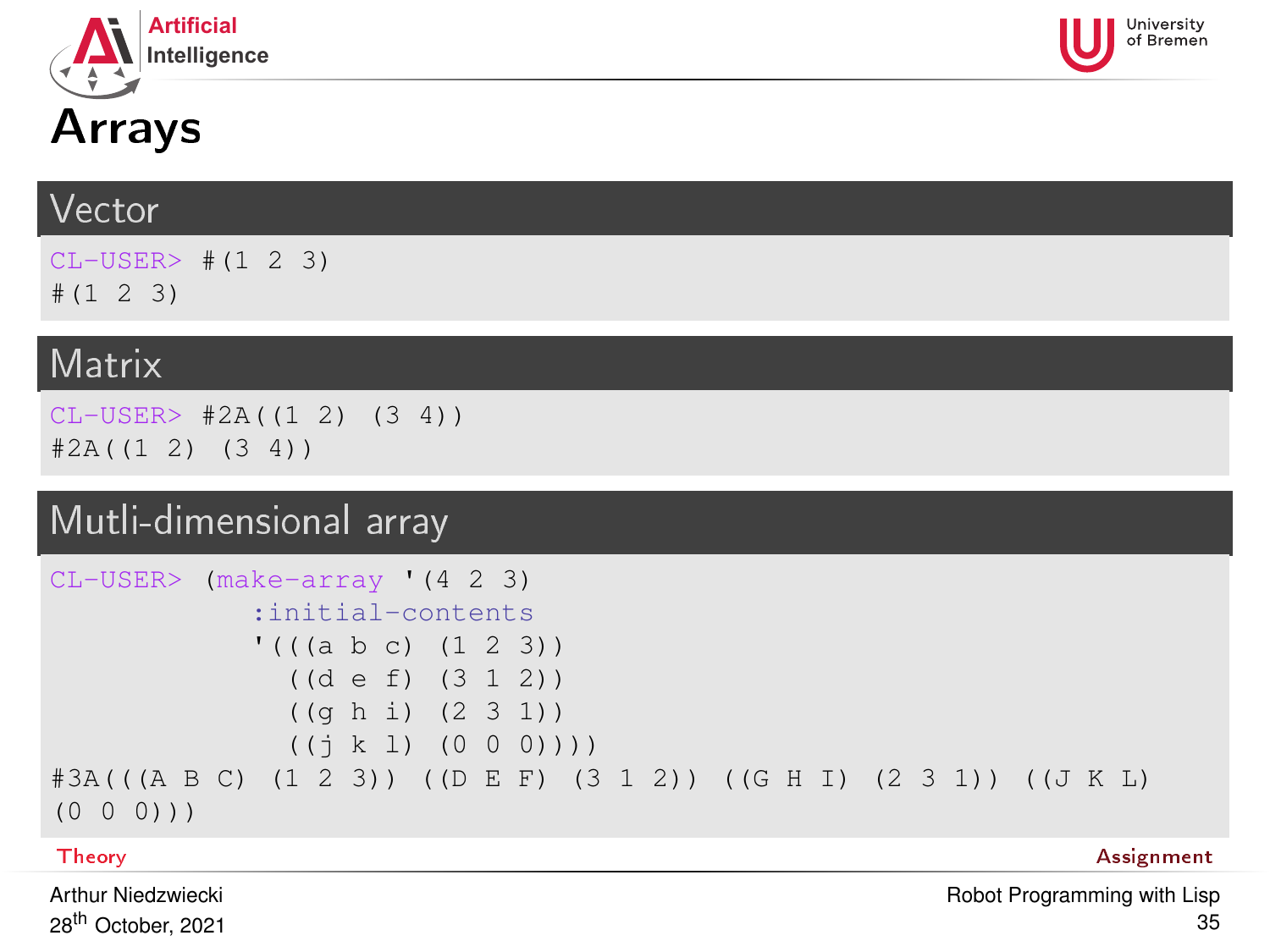<span id="page-35-0"></span>



# Data Types



The diagram is very simplified. Also, the following is completely omitted:

- standard-object (CLOS)
- $\bullet$  stream (files)
- condition (error handling), ...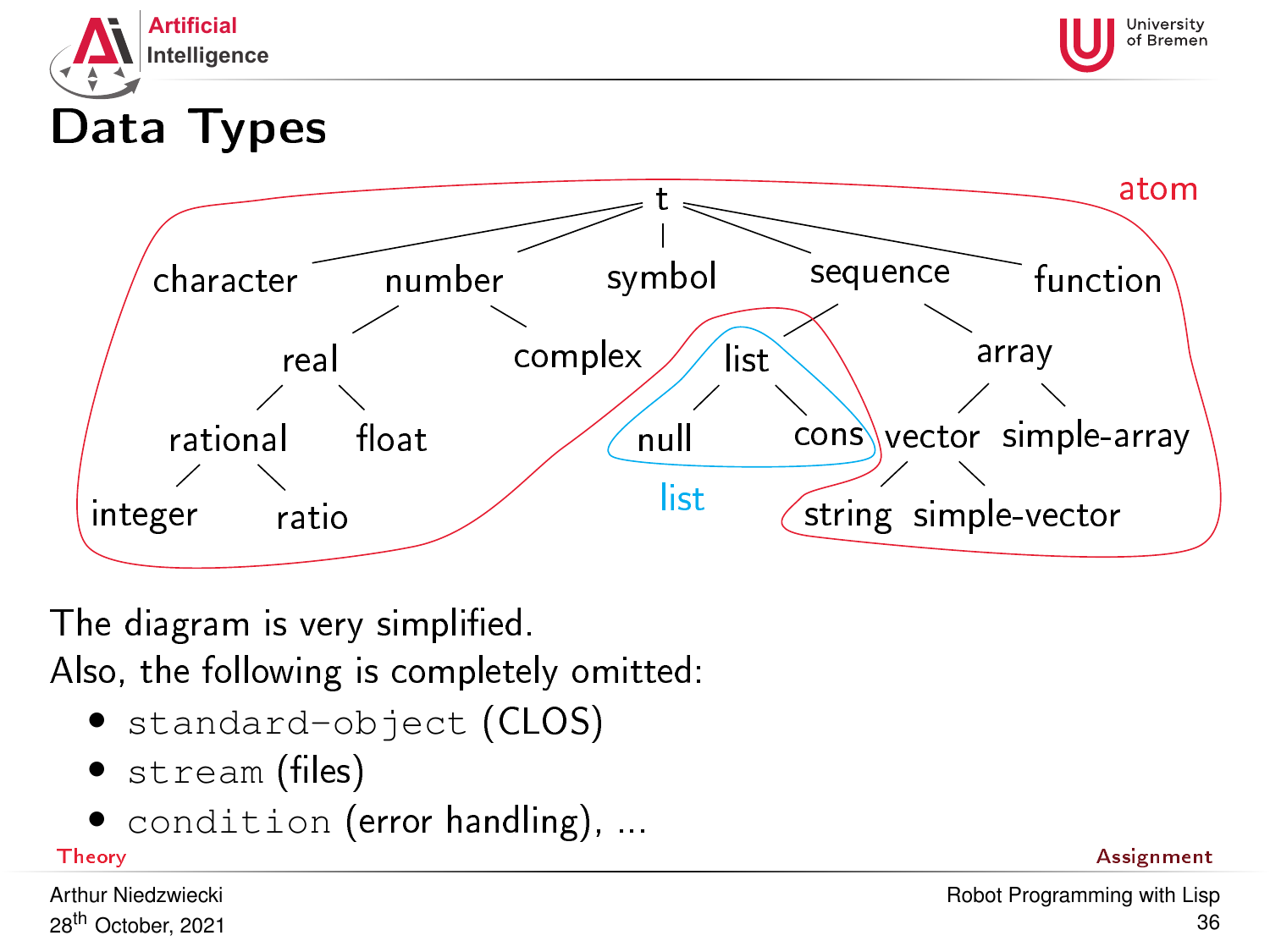<span id="page-36-0"></span>



## Data and Code

Quoted constructs (both atoms and lists) are data:

CL-USER> '"abc"  $^{\text{II}}$ abc $^{\text{II}}$ CL-USER> '(+ 1 2)

 $(+ 1 2)$ 

## Everything else is code:

CL-USER> (+ 1 2) 3

Conclusion: run-time code generation and manipulation done easily!

CL-USER> (eval '(+ 1 2)) ; but don't EVER use "eval" directly 3

[Theory](#page-1-0) [Assignment](#page-59-0)

Arthur Niedzwiecki 28th October, 2021 [Robot Programming with Lisp](#page-0-0) 37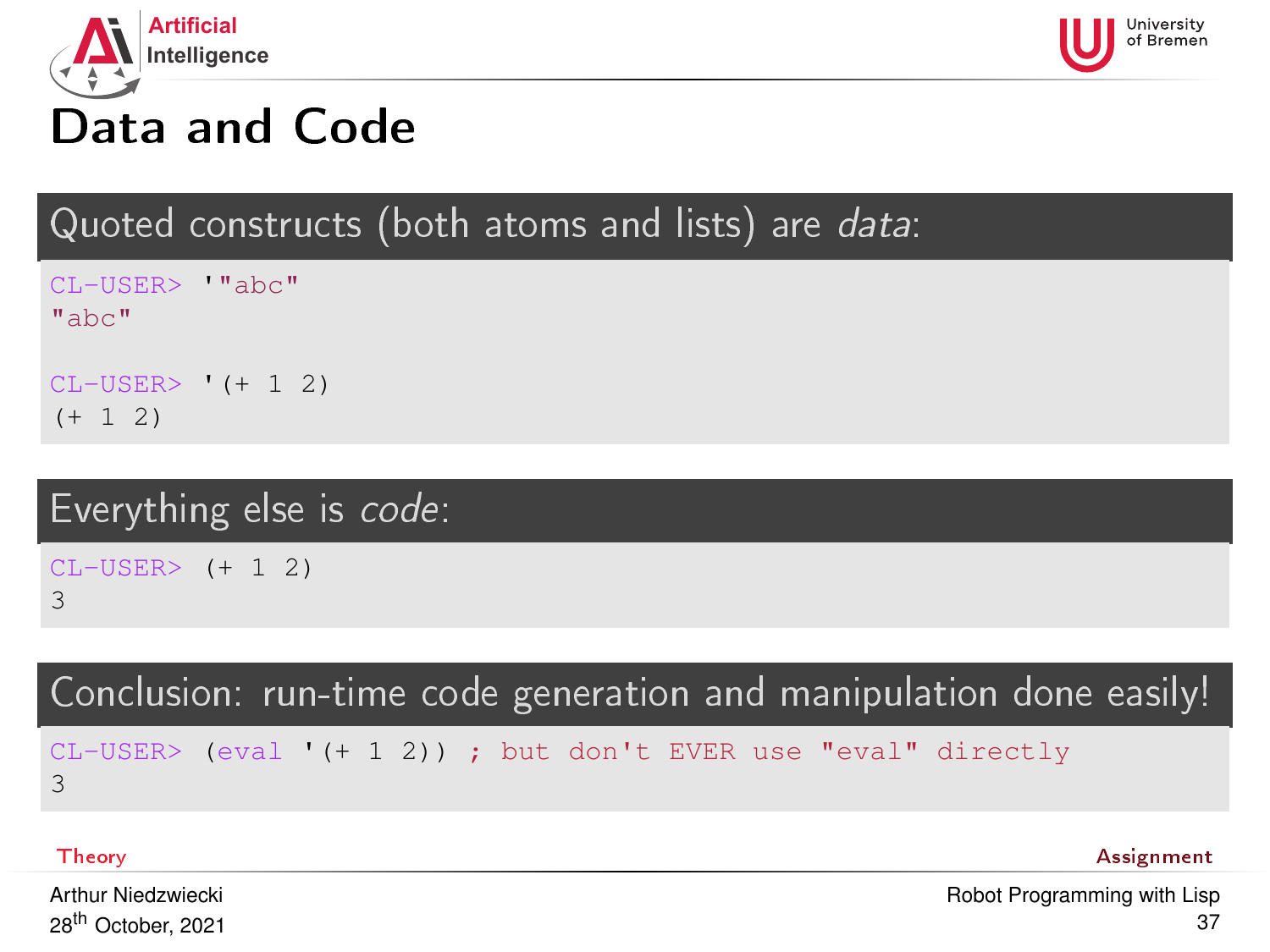<span id="page-37-0"></span>



# Code as Composition of Lists

Code is one big nested list. Depending on the first element, an S-expression is compiled into a function, special form or macro.

| Function                                                                                                       | Special Form                                                           |  |  |
|----------------------------------------------------------------------------------------------------------------|------------------------------------------------------------------------|--|--|
| $CL-USER>$ (list '+ 1 2)<br>$(LIST ' + 1 2)$<br>$CL-USER > (eval *)$<br>$(+ 1 2)$<br>$CL-USER$ (eval $\star$ ) | $CL-USER$ (list if t 1 2)<br>(IF T<br>2)<br>$CL-USER>$ (eval $\star$ ) |  |  |

#### Macro

```
CL-USER> (list 'defun 'return-a '(a) 'a)
(DEFUN RETURN-A (A) A)
CI-USTR > (eval *)RETURN-A
CL-USER> (return-a 5)
5
```
#### [Theory](#page-1-0) [Assignment](#page-59-0)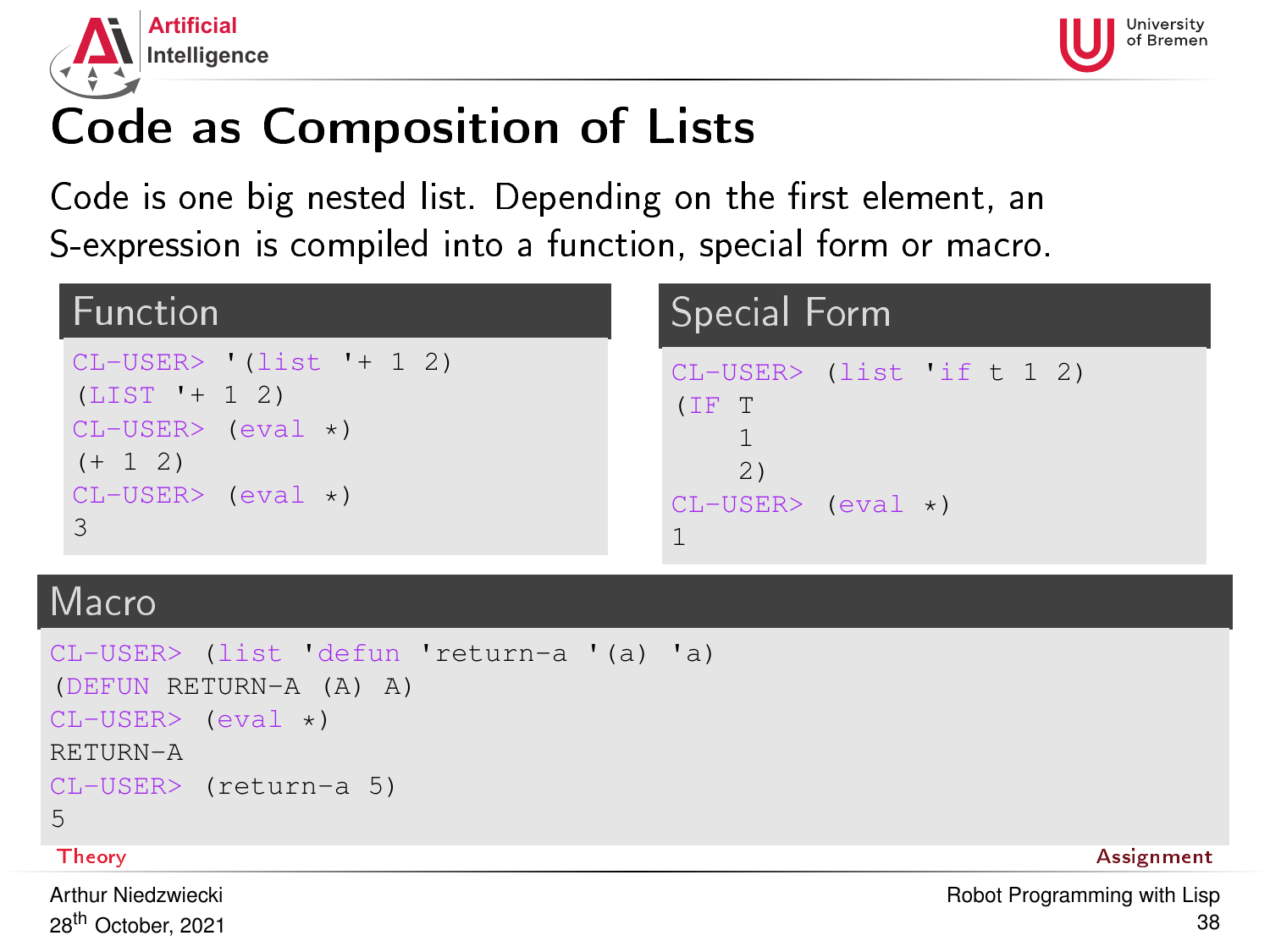<span id="page-38-0"></span>



# More on Symbols

#### Symbol

```
CL-USER> (setf my-symbol 1)
1
CL-USER> (defun my-symbol () 2)
MY-SYMBOL
CL-USER> (setf (get 'my-symbol 'my-property) 3)
3
CL-USER> 'my-symbol
MY-SYMBOL
```

| Symbol        |                                      |  |
|---------------|--------------------------------------|--|
| Field         | Value                                |  |
| Name          | my-symbol                            |  |
| Package       | COMMON-LISP-USER aka CL-USER         |  |
| Value         |                                      |  |
| Function      | # <function my-symbol=""></function> |  |
| Property list | (MY-PROPERTY 3)                      |  |

To inspect an expression in the REPL: right click  $\rightarrow$  inspect.

[Theory](#page-1-0) [Assignment](#page-59-0)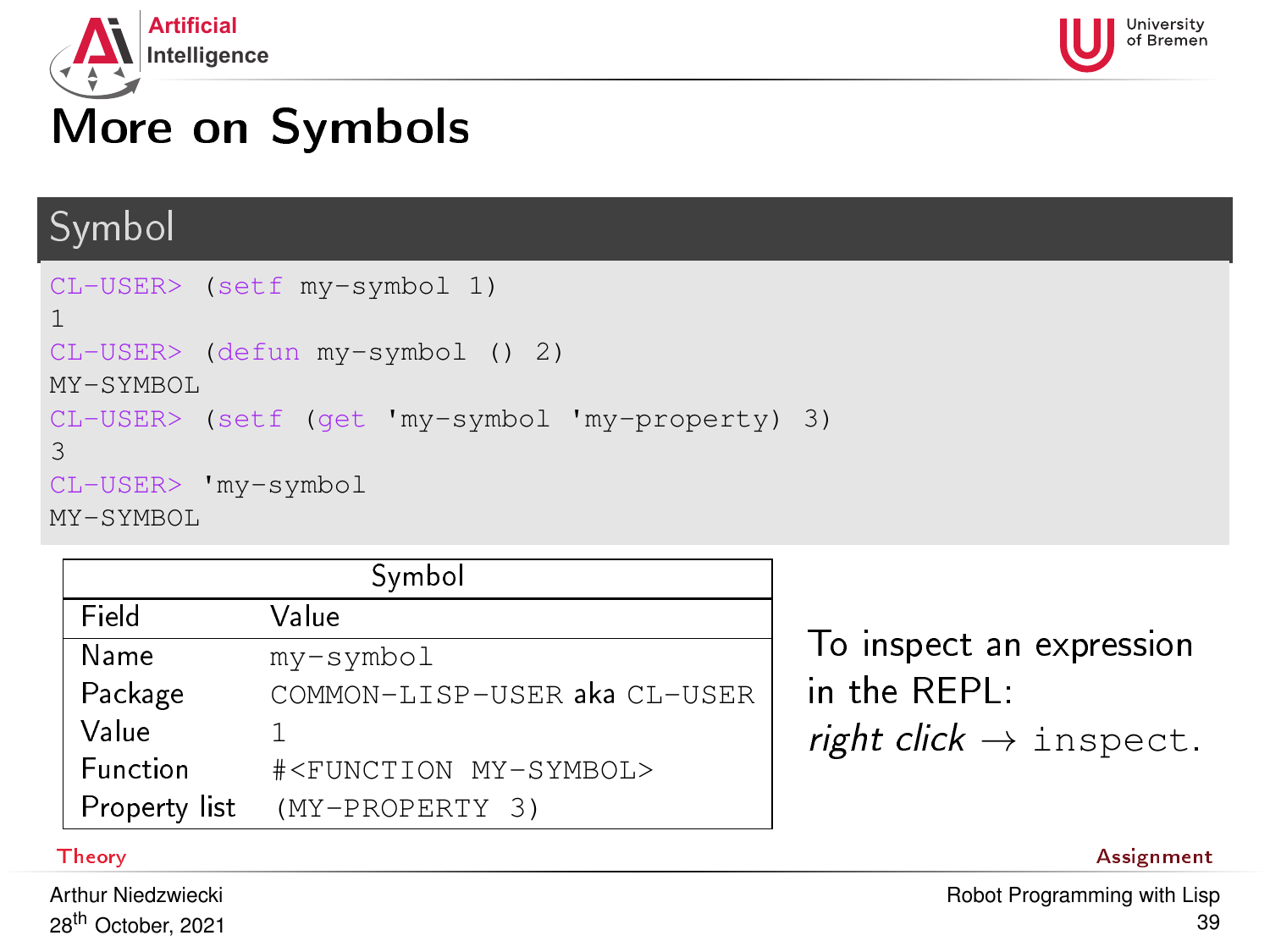<span id="page-39-0"></span>



## Read-Eval-Print Loop



An example for special form REPLoop evaluation is the if command:

it evaluates only the first parameter, then chooses to evaluate either the second or third.

| Theory | Assignment |
|--------|------------|
|        |            |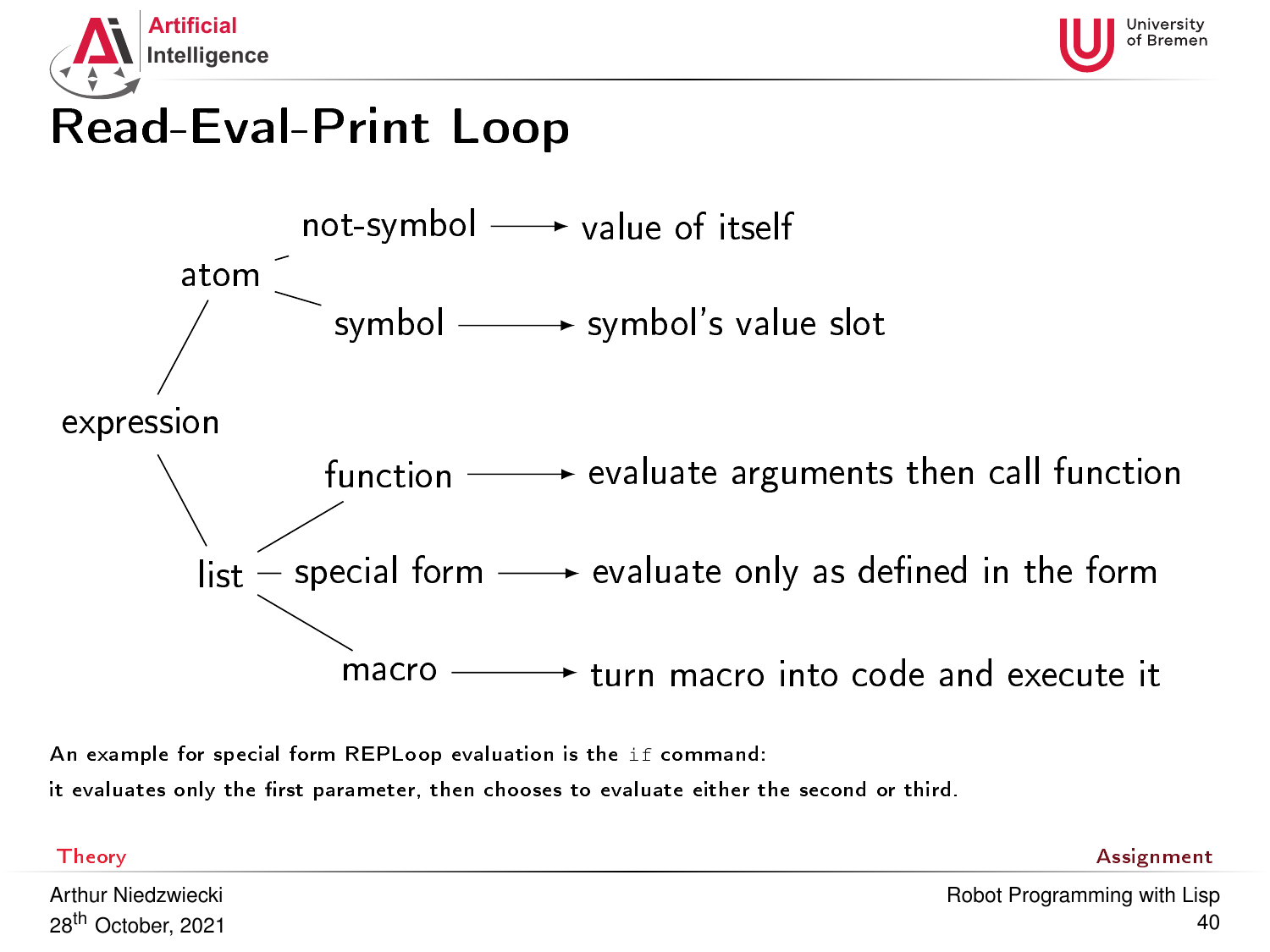<span id="page-40-0"></span>



# Imperative Programming

The imperative programming paradigm represents programs as sequences of commands.

One important property thereof is that the program has a state and the commands manipulate it to achieve a desired state.

Common Lisp has powerful means for imperative programming (e.g., very advanced looping mechanisms) but many traditionally imperative constructs are implemented differently in Lisp.

We'll consider both ways (*imperative vs. functional*) and then compare them.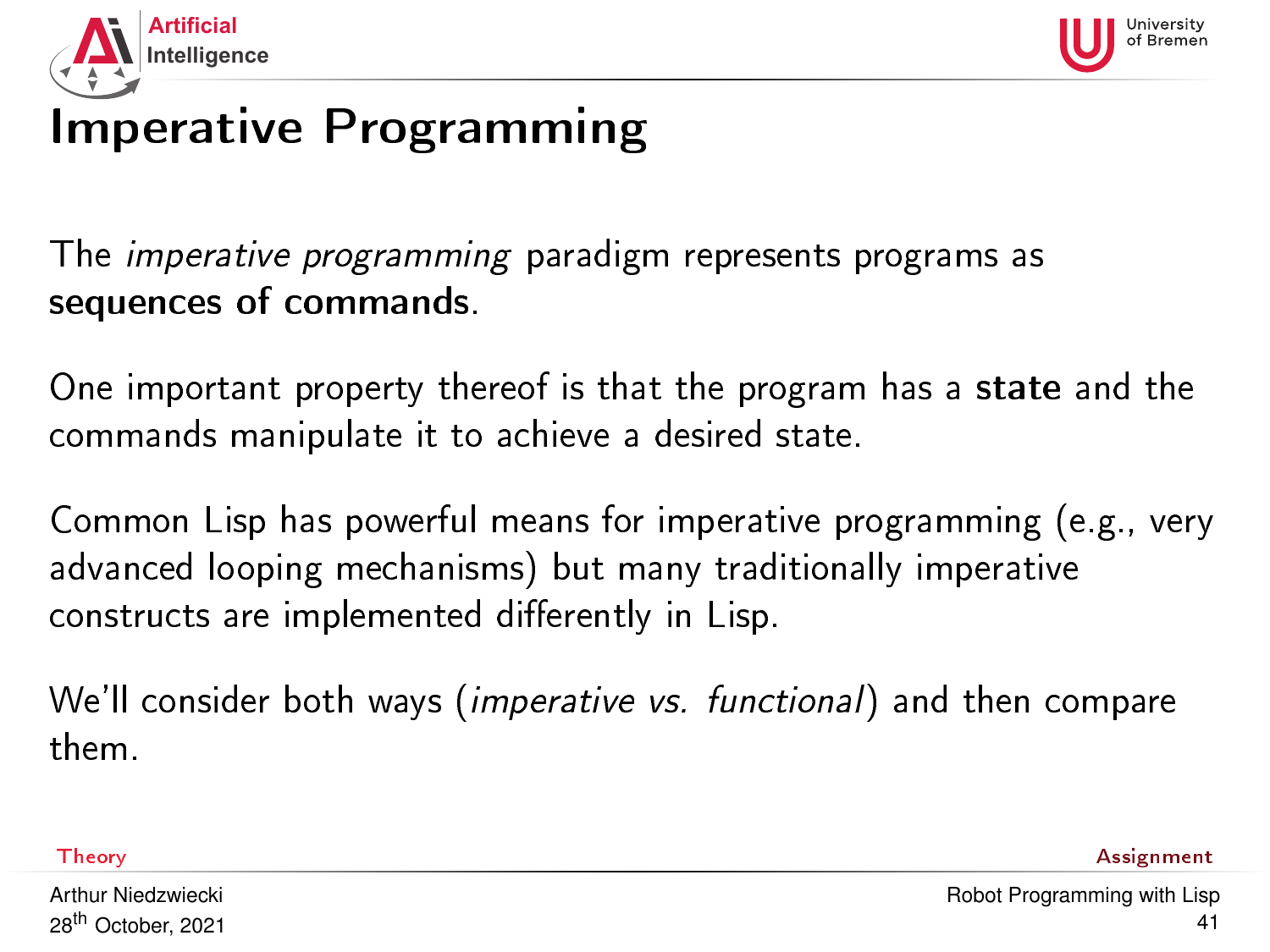<span id="page-41-0"></span>



# Special Variables

#### Global Variables

```
CL-USER> (defvar *my-global-var* 'some-value "test variable")
*MY-GLOBAL-VAR*CL-USER> *my-global-var*
SOME-VALUE
CL-USER> (setf *my-global-var* 23)
23
CI-USER \starmv-global-var\star23
CL-USER> (incf *my-global-var*)
24
CL-USER> (defvar *my-global-var* 25)
*MY - GT. ORAT. -VAR*CL-USER> *my-global-var*
24
```
#### Naming convention: \*the-variable-name\*.

[Theory](#page-1-0) [Assignment](#page-59-0)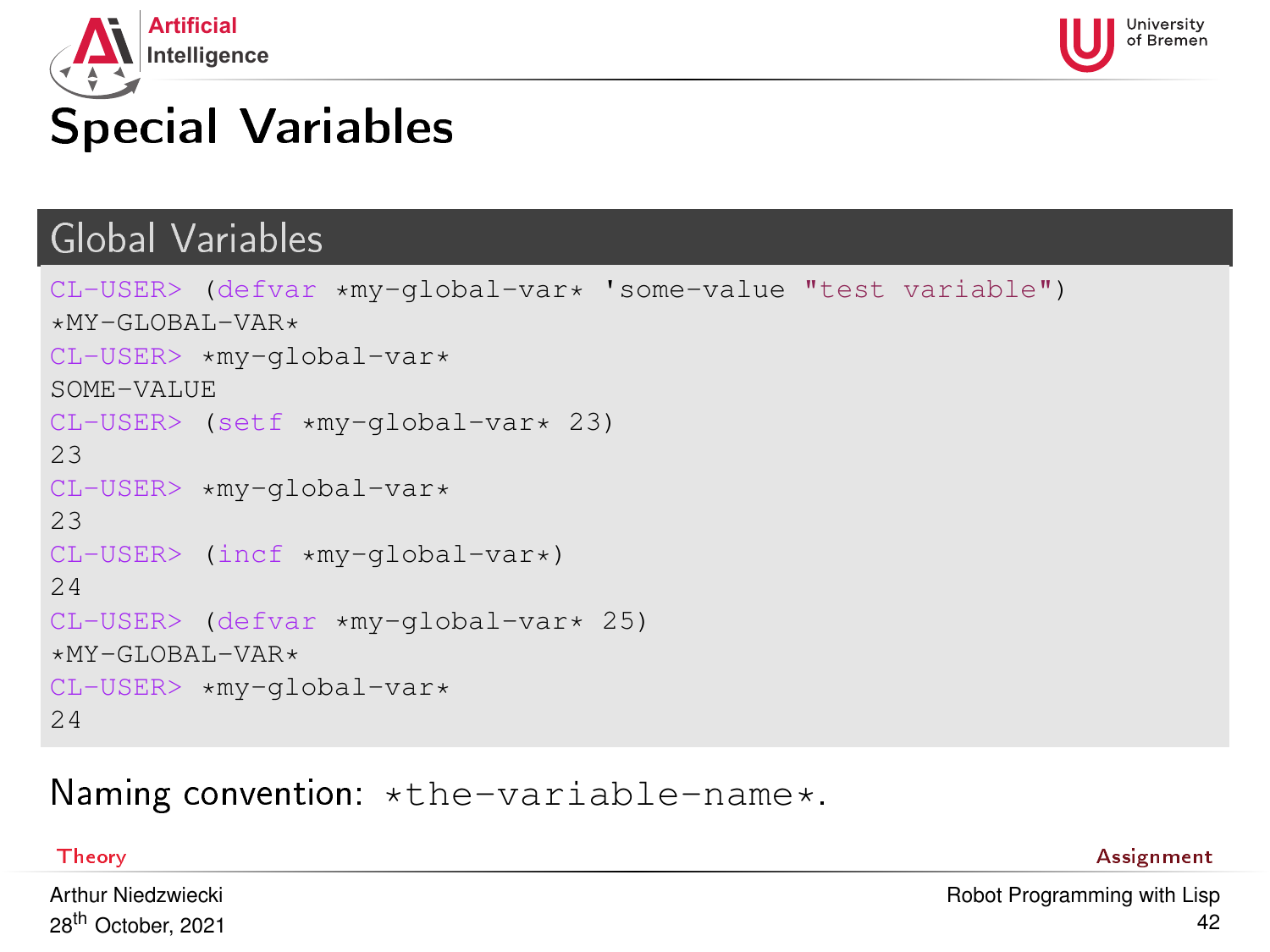<span id="page-42-0"></span>



# Special Variables [2]

#### Parameters

```
CL-USER> (defparameter *my-param* 0.01)
*MY-PARAM*CL-USER> *my-param*
0.01
CL-USER> (setf *my-param* 0.1)
0.1
CL-USER> *my-param*
0.1
CL-USER> (defparameter *another-param*)
error while parsing arguments to DEFMACRO DEFPARAMETER
CL-USER> (defparameter *my-param* 0.5)
*MY-PARAM*CL-USER> *my-param*
0.5
```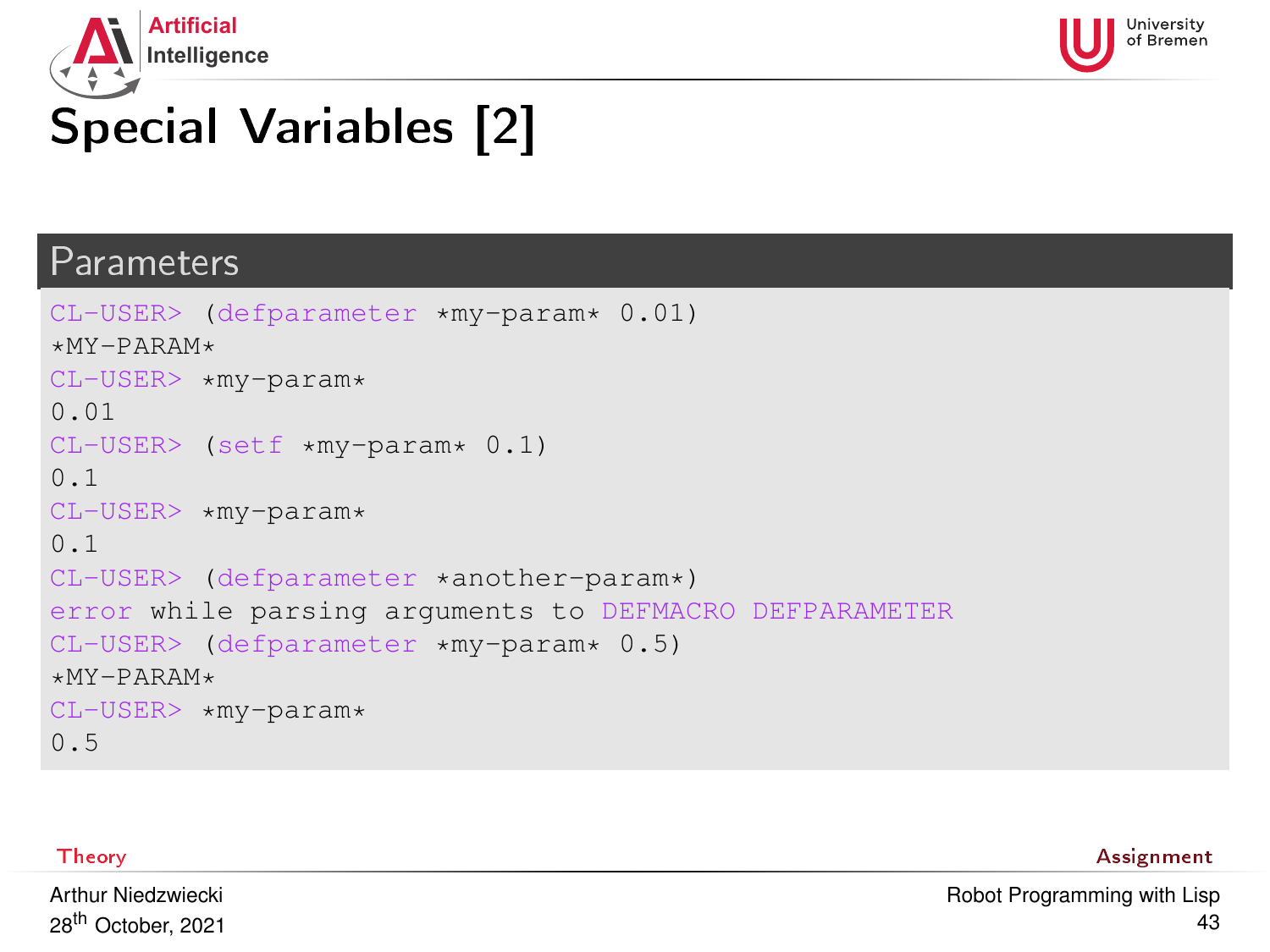<span id="page-43-0"></span>



# Special Variables [3]

#### Constants

```
CL-USER> (defconstant +my-pi+ 3.14)
+MY-PT+CL-USER> +my-pi+
3.14
CL-USER> (setf +my-pi+ 3.14159)
Condition: +MY-PI+ is a constant and thus can't be set.
CL-USER> (defconstant +my-pi+ 3.14159)
+MY-PT+Condition: The constant +MY-PI+ is being redefined.
```
Naming convention: +the-constant-name+.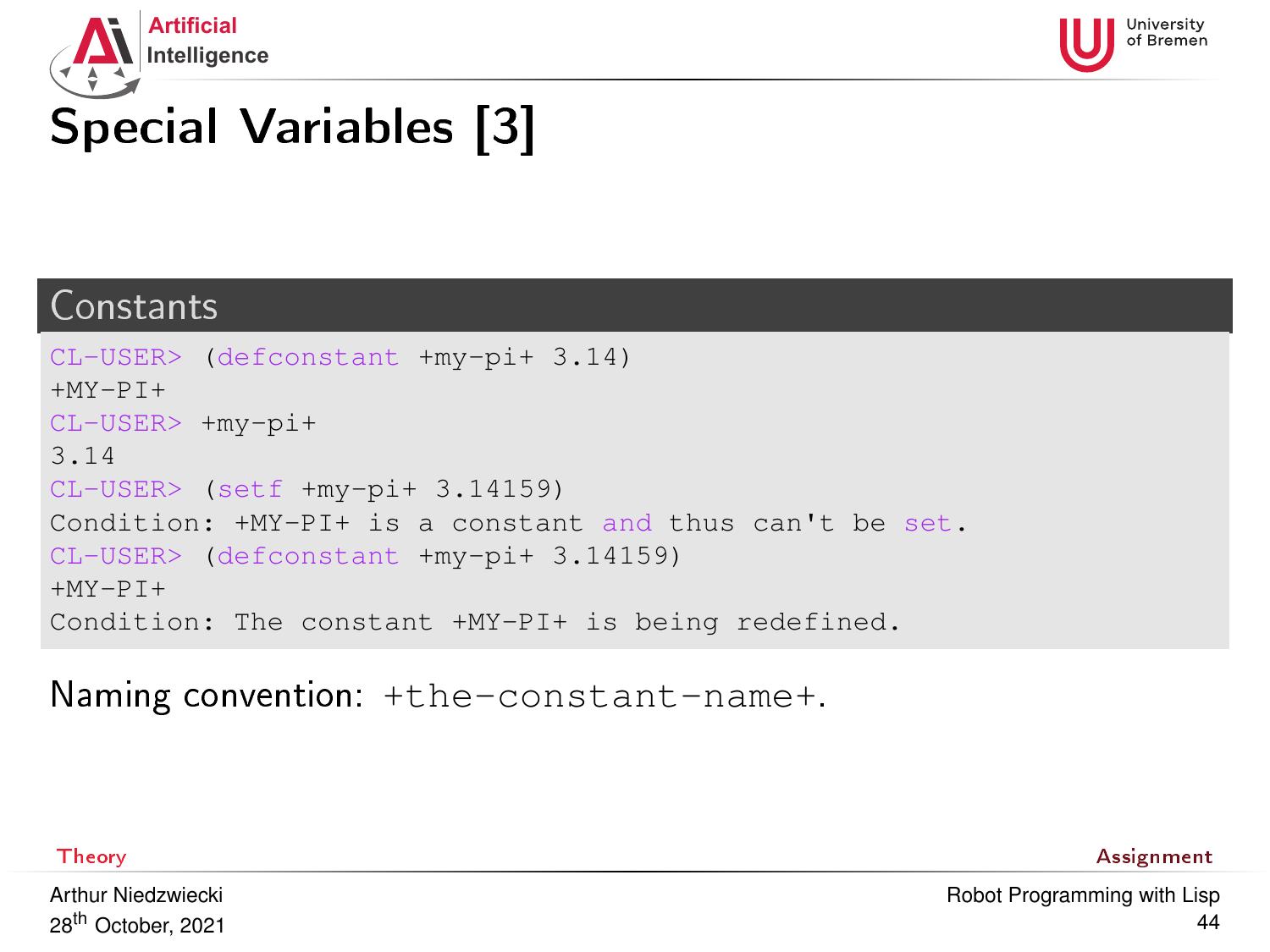<span id="page-44-0"></span>



# Local Variables

### Defining Local Variables

CL-USER> (let ((a 1) (b 2)) (print a) b) 1 2 CL-USER> (print b) The variable B is unbound.

#### Dependent Local Variables

```
CL-USER > (let \star (a 1))(b + a 2))(print a)
           b)
1
3
```
[Theory](#page-1-0) [Assignment](#page-59-0)

Arthur Niedzwiecki 28th October, 2021 [Robot Programming with Lisp](#page-0-0) 45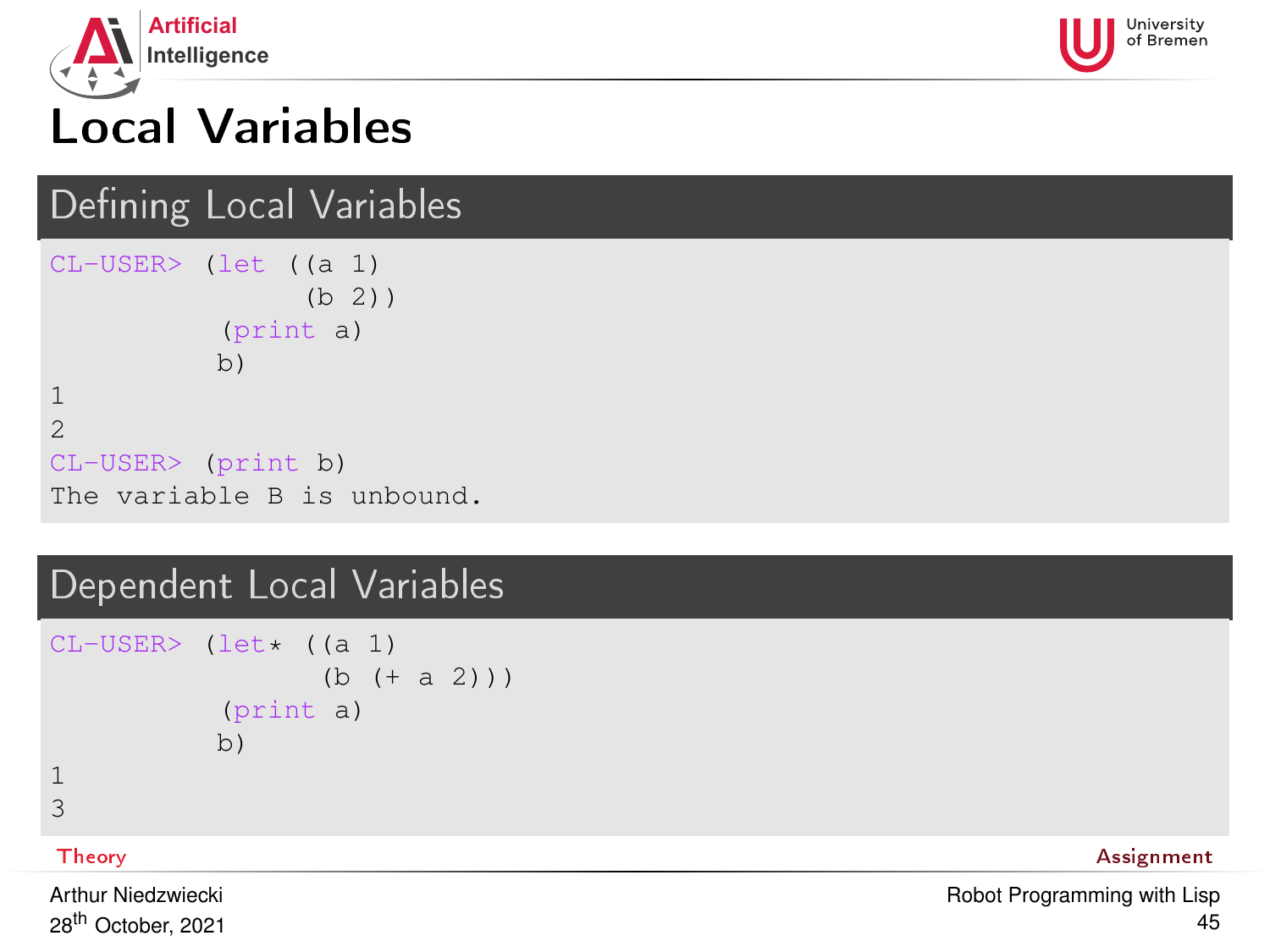<span id="page-45-0"></span>



# Type Operations

#### **Predicates**

 $(t$ vpe-of 5)  $\Rightarrow$  INTEGER (typep 5 'number) ⇒ T  $(type-of \#c(5 1)) \Rightarrow COMPLEX$ (type-of 'nil) ⇒ NULL  $(listp ' (1 2 3)) \Rightarrow T$  $(symbolp 'a) \Rightarrow T$  $(type-of :k) \Rightarrow KEYWORD$  $(symbolp :k) \Rightarrow T$ 

#### Casts

```
(\text{coerce } (a \ b \ c) \text{ 'vector)} \Rightarrow \# (A \ B \ C)(coerce "a" 'character) ⇒ #\a
(coerce 7/2 'float) \Rightarrow 3.5(coerce 7/2 'number) \Rightarrow 7/2(coerce 7/2 't) \Rightarrow 7/2(coerce 7/2 'null) \Rightarrow 7/2 can't be converted to type NULL.
```
[Theory](#page-1-0) [Assignment](#page-59-0)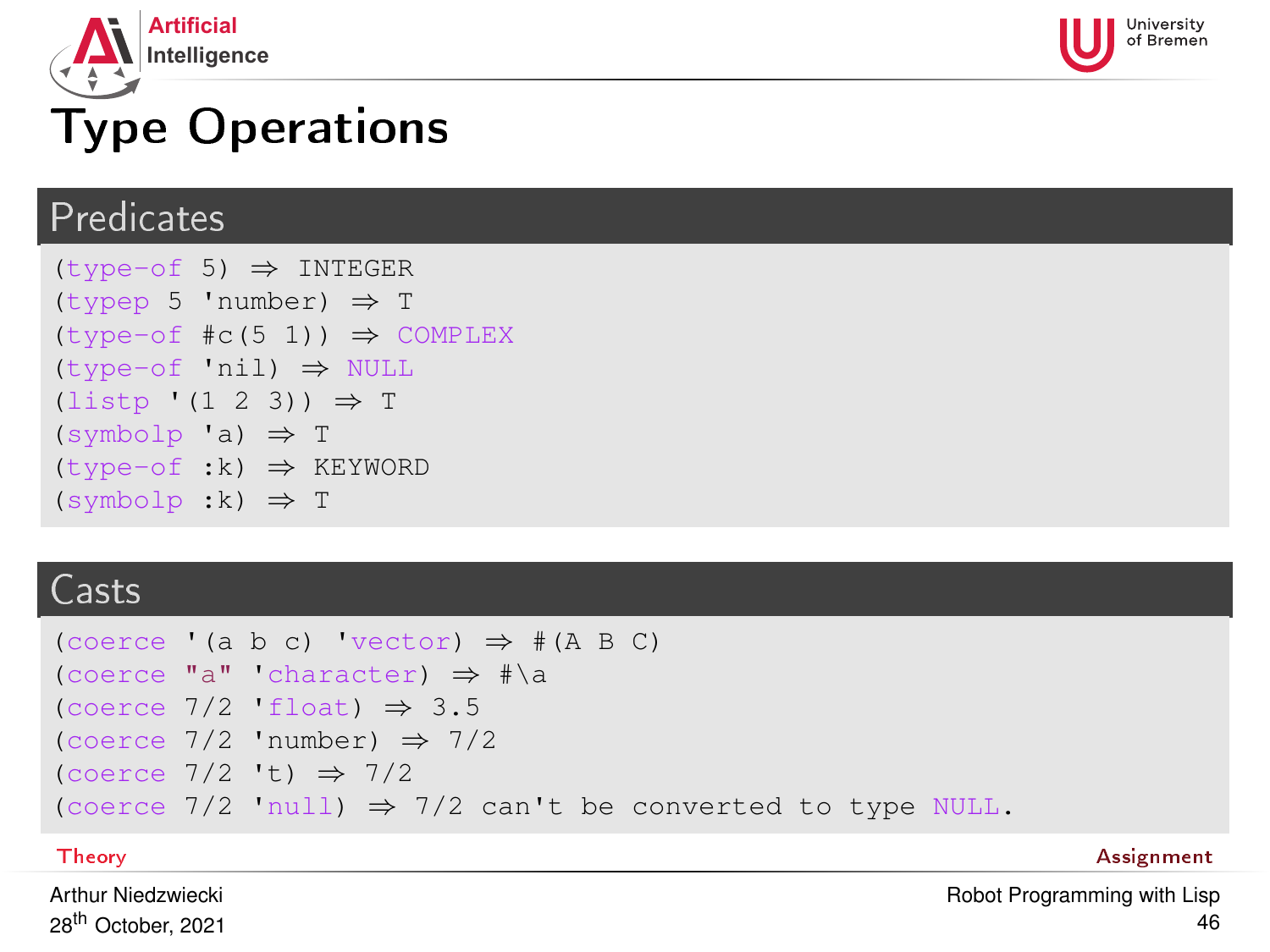<span id="page-46-0"></span>



# Comparing

#### **Casts**

```
CL-USER> (> 2 1.5d0)
T
CL-USER> (<= 3.0d0 3)
T
CL-USER> (eq 1 1)
T
CL-USER> (eq 'bla 'bla)
T
CL-USER> (eq "bla" "bla")
NTT.
CL-USER> (eq '(1 2 3) '(1 2 3))
NTL
CL-USER> (eql '(1 2 3) '(1 2 3))
CL-USER> (= 2.4 2.4d0)
NTT.
CL-USER> (eql 1.0 1)
NTT.
                                    CL-USER> (equal '(1 2 3) '(1 2 3))
                                    T
                                    CL-USER> (equal "bla" "bla")
                                    T
                                    CL-USER> (equal "bla" "Bla")
                                    NTT.
                                    CL-USER> (equalp "bla" "Bla")
                                    T
                                    CL-USER> (equal #(1 2 3) #(1 2 3))
                                    NTT.
                                    CL-USER> (equalp #(1 2 3) #(1 2 3))
                                    T
                                    NTT.
                                    CL-USER> (string= "hello" "hello")
                                    T
```
#### **[Theory](#page-1-0) [Assignment](#page-59-0)** Assignment and the contract of the contract of the contract of the contract of the contract of the contract of the contract of the contract of the contract of the contract of the contract of the contrac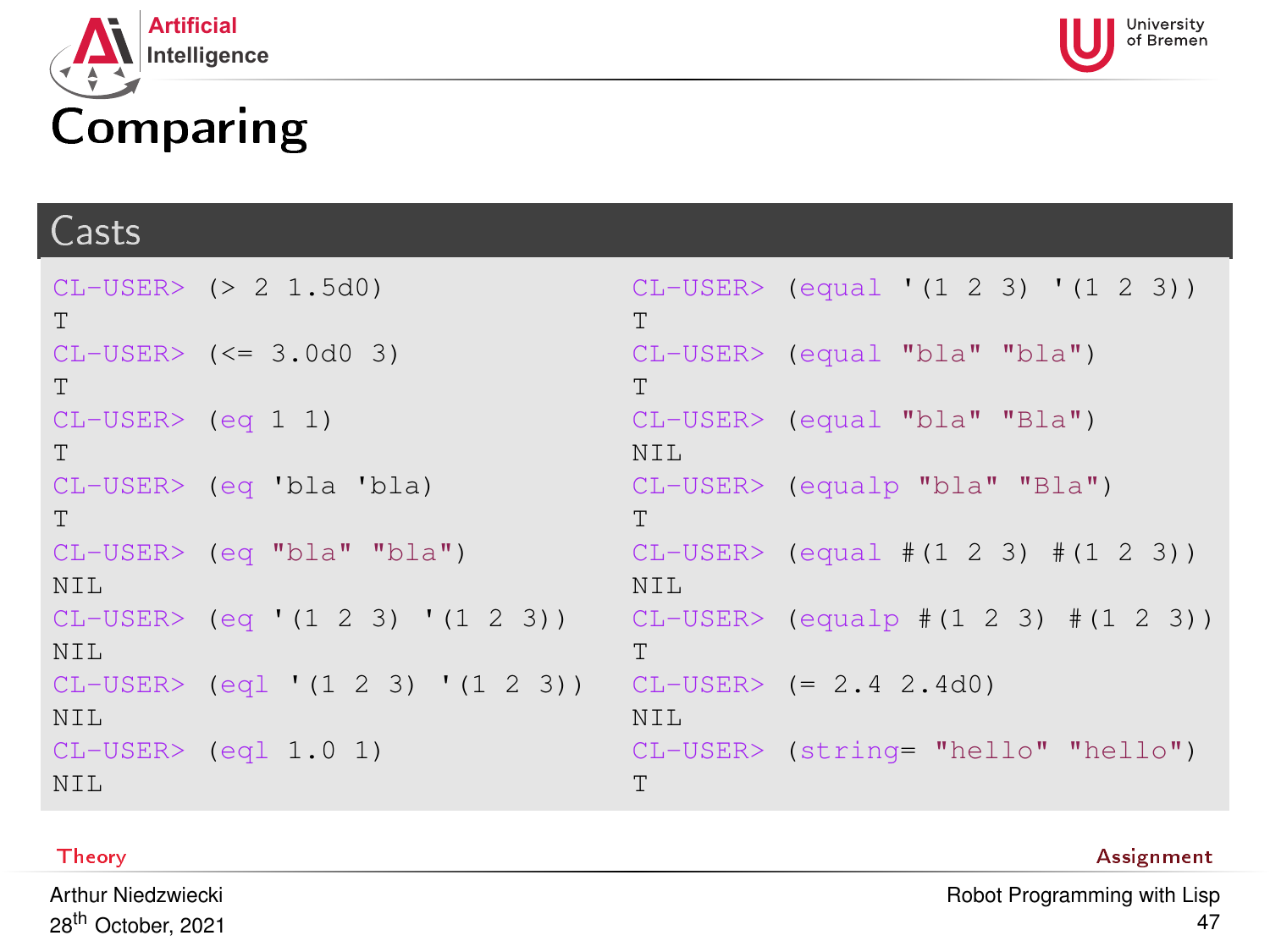<span id="page-47-0"></span>



# Comparing [2]

| x             | ٧              | eq  |     |     | eql equal equalp |
|---------------|----------------|-----|-----|-----|------------------|
| $^{\prime}$ a | $^{\prime}$ a  |     |     |     |                  |
| 0             |                |     |     |     |                  |
| '(a)          | '(a)           | nil | nil |     |                  |
| "a $b$ "      | "ab"           | nil | nil |     |                  |
| "Ab"          | "aB"           | nil | nil | nil |                  |
| 0             | 0 <sub>0</sub> | nil | nil | nil |                  |
|               |                | nil | nil | nil | n il             |
|               |                |     |     |     |                  |

 $=$  is for comparing numbers of the same type.

string= is an advanced tool for comparing strings.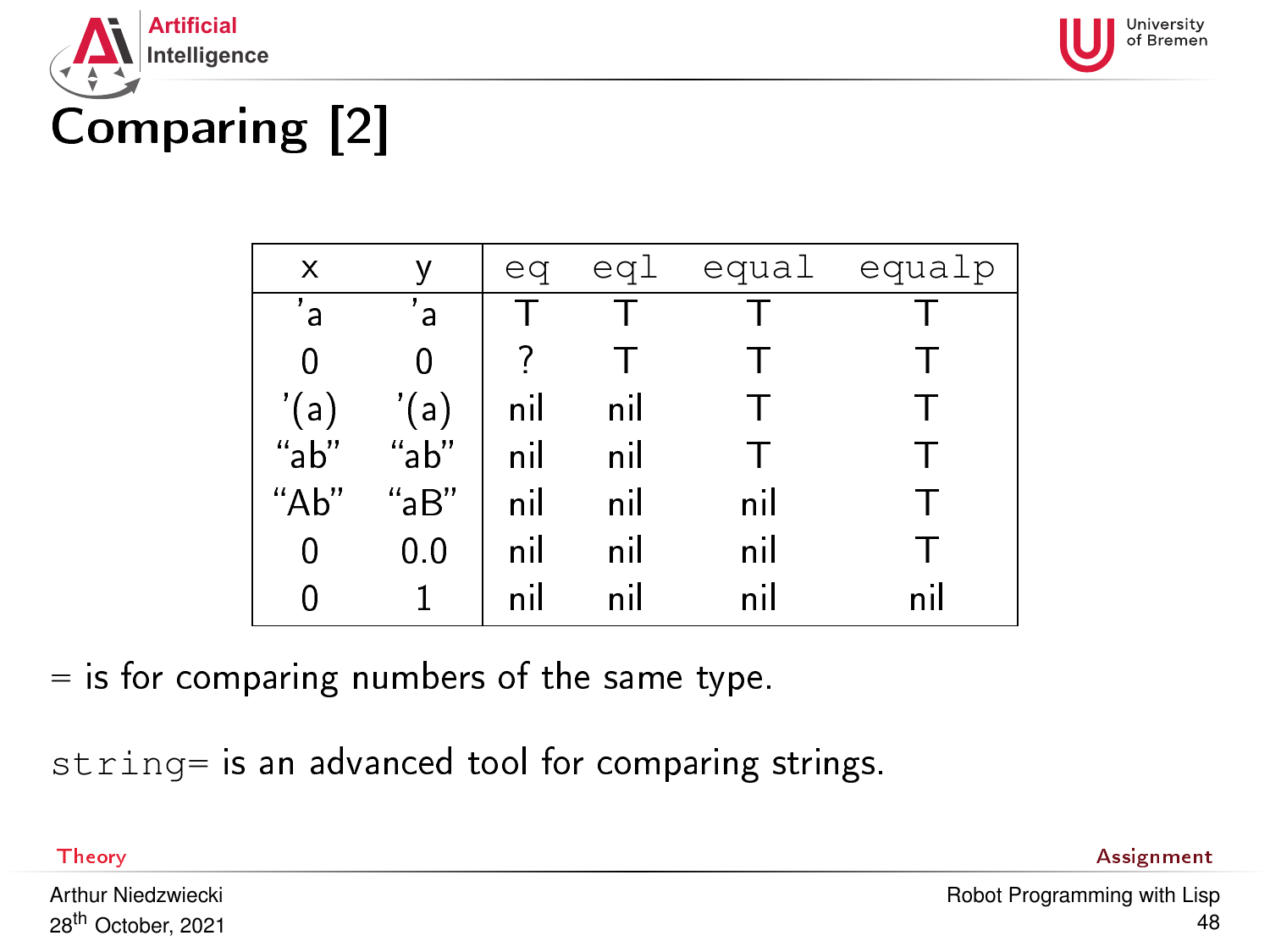<span id="page-48-0"></span>



## List Operations

#### Lists

```
CL-USER> (cons 1 (cons 2 (cons 3 nil)))
CL-USER> (list 1 2 3)
CL-USER> '(1 2 3)
(1 2 3)
CI-USER> (listr \star)T
CL-USER (null * x)NTT.
CL-USER> (null '())
T
CL-USER> (null '(()))
N<sub>TL</sub>
CL-USER> (member 2 '(1 2 3))
(2 3)
CL-USER> (member 2 '((1 2) (3 4)))
CL-USER> (push 0 *my-list*)
NTT.
                                       CL-USER> (defvar *my-list*
                                                    '(1 2 3 4 5))
                                       *MY-LIST*CL-USER> (first *my-list*)
                                       1
                                       CL-USER> (rest *my-list*)
                                       (2 3 4 5)
                                       CL-USER> (nth 4 *mv-list*)
                                       5
                                       CL-USER> (fourth *my-list*)
                                       4
                                       CL-USER> (last *my-list*)
                                       (5)
                                       (0 1 2 3 4 5)
```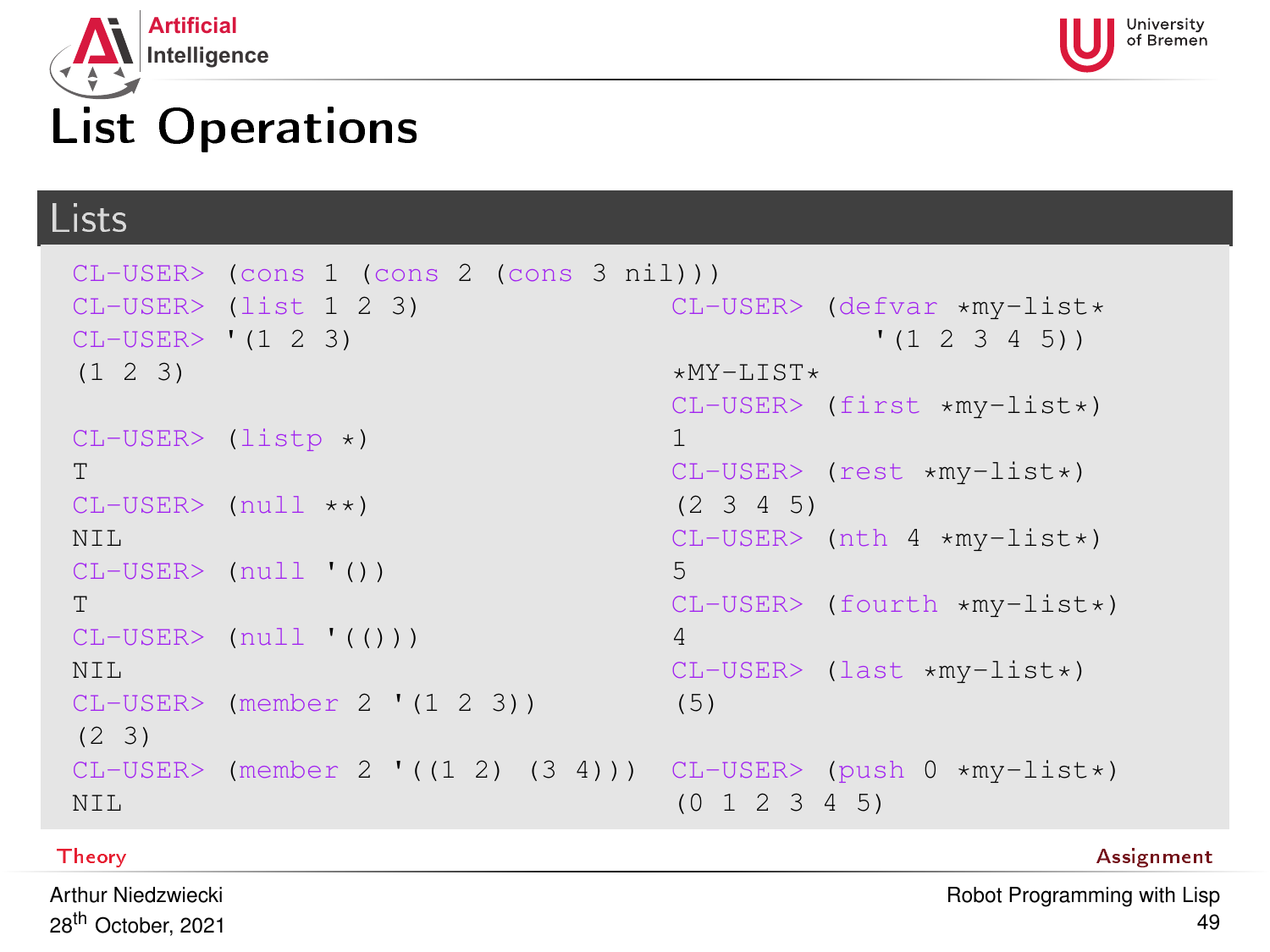<span id="page-49-0"></span>



# AList Operations

#### Association Lists

```
CL-USER> (cons (cons "Alice" "Jones")
                (cons (cons "Bill" "Smith")
                      (cons (cons "Cathy" "Smith")
                            nil)))
(("Alice" . "Jones") ("Bill" . "Smith") ("Cathy" . "Smith"))
CL-USER> '(("Alice" . "Jones") ("Bill" . "Smith") ("Cathy" . "Smith"))
(("Alice" . "Jones") ("Bill" . "Smith") ("Cathy" . "Smith"))
CL-USER> (assoc "Alice" *)
NT<sub>L</sub>
CL-USER> (assoc "Alice" ** :test \#'string=)
("Alice" . "Jones")
CL-USER> (rassoc "Smith" *** :test \#'string=)
("Bill" . "Smith")
```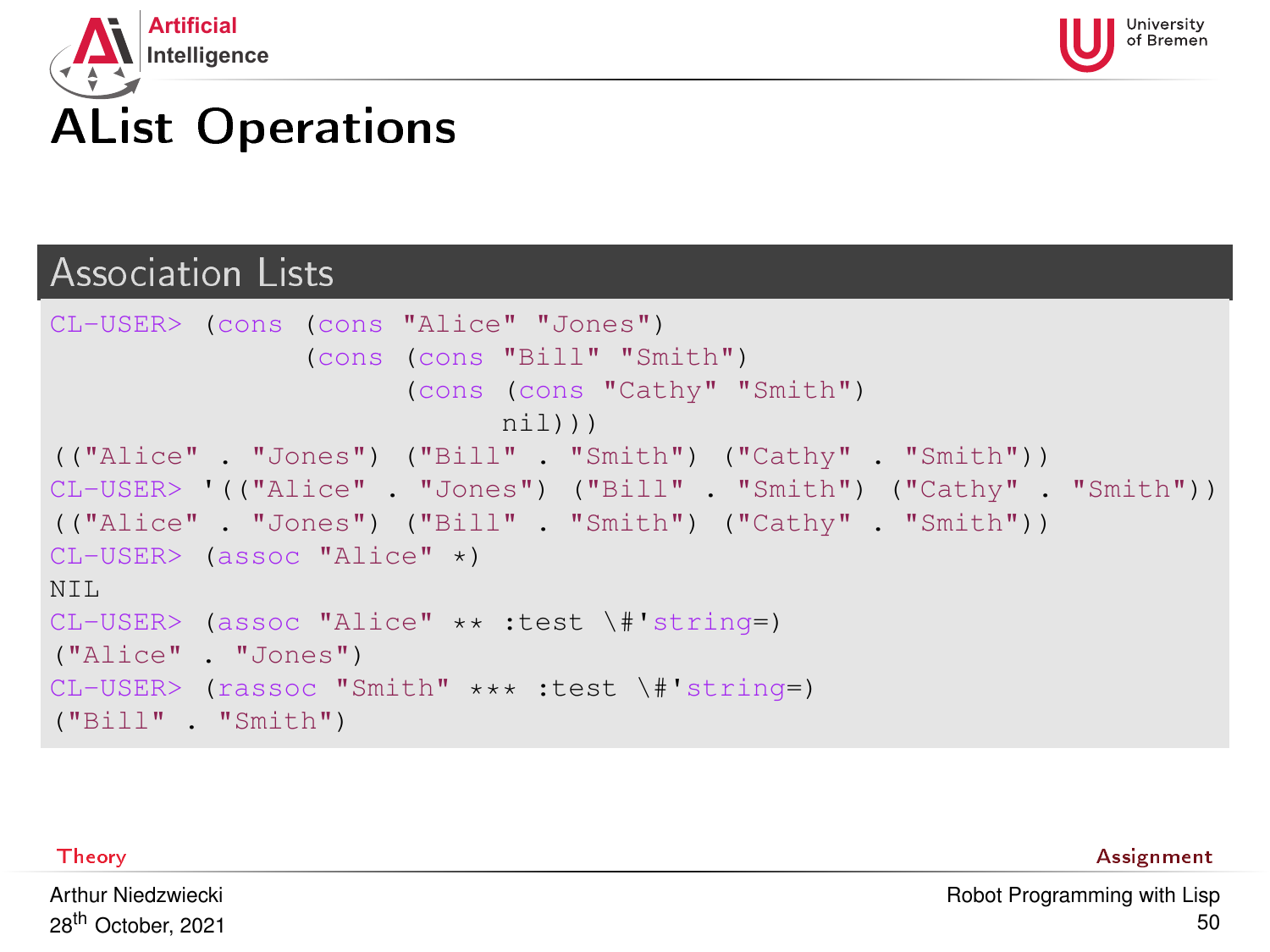<span id="page-50-0"></span>



# Property Lists and Vectors

#### Property Lists

```
CL-USER> (defvar *plist* '())
*PLIST*CL-USER> (setf (getf *plist* 'key) 'value)
VALUE
CL-USER> *plist*
(KEY VALUE)
CL-USER (setf (getf *plist* 'another-key)
               'another-value)
ANOTHER-VALUE
CI-USER> *plist*
(ANOTHER-KEY ANOTHER-VALUE KEY VALUE)
CL-USER> (setf (getf *plist* 'key)
               'new-value)
NEW-VALUE
CL-USER> *plist*
(ANOTHER-KEY ANOTHER-VALUE KEY NEW-VALUE)
```
#### Vectors

```
CL-USER > #2A((1 2) (3 4))#2A((1 2) (3 4))CL-USER> (aref \star 0 0)
1
CL-USER> (aref ** 1 1)
4
CL-USER # (1 2 3 4 5 6)#(1 2 3 4 5 6)
CL-USER > (setf (aref * 5) 9)9
CI-USER> **#(1 2 3 4 5 9)
```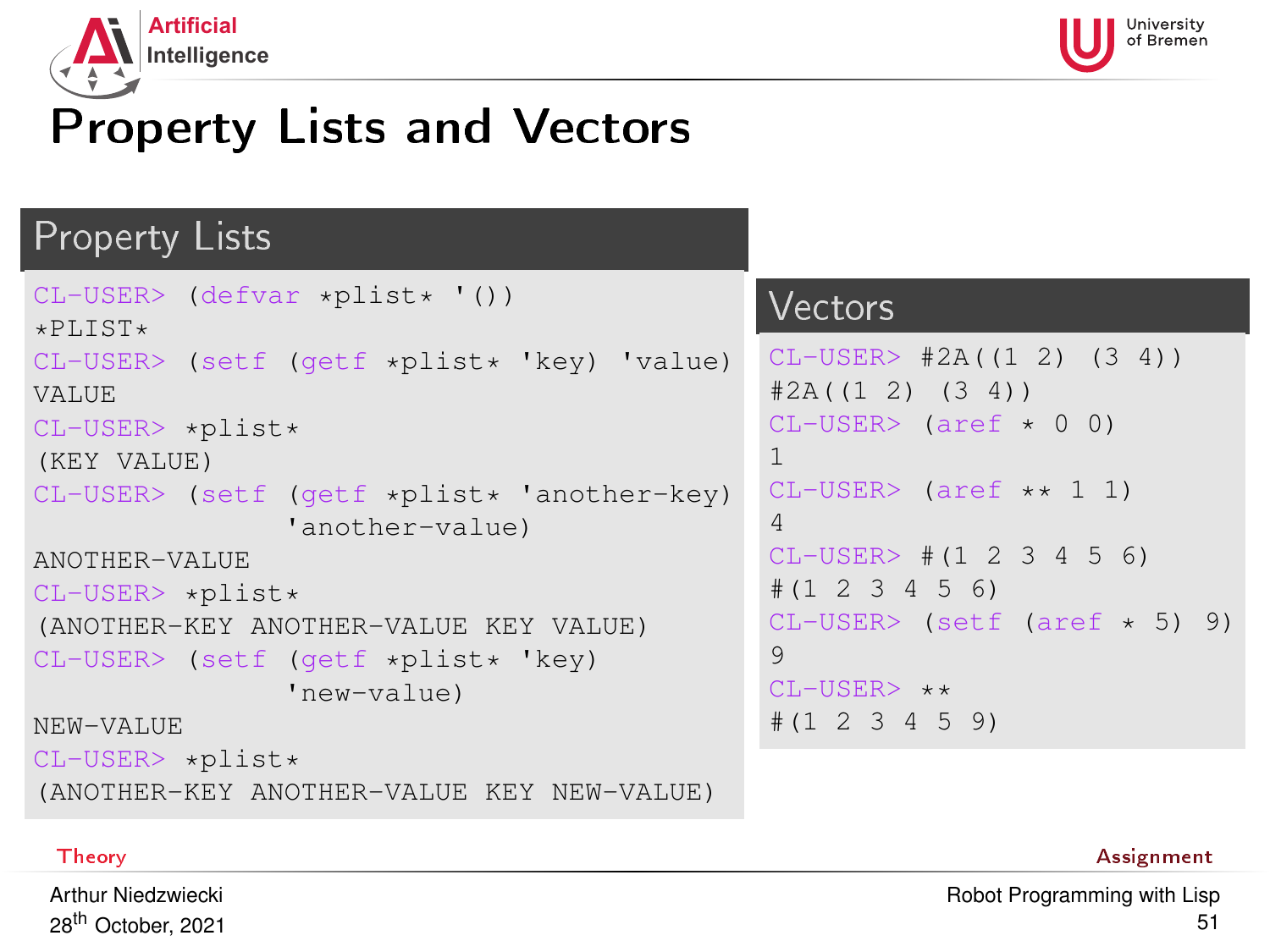<span id="page-51-0"></span>



#### Format Statements, Streams and Files

```
CL-USER> (read)
hello world
HELLO
CL-USER> (read-line)
hello world
"hello world"
CL-USER> (format nil "symbol to ~a" 'string)
"symbol to STRING"
CL-USER (format t "1 + 1 = ~a~%" (+ 1 1))
1 + 1 = 2NTT.
CL-USER>
(with-open-file (stream "~/.bashrc")
    (do ((line (read-line stream nil)
                (read-line stream nil)))
        ((null line))
      (print line)))
```
[Theory](#page-1-0) [Assignment](#page-59-0)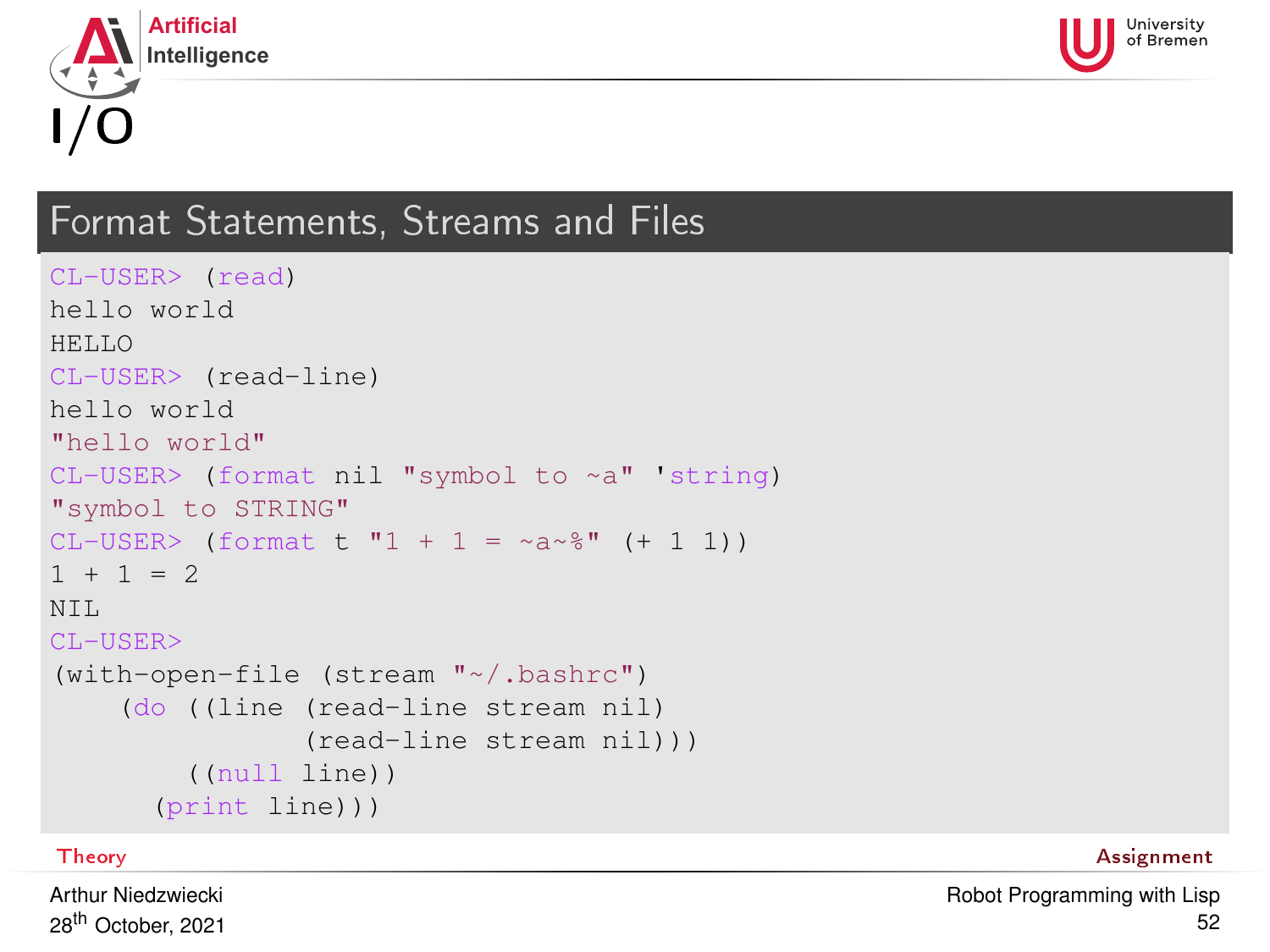<span id="page-52-0"></span>



## Program Flow Constructs

#### if, case, unless

```
CL-USER> (defvar *weather* 'rainy)
*WERATHER*CL-USER> (if (eql *weather* 'rainy)
            (format t "I'm staying at home.")
            (format t "Let's go for a walk!"))
I'm staying at home.
NTT.
CL-USER> (case *weather*
          (rainy "Stay home")
          (snowing "Go ski")
          (sunny "Got to the park")
          (otherwise "Hmmm..."))
"Stay home"
CL-USER> (setf *weather* 'very-nice)
VERY-NICE
CL-USER> (unless (eql *weather* 'rainy)
          (format t "Let's go for a walk!"))
Let's go for a walk!
Theory Assignment
```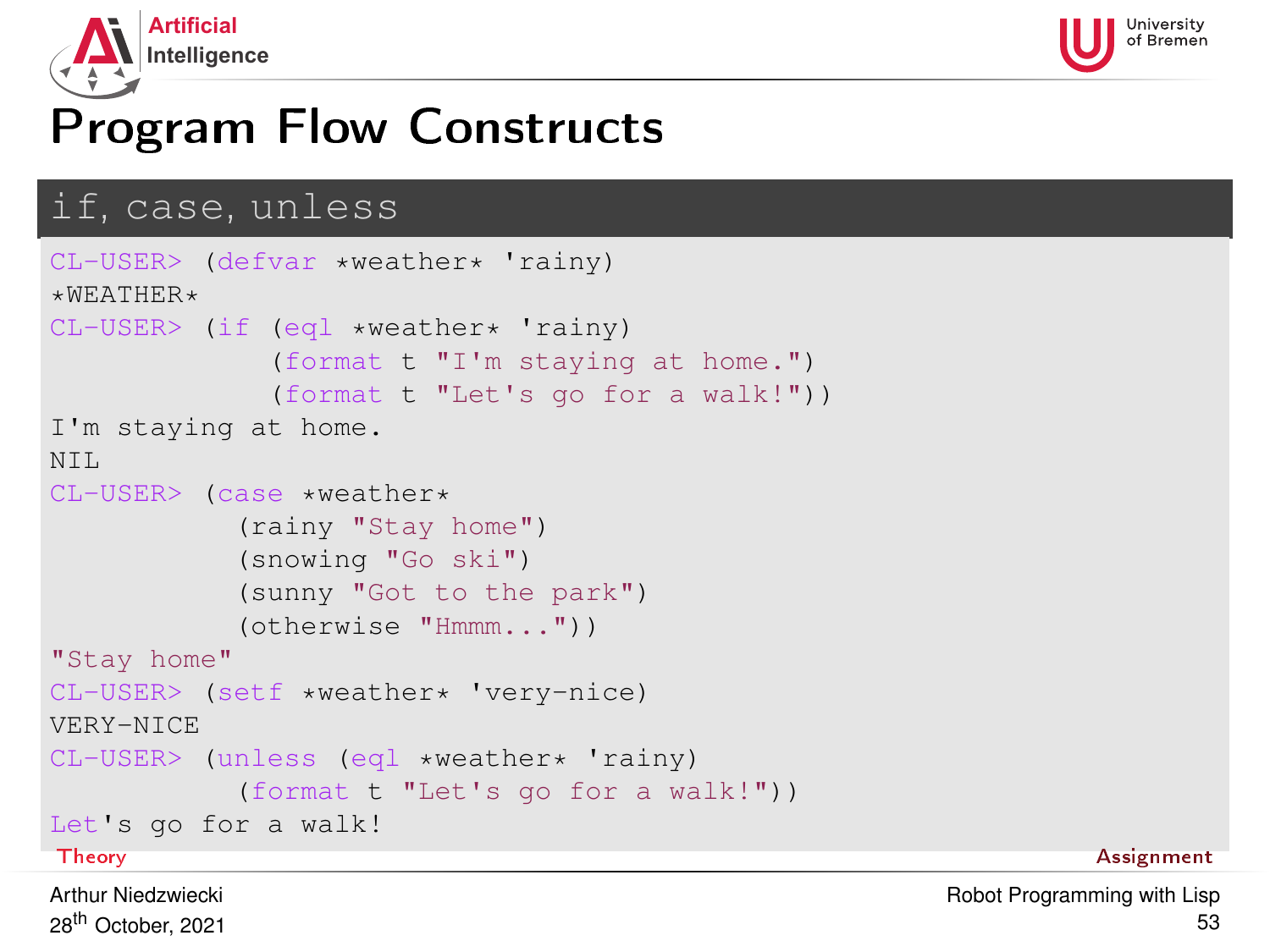<span id="page-53-0"></span>



# Program Flow Constructs [2]

#### when, progn

```
CL-USER> (setf *weather* 'rainy)
RAINY
CI-IISER> (if (eql *weather* 'rainy)
              (progn
                (format t "Let's go for a walk.~%")
                (format t "But don't forget your umbrella.~%")))
Let's go for a walk.
But don't forget your umbrella.
NTT.
CL-USER> (when (eql *weather* 'rainy)
           (format t "Let's go for a walk.~%")
           (format t "But don't forget your umbrella.~%"))
Let's go for a walk.
But don't forget your umbrella.
NTT.
```
[Theory](#page-1-0) [Assignment](#page-59-0)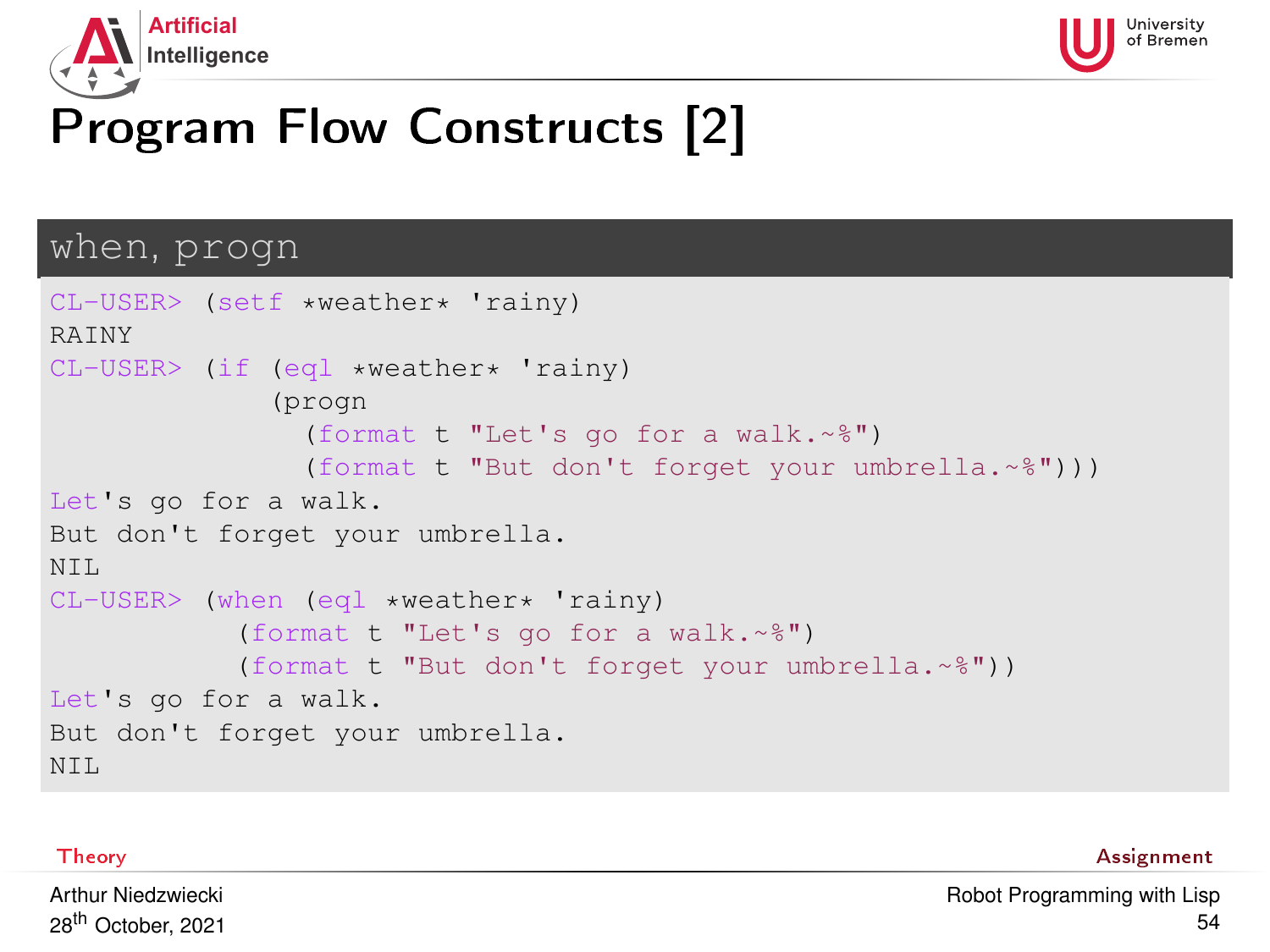<span id="page-54-0"></span>



# Program Flow Constructs [3]

#### prog1, cond

```
CL-USER> (progn (setf *weather* 'it-rains-cats)
                    (format t "The weather today is ~a~%" *weather*))
The weather today is IT-RAINS-CATS
NTT.
CL-USER> (prog1 (setf *weather* 'whatever)
                    (format t "The weather today is ~a~%" *weather*))
The weather today is WHATEVER
WHATEVER
CL-USER> (defvar *x* 1.5)
*X*
CL-USER (cond ((\langle x,y,x,0\rangle -\langle x,x+1\rangle)
                   ((\langle \times \times \times \times 1) 1)
                   (t \star x \star))
```
1.5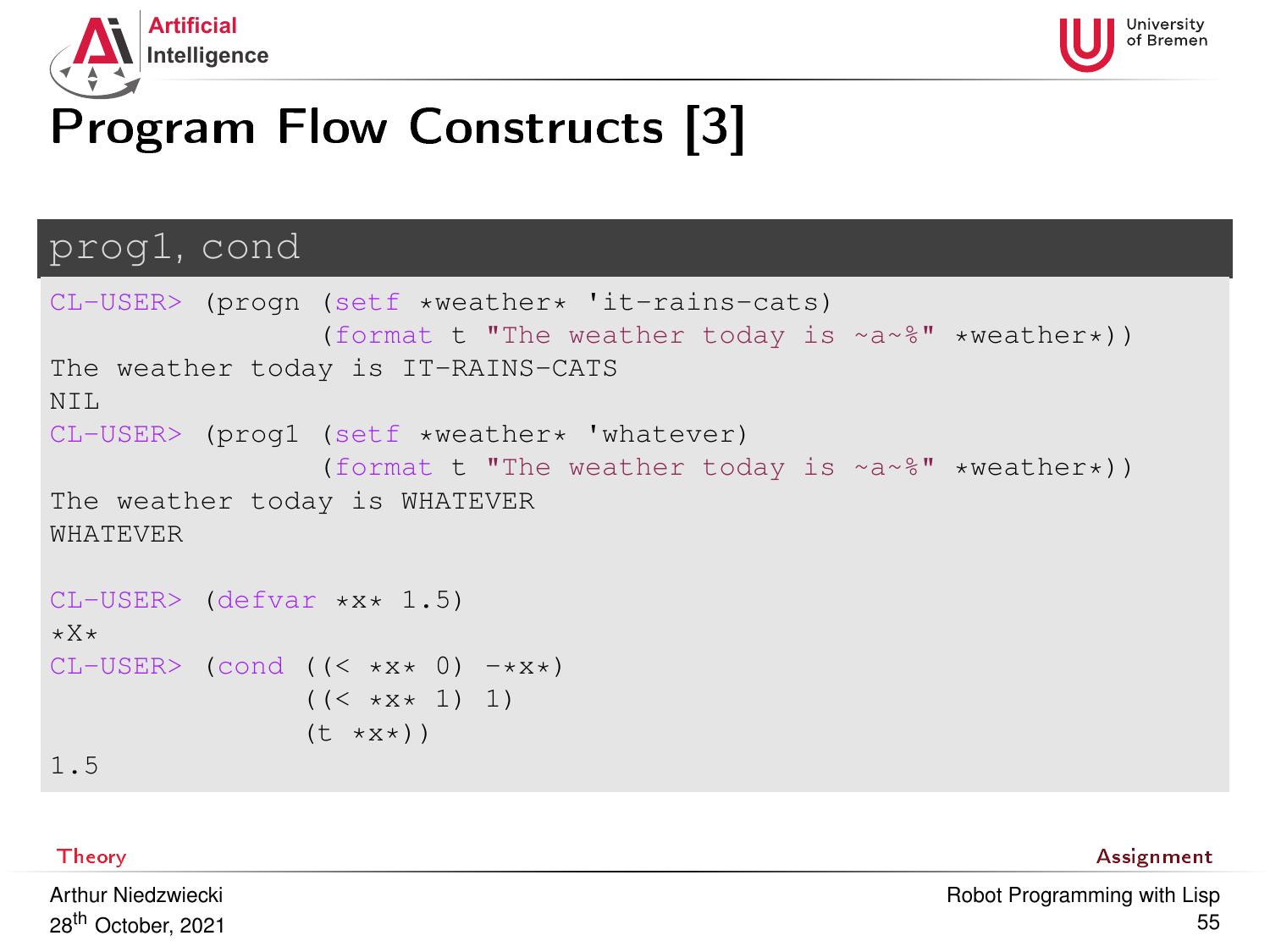<span id="page-55-0"></span>



# Logical Operators

#### and, or, not

```
CL-USER> (defparameter *threshold* 0.001)
*THRESHOLD*CL-USER> (if (not (and (\leq = \star \text{threshold} \star 1) (> \star \text{threshold} \star 0)))
               (error "*threshold* should lie within (0; 1]~*"))
NTT.
CI-USER> (if (or (> *threshold* 1) (<= *threshold* 0))
               (error "*threshold* should lie within (0; 1]~*"))
NT<sub>L</sub>
CI-IISER> (unless (and \leq *threshold* 1) (> *threshold* 0))
             (error "*threshold* should lie within (0; 1]~*"))
NIL
```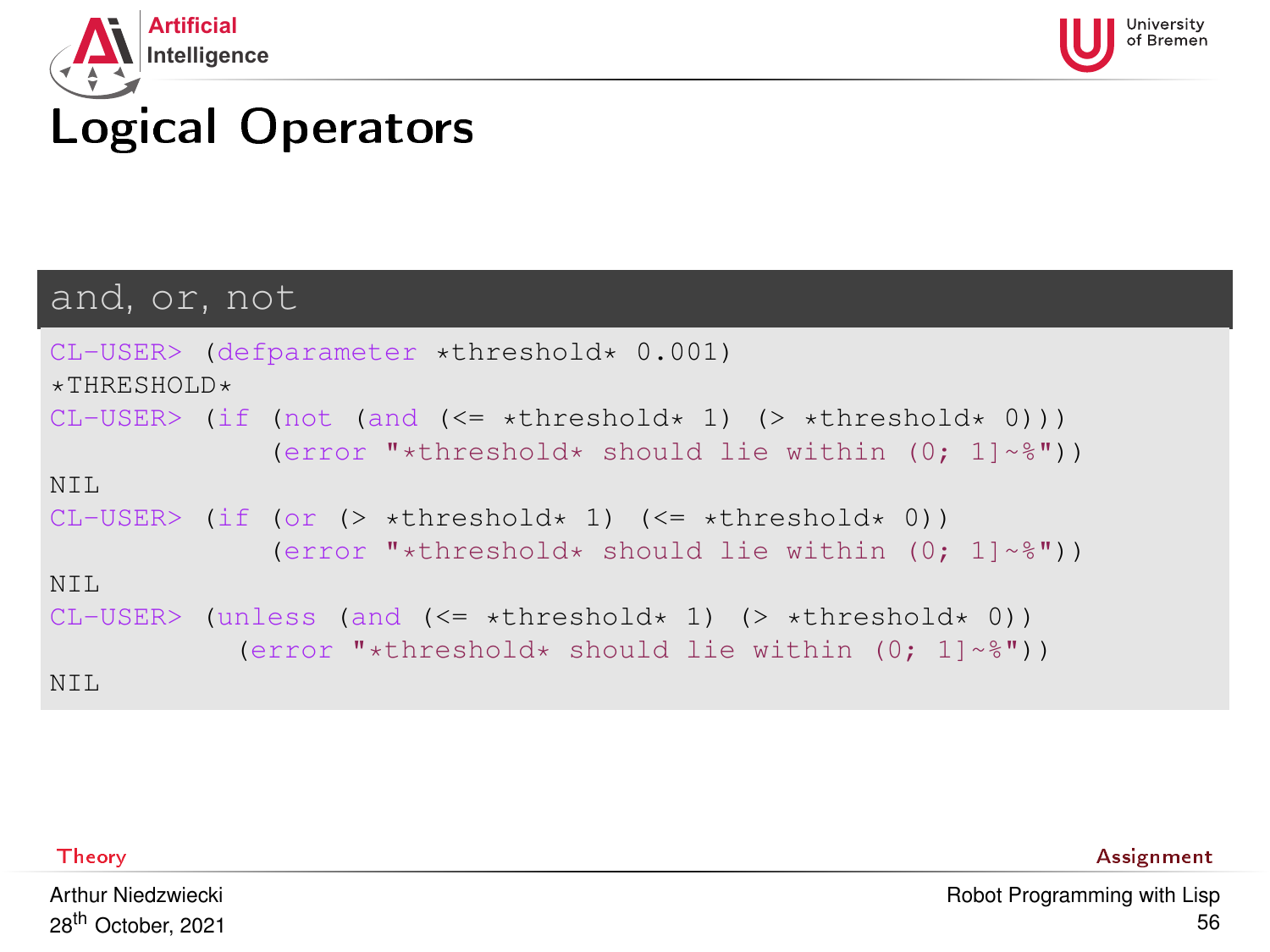<span id="page-56-0"></span>

# Looping

#### dotimes, dolist, loop

```
CL-USER> (dotimes (i 10 (format t "the end~%"))
          (format t "\simd " i))
0 1 2 3 4 5 6 7 8 9 the end
NTT.
CL-USER> (defparameter *random* (loop repeat 10 collect (random 10000)))
+RANDOM+CL-USER> (dolist (element *random* (format t "...~%"))
          (format t "~a " element))
6505 5293 2987 2440 8012 3258 9871 896 2501 5158 ...
NTT.
CL-USER> (loop for i in *random*
              counting (evenp i) into evens
              counting (oddp i) into odds
              summing i into total
              maximizing i into max
              minimizing i into min
              finally (return (list evens odds total max min)))
(5 5 46921 9871 896)
Theory Assignment
```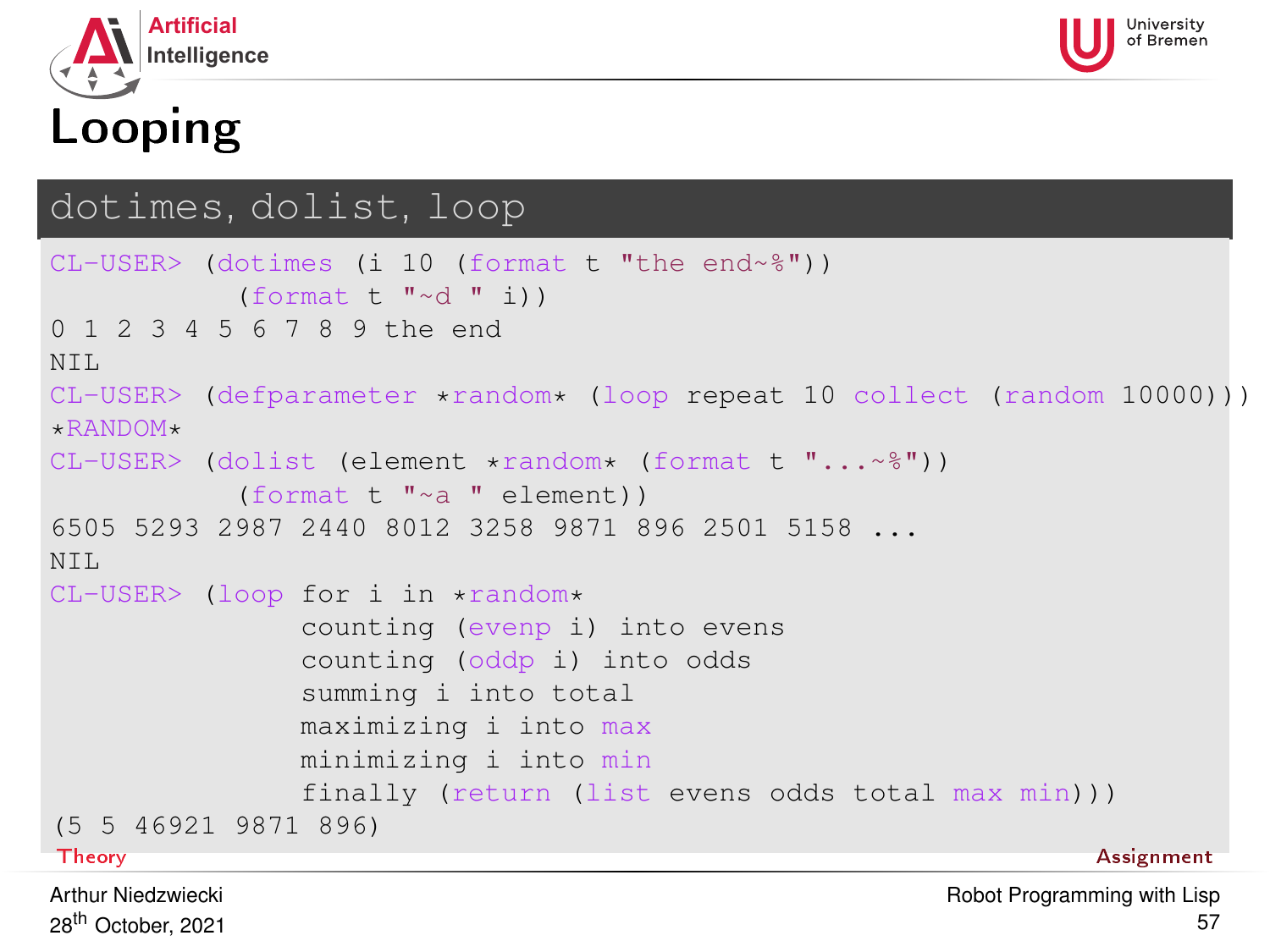<span id="page-57-0"></span>



# Defining a Function and Calling It

## Defining a Function

```
CL-USER>
(defun my-cool-function-name (arg-1 arg-2 arg-3 arg-4)
  "This function combines its 4 input arguments into a list
and returns it."
  (list arg-1 arg-2 arg-3 arg-4))
MY-COOL-FUNCTION-NAME
```
#### Calling a Function

```
CL-USER> (my-cool-function-name 1 3 5 7)
(1 3 5 7)
```
[Theory](#page-1-0) [Assignment](#page-59-0)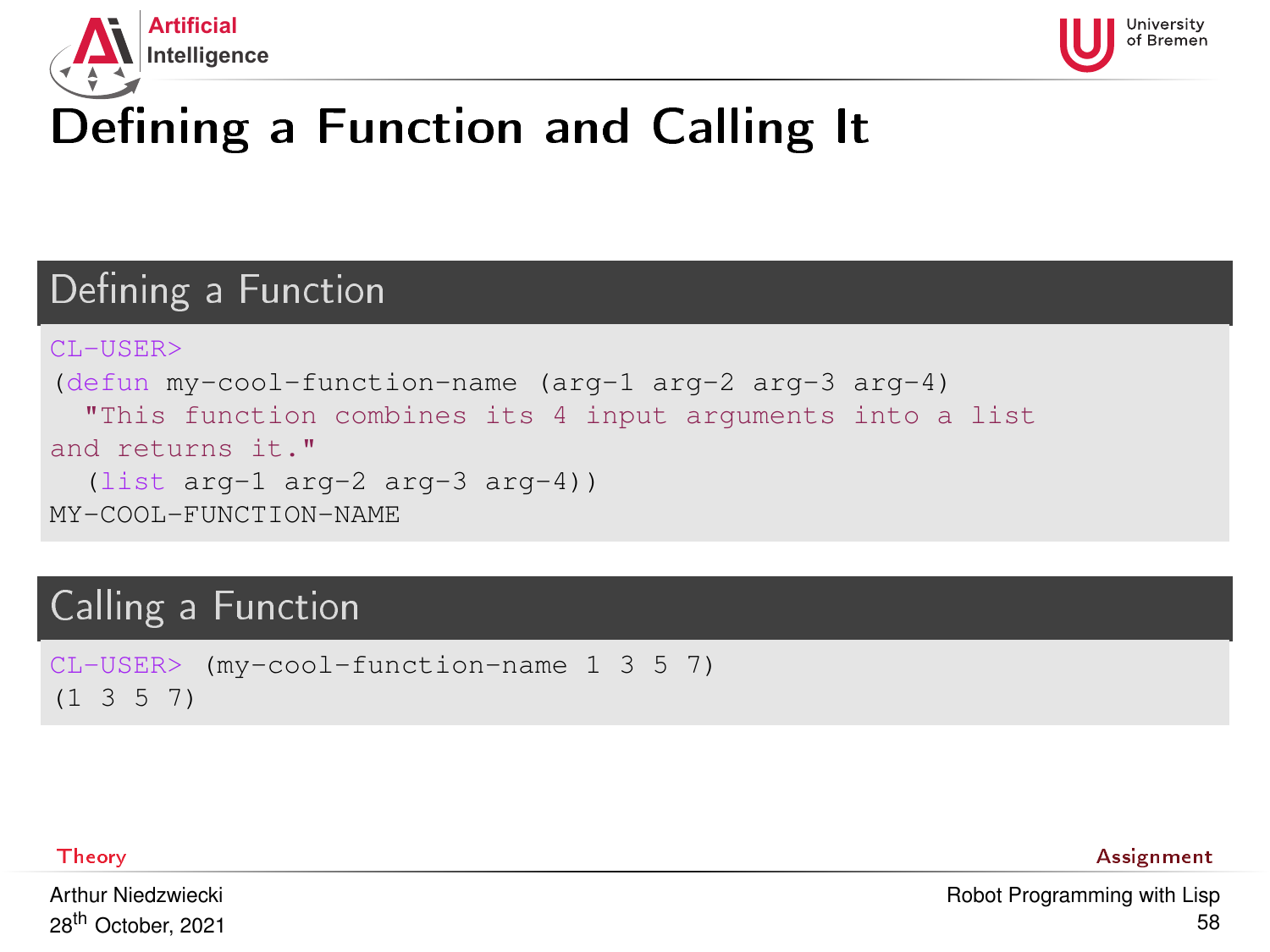<span id="page-58-0"></span>



## Documentation

Slime hotkeys (in the REPL or  $.lisp$  file):

| $C-c$ $C-d$ d     | describe symbol at point                          |
|-------------------|---------------------------------------------------|
| $C-c$ $C-d$ $f$   | describe function at point                        |
| $C-c$ $C-d$ h     | open Hyperspec definition                         |
| $C-c$ $C-d$ $C-h$ | list all Slime bindings for getting documentation |
| $M-$ .            | go into function definition                       |
| $M-$              | return one level up from the definition stack     |
| $C-c$ $M-m$       | macroexpand expression at point                   |
| $C-c$ $C-v$ i     | inspect presentation at point (only in REPL)      |
|                   | (or right click $\rightarrow$ inspect)            |

 $Hint:$  cursor is called " $point"$  in Emacs.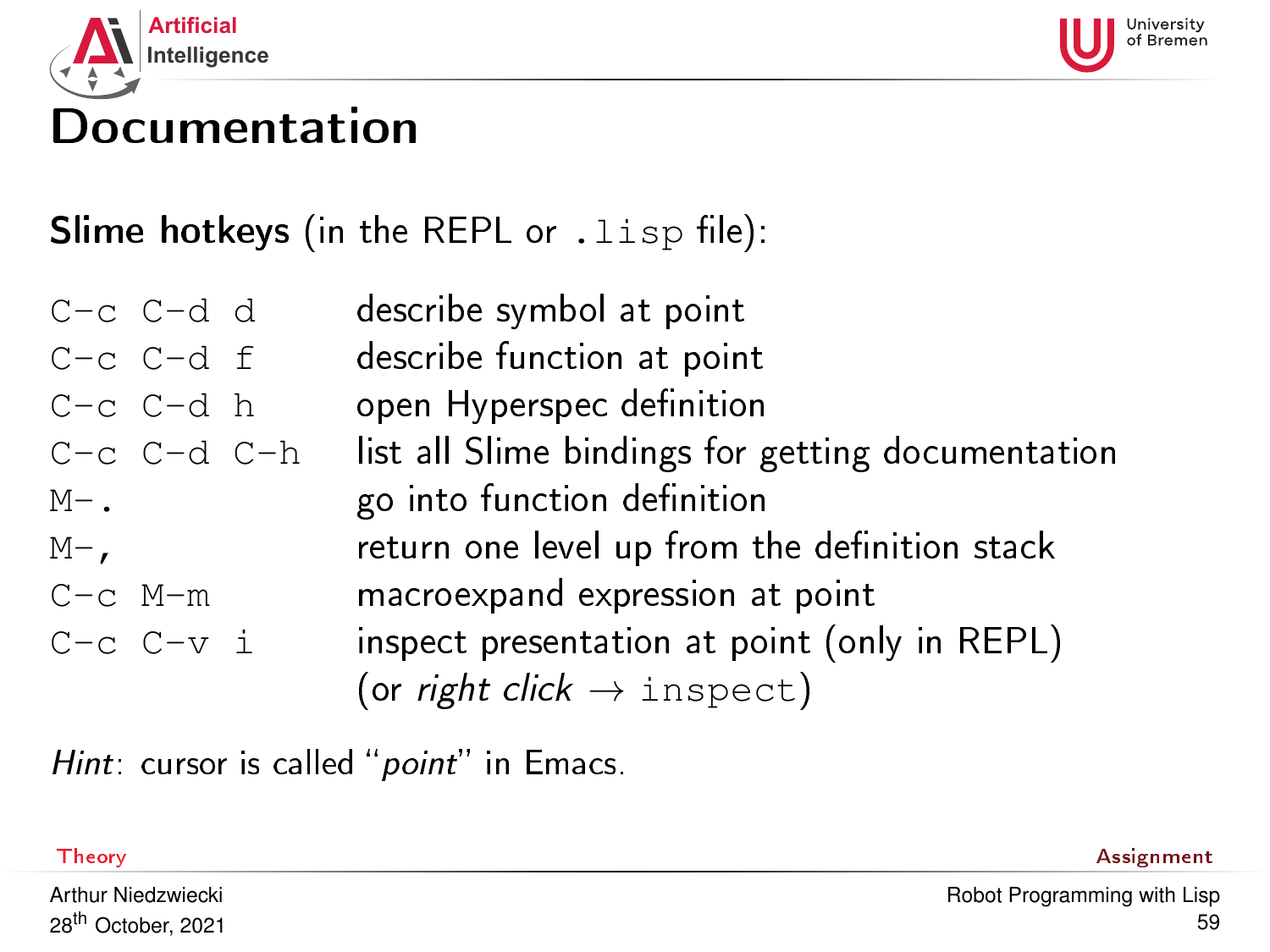<span id="page-59-0"></span>



# Assignment goals



Lisp basics

Arthur Niedzwiecki 28th October, 2021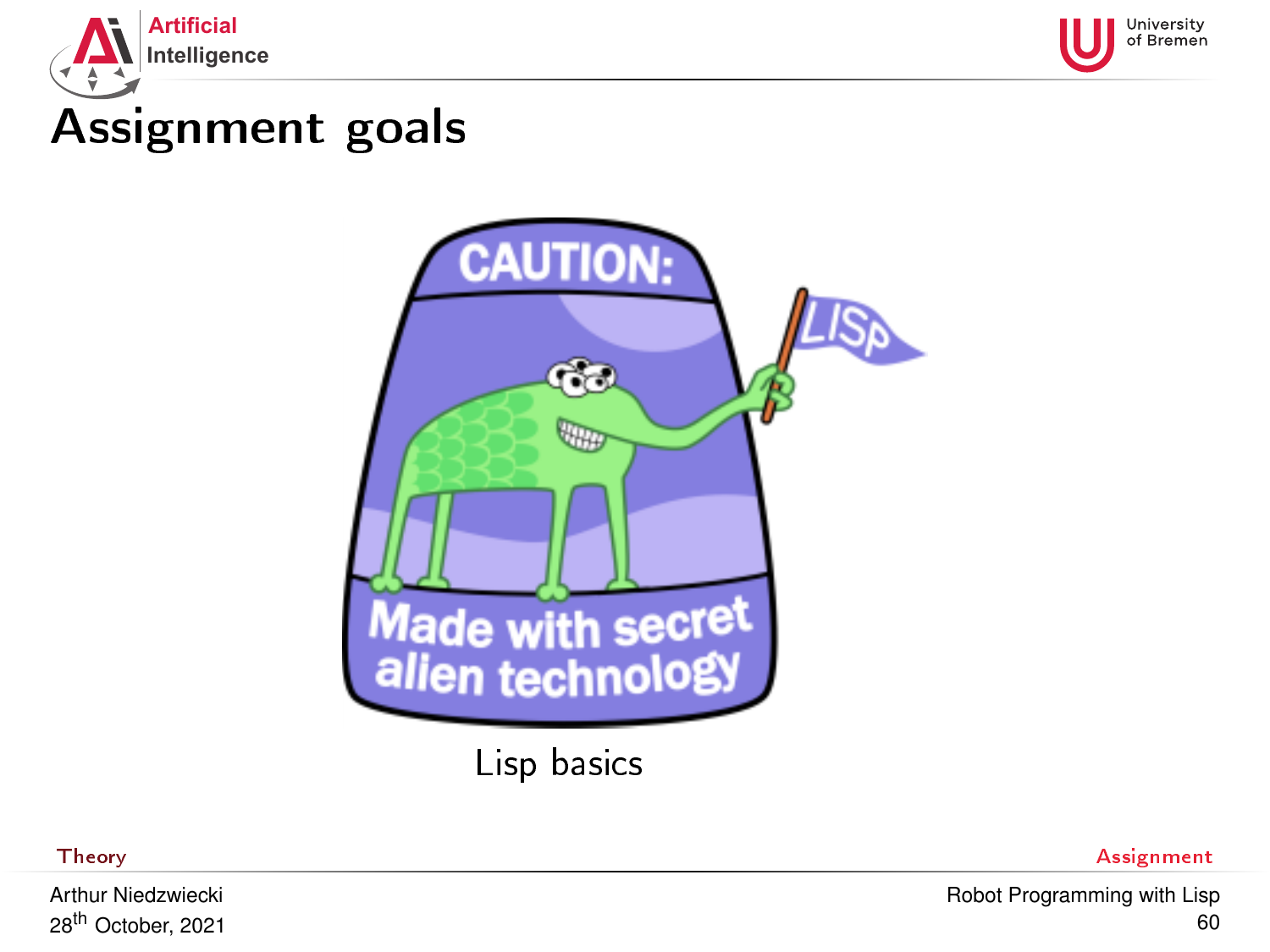<span id="page-60-0"></span>



# Task 1: Update your repository

- Go to your lisp course material directory and update it: \$ roscd && cd ../src/lisp\_course\_exercises \$ git pull origin master
- You will see new directories that appeared there (assignment\_2, cram): \$ ll
- Install dependencies for CRAM:

\$ cd ../.. && rosdep install --from-paths src --ignore-src -r

• Compile your workspace with the new assignment:

```
$ catkin make && rospack profile
```
[Theory](#page-1-0) [Assignment](#page-59-0)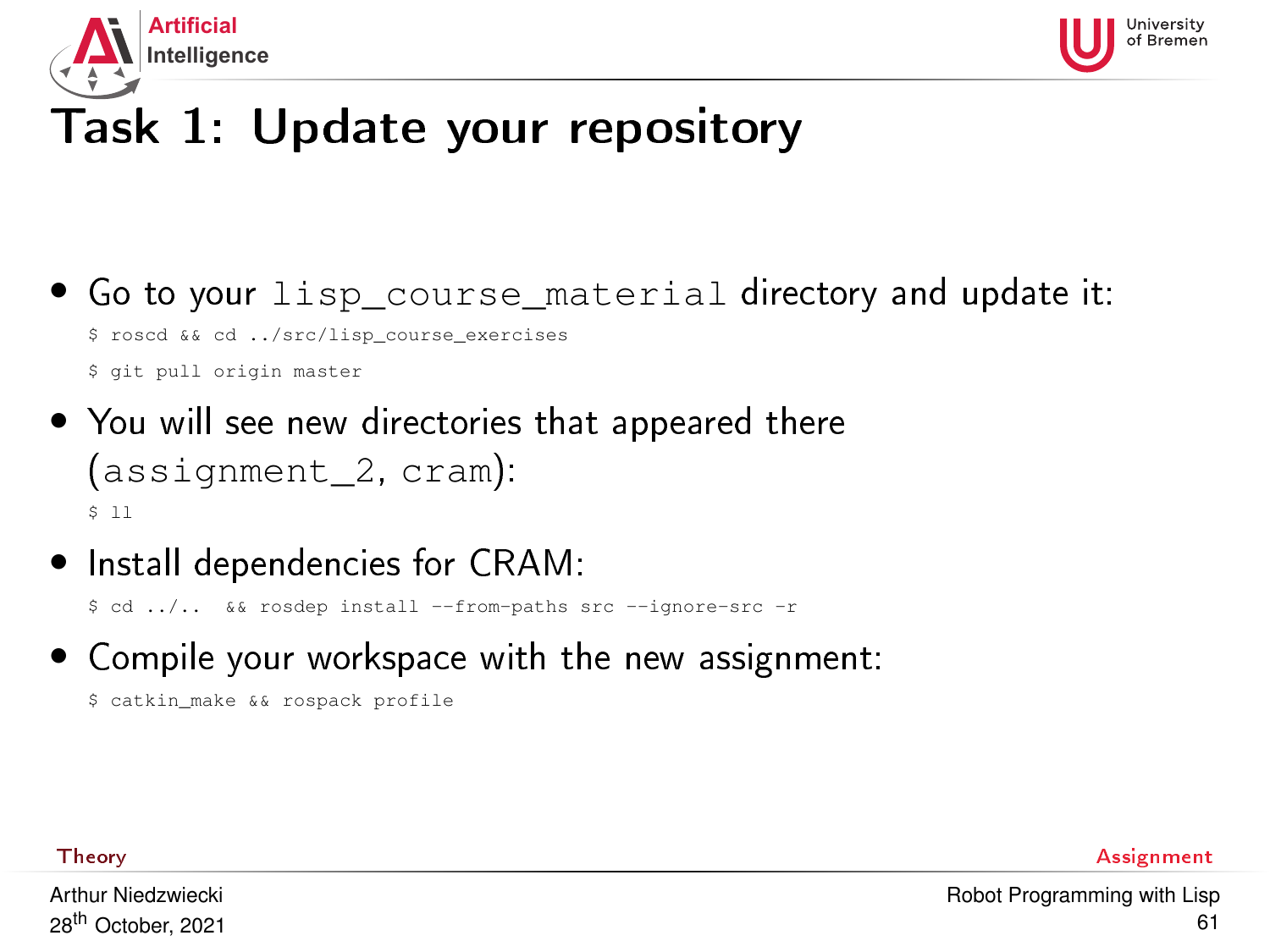<span id="page-61-0"></span>



# Task 2: Lisp Homework

- Your Lisp assignment is in assignment  $2/\text{src}/...$
- (Re)start your Lisp REPL:

roslisp\_repl &

• Load the package code:

CL-USER> (ros-load:load-system "assignment\_2" :assignment-2)

• Change into package namespace:

CL-USER> (in-package :assignment-2)

- Follow the instructions in the  $simple-word.$  Lisp file.
- $\bullet$  Commit and push the changes once finished:

```
git add .
git commit -m "finished assignment_2"
git push my-repo master
```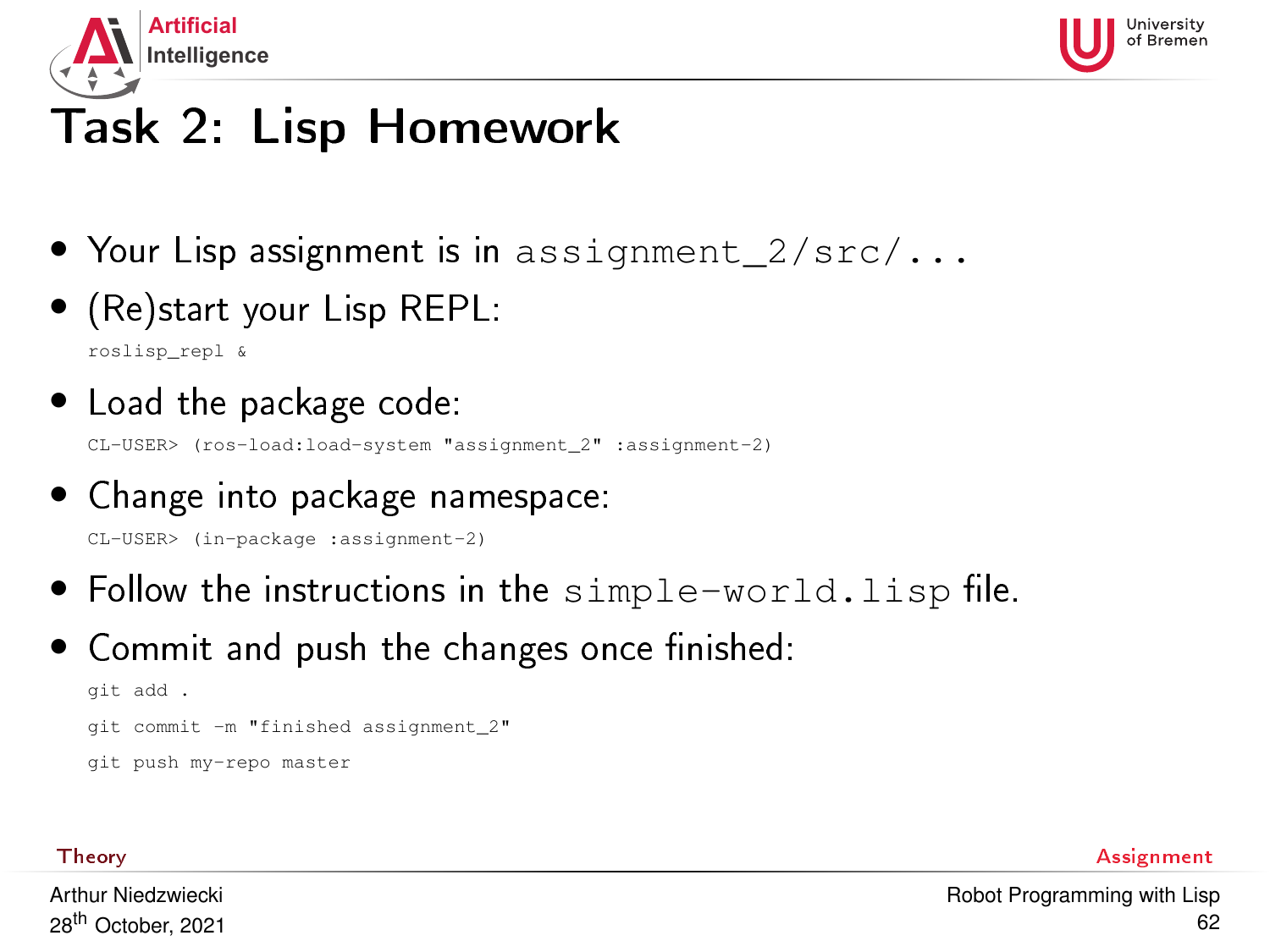<span id="page-62-0"></span>



#### • Revenge of the nerds:

<http://www.paulgraham.com/icad.html>

• Practical Common Lisp online book:

<http://www.gigamonkeys.com/book/>

• The Little Schemer examples book:

<http://www.ccs.neu.edu/home/matthias/BTLS/>

Arthur Niedzwiecki 28th October, 2021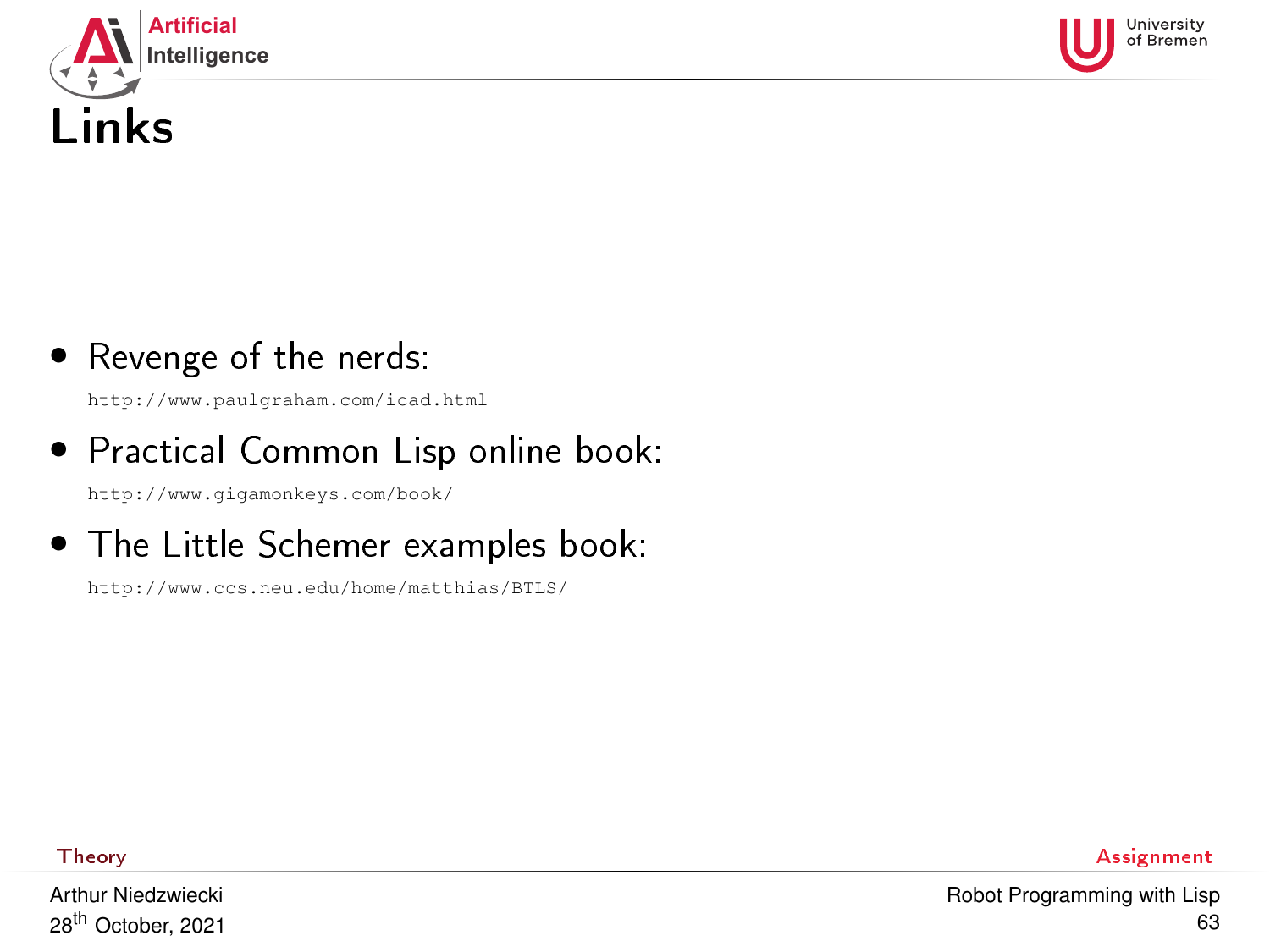<span id="page-63-0"></span>

University

#### Assignment:

- Due: 03.11., Wednesday, 23:59 German time
- Points: 10 points

Next class:

- Date: 04.11.
- Time: 14:15
- Place: same room (TAB 0.36)

[Theory](#page-1-0) [Assignment](#page-59-0)

Arthur Niedzwiecki 28th October, 2021 [Robot Programming with Lisp](#page-0-0) 64